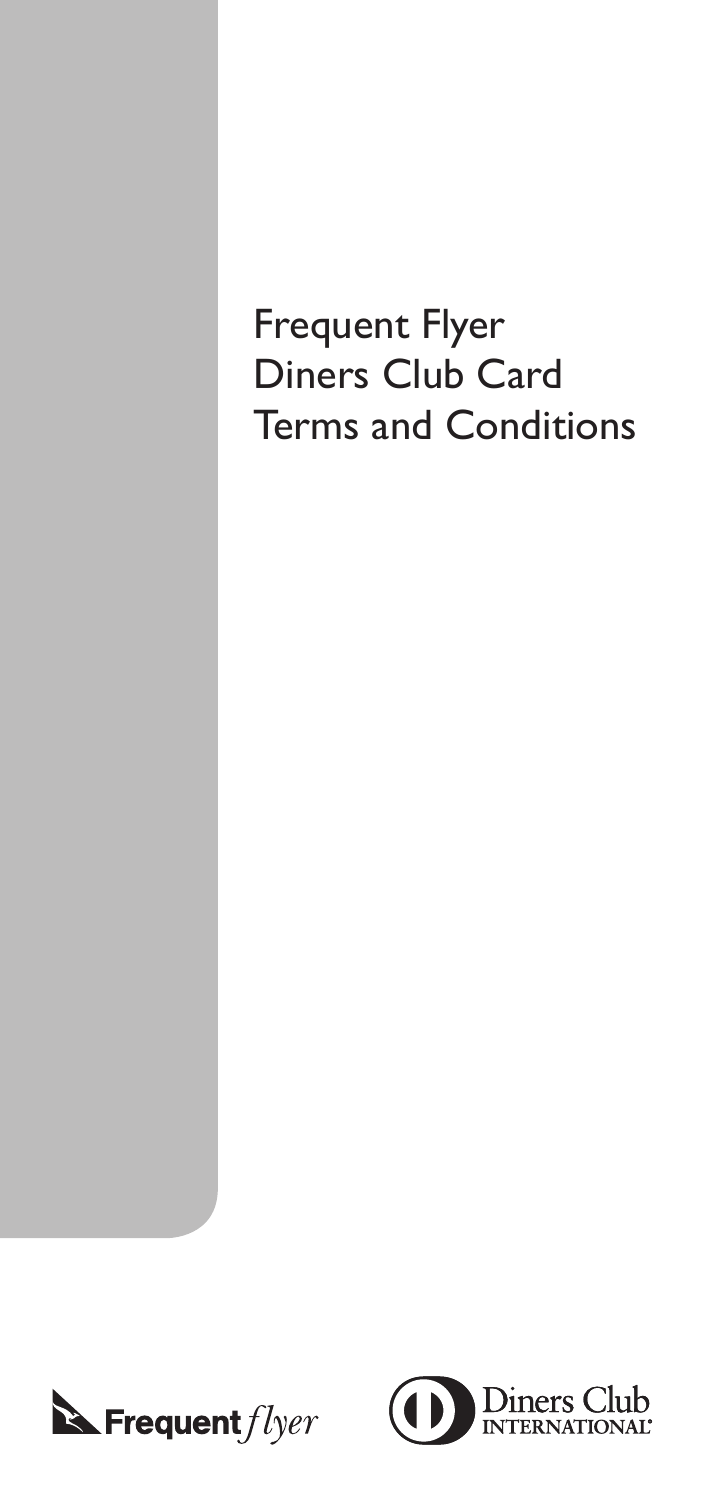### **Important Important**

The terms and conditions set out in this booklet apply to your Frequent Flyer Diners Club Card Account and are between you and Diners Club. The Frequent Flyer Diners Club Card is issued and administered by Diners Club.

Please read the terms and conditions and other information in the booklet carefully before using your Frequent Flyer Diners Club Card. We recommend that you keep this booklet for future reference. If you misplace this booklet or do not understand any part of it, please contact Diners Club Customer Service on 1300 139 520.

#### Acceptance of the terms and conditions

Unless you have previously agreed to these terms and conditions, the first time you use your Frequent Flyer Diners Club Card or the Account, you accept and agree to comply with these terms and conditions.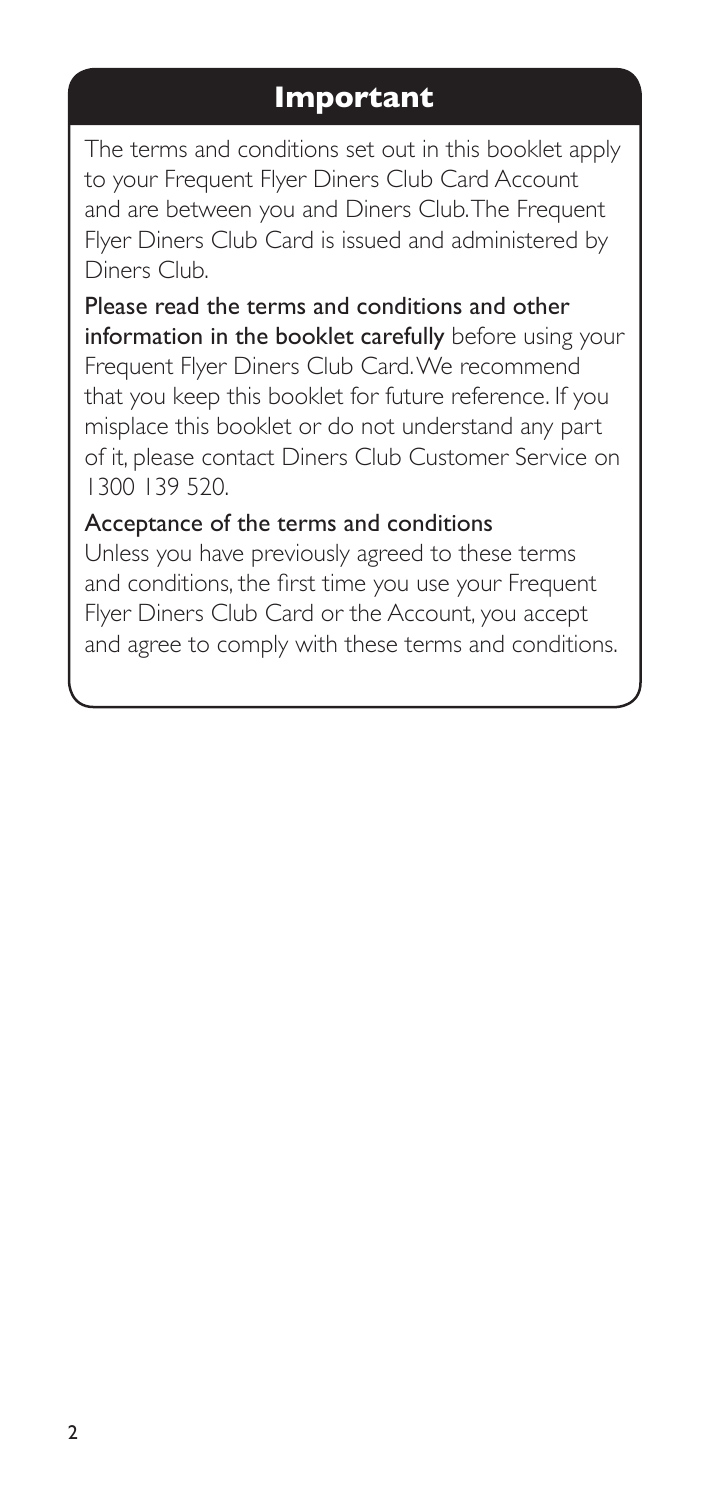## **Contents**

|    |         | Frequent Flyer Diners Club Card                                    |                |
|----|---------|--------------------------------------------------------------------|----------------|
|    |         | <b>Terms and Conditions</b>                                        | 6              |
| ı  |         | Definitions                                                        | 6              |
| 2  |         | Using your Frequent Flyer Diners Club Card                         | 8              |
|    | 2.1     | Signing your Frequent Flyer<br>Diners Club Card                    | 8              |
|    | 2.2     | Where you can use your<br>Frequent Flyer Diners Club Card          | 8              |
|    | 2.3     | Restrictions on the use of your<br>Frequent Flyer Diners Club Card | 8              |
|    | 2.4     | Making payments to the Account                                     | 9              |
|    | 2.5     | Initiating charges to the Account                                  | 9              |
|    | 2.6     | Using your Frequent Flyer Diners<br>Club Card overseas             | 9              |
| 3  |         | Liability for amounts charged                                      | 9              |
| 4  |         | Statements                                                         | $\overline{0}$ |
| 5  |         | Payment for charges incurred                                       | П              |
| 6  |         | <b>Liquidated Damages</b>                                          | 12             |
| 7  |         | Lost, stolen or fraudulently misused                               | 12             |
| 8  |         | <b>Enforcement expense</b>                                         | 3              |
| 9  |         | Payments                                                           | 13             |
|    |         | 9.1 Allocation of payments                                         | 13             |
|    |         | 9.2 Payment currency                                               | 13             |
| 10 |         | <b>Dispute Resolution</b>                                          | 4              |
| п  |         | Fees and taxes                                                     | 15             |
| 12 |         | <b>Cash Advances</b>                                               | 15             |
| 3  |         | Cancellation                                                       | 15             |
|    |         | 13.1 Cancellation by Diners Club                                   | 15             |
|    |         | 13.2 Cancellation by you                                           | 16             |
|    |         | 13.3 Cancelling Recurring Instructions                             | 16             |
| 14 |         | Suspension                                                         | 17             |
| 15 |         | Our Liability                                                      | 17             |
| 16 | Privacy |                                                                    | 18             |
| 17 |         | Inconsistency                                                      | 22             |
| 18 |         | Changes to these Terms and Conditions                              | 22             |
| 9  | Notice  |                                                                    | 22             |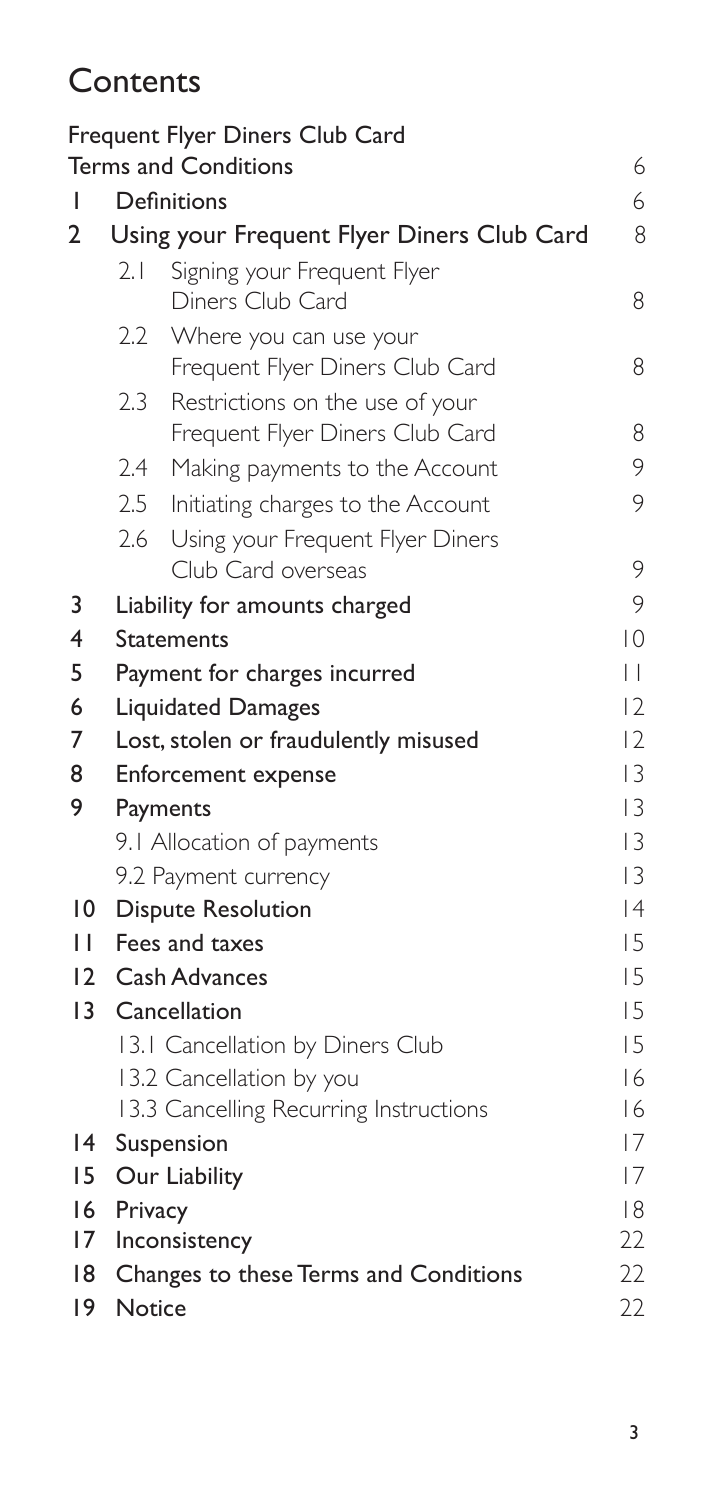| 20 | Waiver                                       | 23 |
|----|----------------------------------------------|----|
| 21 | Assignment                                   | 23 |
|    | 22 General                                   | 23 |
|    | 23 Changing your Details                     | 24 |
|    | Frequent Flyer Diners Club Fee Schedule      | 25 |
|    | Frequent Flyer Diners Club Rewards           |    |
|    | <b>Terms and Conditions</b>                  | 27 |
| L  | Definitions                                  | 27 |
| 2  | Participation                                | 29 |
| 3  | Accumulation of Frequent Flyer Diners        |    |
|    | Club Points                                  | 29 |
| 4  | Duration and Loss of Frequent Flyer          |    |
|    | <b>Diners Club Points</b>                    | 31 |
| 5  | Automatic Redemption of Frequent Flyer       |    |
|    | <b>Diners Club Points</b>                    | 32 |
| 6  | Disclaimer/No liability                      | 33 |
| 7  | Taxation                                     | 33 |
| 8  | General                                      | 34 |
|    | Frequent Flyer Diners Club Electronic Access |    |
|    | <b>Conditions of Use</b>                     | 36 |
| ı  | <b>Definitions</b>                           | 36 |
| 2  | Using your Frequent Flyer Diners Club        |    |
|    | Card or Account Electronically               | 37 |
| 3  | <b>Transaction Limits</b>                    | 38 |
| 4  | Club Cash®                                   | 38 |
|    | 4.1 Club Cash Access                         | 38 |
|    | 4.2 Transaction limits                       | 39 |
|    | 4.3 Fees and Charges                         | 39 |
| 5  | Changes to these Conditions of Use           | 39 |
| 6  | Records of EFT Transactions                  | 40 |
| 7  | Frequent Flyer Diners Club Card              |    |
|    | and Code Security Guidelines                 | 40 |
| 8  | Things you must Tell Diners Club             | 42 |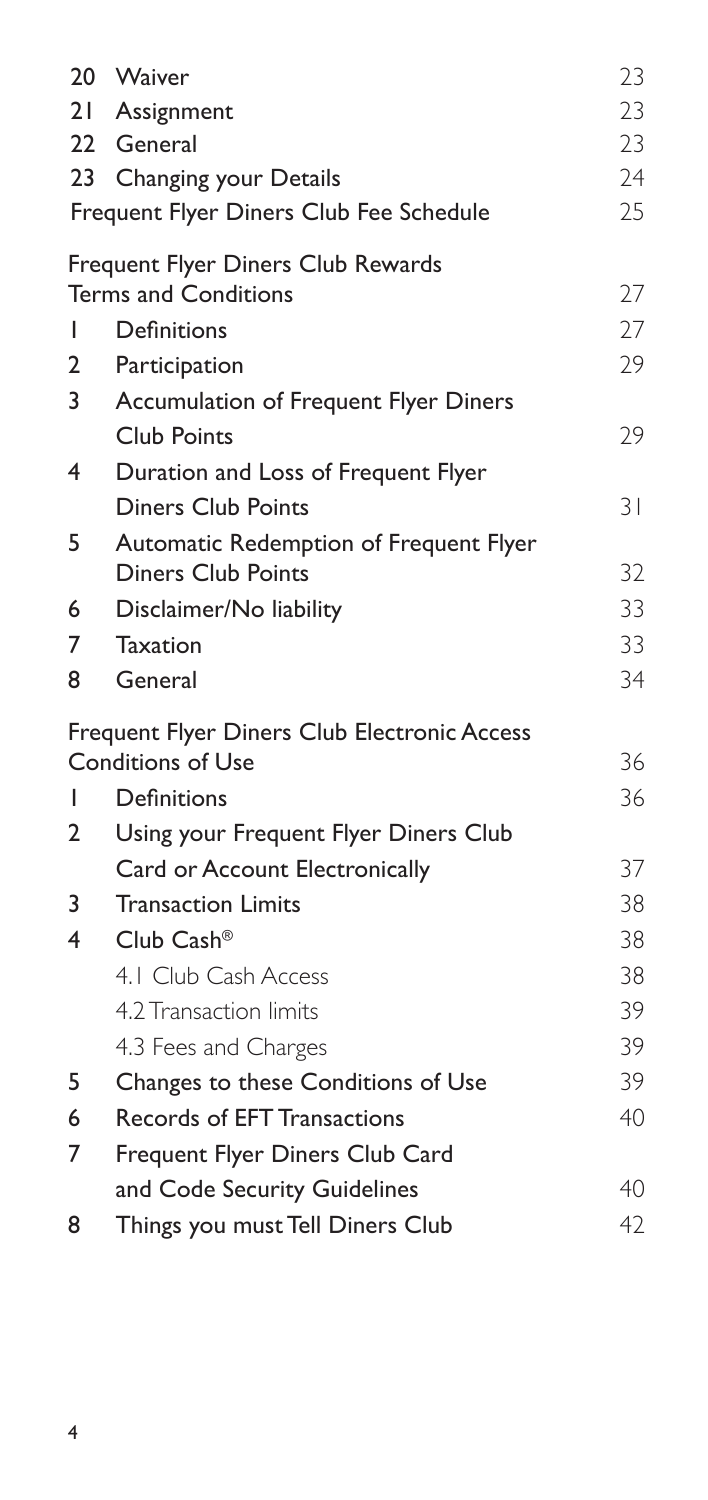| 9       | Liability for unauthorised transactions      |    |
|---------|----------------------------------------------|----|
|         | 9.1 Application of this clause               | 42 |
|         | 9.2 Where you are not liable                 | 43 |
|         | 9.3 When you will be liable                  | 43 |
|         | 9.4 When you may be liable                   | 45 |
|         | 9.5 Additional holders                       | 45 |
|         | 10 We are not liable                         | 45 |
| $\perp$ | Failure of Diners Club's system or equipment | 46 |
| $12 \,$ | Complaint investigation and resolution       |    |
|         | procedures                                   | 46 |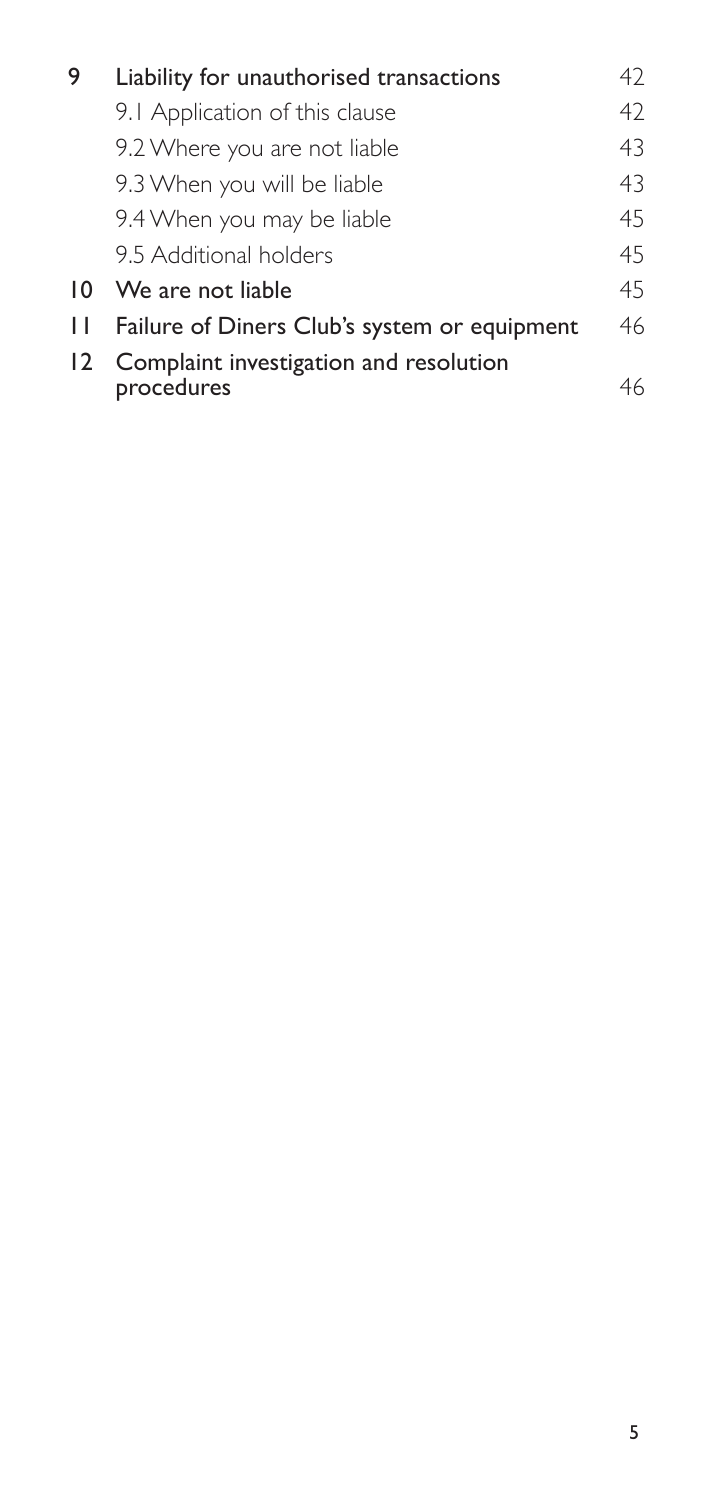## Frequent Flyer Diners Club Card Terms and Conditions

### **Definitions**

In these Frequent Flyer Diners Club Card terms and conditions, unless the context otherwise requires:

Account means the Frequent Flyer Diners Club Card account, being a charge card account, that is linked to the Main Cardholder's Frequent Flyer Diners Club Card. Additional Card means an additional or add-on Frequent Flyer Diners Club Card issued at the request of the Main Cardholder to a third party which is linked to the Account, and includes any replacement or reissued cards provided to the Additional Cardholder.

Additional Cardholder means the person to whom an Additional Card is issued.

Applicable Laws means the laws of Australia and any other jurisdiction to which Diners Club or a related entity of Diners Club is subject.

Australian Dollars means the lawful currency of the Commonwealth of Australia.

**Business Day** means a weekday that is not a public holiday or bank holiday in Sydney.

Cash Advance means any debit to the Account which results in, or relates to:

- (a) you obtaining actual cash (whether at an electronic terminal or by other means);
- (b) you obtaining "quasi-cash" items such as traveller's cheques "or gaming chips";
- (c) payment by you of a bill where that biller charges the amount as a cash advance;
- (d) the transfer of funds to another account held by you or another person with a financial institution.

Diners Club means Diners Club Pty Limited ABN 35 004 343 051.

Diners Club International means Diners Club International Limited, a company incorporated in New York.

Fees means the fees and charges detailed in the Frequent Flyer Diners Club Fee Schedule set out at the end of this booklet (unless otherwise agreed) as amended from time to time.

6 amended from time to time.Fee Schedule means the fee schedule set out in these terms and conditions (unless otherwise agreed) as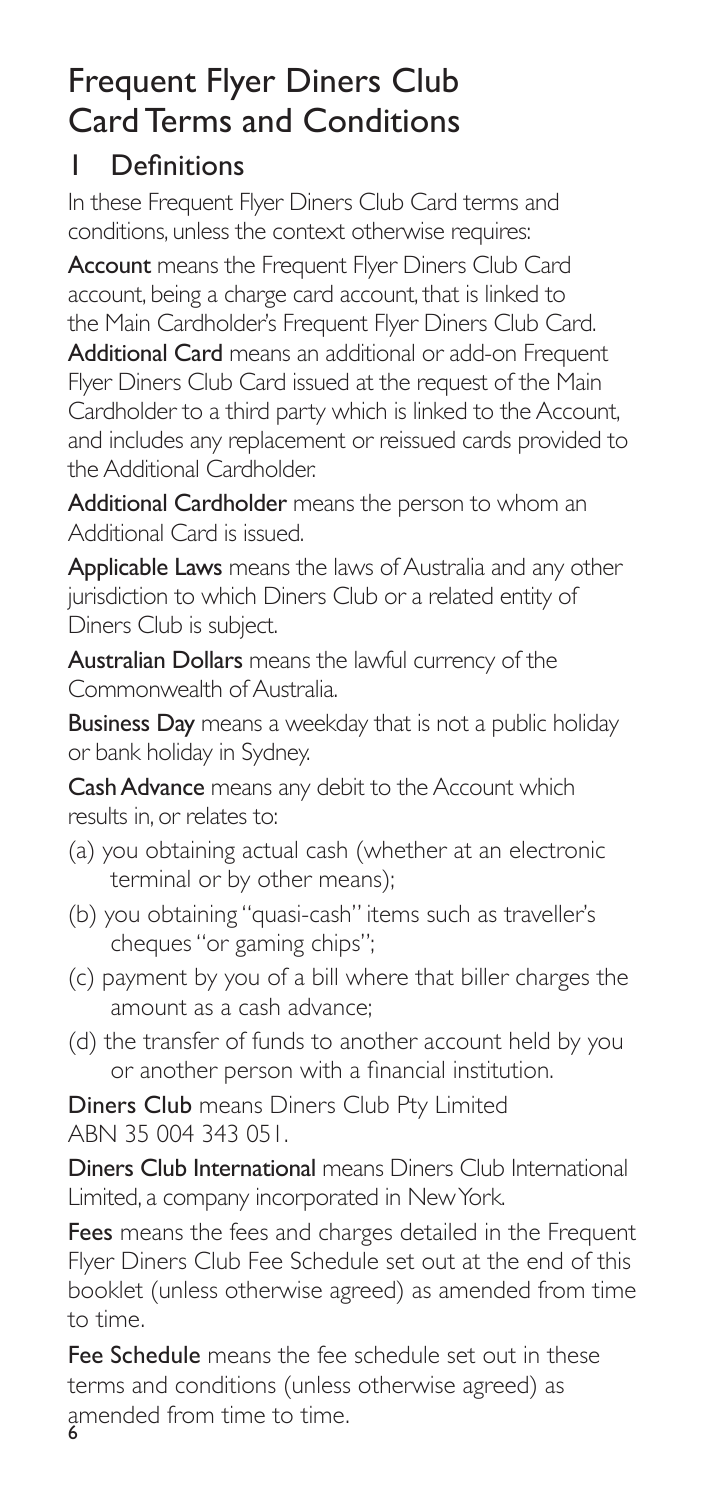Frequent Flyer Diners Club Card means the Frequent Flyer Diners Club charge card issued to the Main Cardholder and any Additional Card and includes any replacement or reissued cards. May also be referred to as your Diners Club Card and/or your Card.

Frequent Flyer Diners Club Electronic Access Conditions of Use means the Frequent Flyer Diners Club Electronic Access Conditions of Use as amended or replaced from time to time.

Frequent Flyer Diners Club Rewards Program means the rewards program offered by Diners Club as described in the Frequent Flyer Diners Club Rewards Terms and Conditions.

Frequent Flyer Diners Club Rewards Terms and Conditions means the terms and conditions which set out your rights and obligations as a member of the Frequent Flyer Diners Club Rewards program. You can obtain a copy of the Frequent Flyer Diners Club Rewards Terms and Conditions by calling 1300 139 520.

Liquidated Damages means amounts by way of liquidated damages which Diners Club is entitled to recover under clause 6 in respect of your payment default.

Main Cardholder means the person in whose name an Account is opened.

Member Establishment means a person who has agreed with Diners Club to accept an Frequent Flyer Diners Club Card or the use of an Account for the purchase of goods or services.

these terms and conditions include:

- (a) these Frequent Flyer Diners Club Card terms and conditions;
- (b) the application form submitted by the Main Cardholder, or any Additional Cardholder and the Main Cardholder, to become an Frequent Flyer Diners Club Card holder;
- (c) the Frequent Flyer Diners Club Electronic Access Conditions of Use; and
- (d) the Frequent Flyer Diners Club Reward Terms and Conditions.

You means any or all of the Main Cardholder and any Additional Cardholder (and your has a corresponding meaning).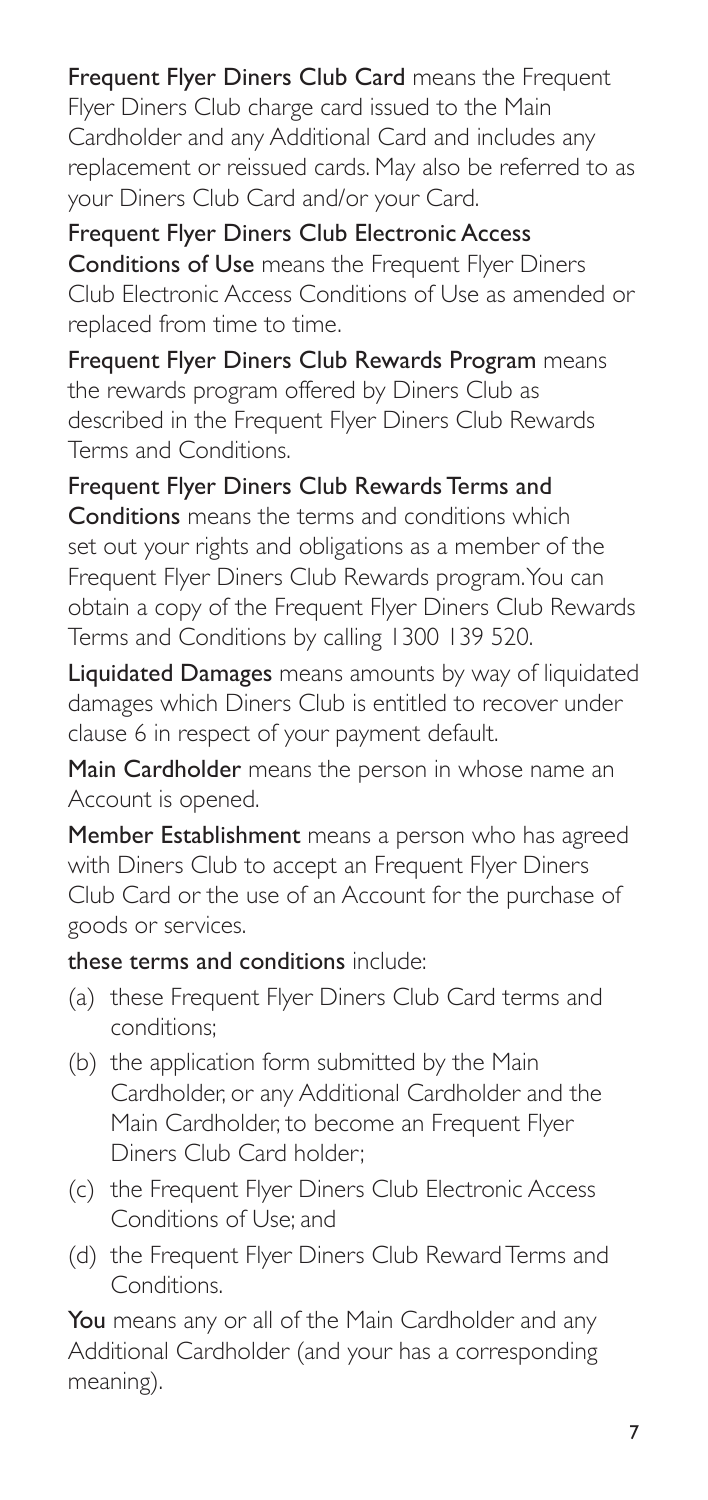### 2 Using your Frequent Flyer Diners Club Card

#### 2.1 Signing your Frequent Flyer Diners Club Card

For security reasons, you must sign your Frequent Flyer Diners Club Card as soon as you receive it.

#### 2.2 Where you can use your Frequent Flyer Diners Club Card

- (a) You can only use your Frequent Flyer Diners Club Card or the Account in accordance with these terms and conditions.
- (b) Diners Club is not responsible for, or liable for, any failure by any person to accept your Frequent Flyer Diners Club Card.
- (c) Diners Club does not make any warranty or representation regarding any goods or services purchased by you using your Frequent Flyer Diners Club Card or the Account.

#### 2.3 Restrictions on the use of your Frequent Flyer Diners Club Card

- (a) You must not use your Frequent Flyer Diners Club Card or the Account, or allow either to be used, for gambling or any unlawful purpose or illegal activity.
- (b) You must not allow any other person to use your Frequent Flyer Diners Club Card or your Account, unless that person is an Additional Cardholder and that use is in accordance with these terms and conditions.
- (c) You must not use your Frequent Flyer Diners Club Card or the Account for the purpose of purchasing goods or services for resale or resupply or providing working capital for your business.
- (d) Please be aware that Diners Club may refuse authorisation for a charge at any time, when it has reasonable cause to do so and without giving you prior notice.
- (e) If you return any goods or are otherwise entitled to a refund in relation to any goods or services purchased with your Frequent Flyer Diners Club Card, you agree that the refund is to be provided to you by way of a credit to the Account and that you will not seek or accept the refund in cash.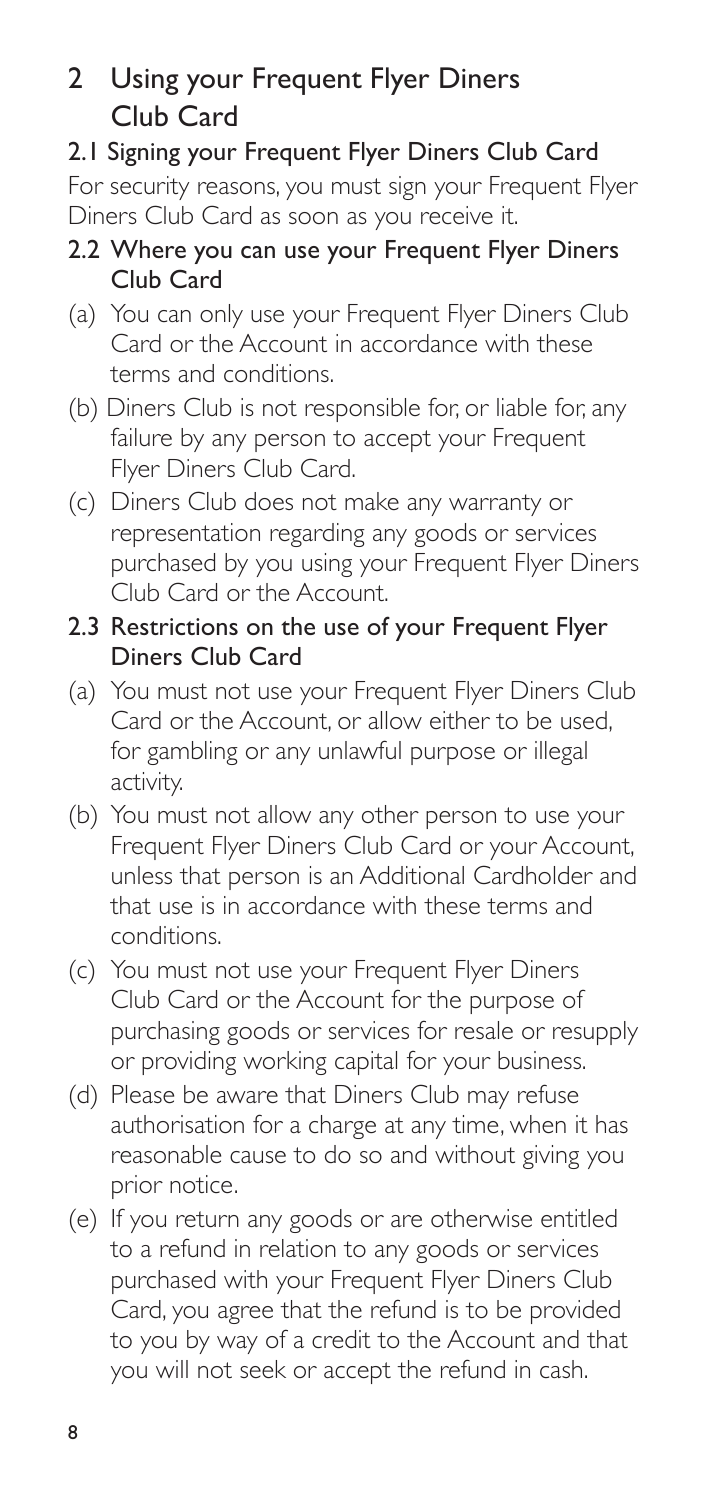#### 2.4 Making payments to the Account

- (a) You can make payments to the Account:
	- (1) using any payment option detailed on your statement of account; or
	- (2) using any other method authorised by Diners Club from time to time.
- (b) Payments made after 4pm (EST) on a Business Day or at any time on a day that is not a Business Day will be treated as if made on the following Business Day.

#### 2.5 Initiating charges to the Account

You can only make a charge to the Account by:

- (a) presenting your Frequent Flyer Diners Club Card to purchase goods or services from a Member Establishment and authorising the transaction:
	- (i) by signing an approved charge form; or
	- (ii) in accordance with the Frequent Flyer Diners Club Electronic Access Conditions of use.
- (b) providing details of your Card or the Account to a Member Establishment or any other person to make payment for goods or services in any manner acceptable to Diners Club (for example, by telephone, over the internet or by authorising a third person to debit the Account by way of direct debit);
- (c) obtaining a Cash Advance in accordance with the Frequent Flyer Diners Club Electronic Access Conditions of Use; or
- (d) using any other method authorised by Diners Club from time to time.

#### 2.6 Using your Frequent Flyer Diners Club Card overseas

If you incur charges using your Frequent Flyer Diners Club Card or the Account in a currency other than Australian Dollars, the amount of the charge will be converted to Australian Dollars at the rate of exchange determined by Diners Club or Diners Club International or its settlement agency, including applicable conversion fees, on the date that it received the charge for processing and your Account will be charged with a foreign transaction fee as set out in the Fee Schedule as applicable, from time to time.

### 3 Liability for amounts charged

(a) Subject to clause 3(b) and the application of clauses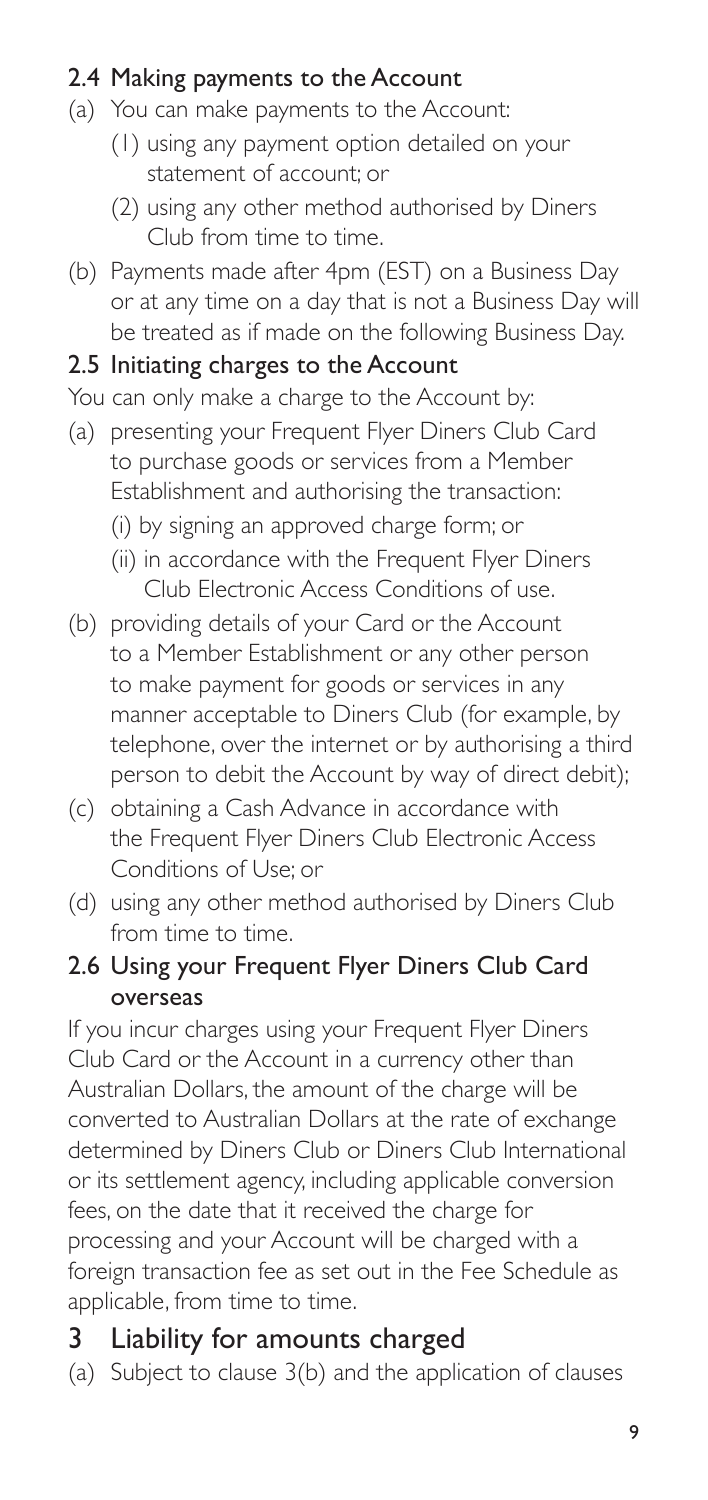7 and 10, the Main Cardholder is solely liable for all amounts charged to the Account (including any Fees or Liquidated Damages).

- (b) Where the Main Cardholder has authorised the issue of an Additional Card, the Main Cardholder is liable for all charges made using that Additional Card or related to that Additional Card (including any Fees or Liquidated Damages).
- (c) If a charge form is received by Diners Club for payment, Diners Club may rely on that charge form to debit the Account on the basis that the charge described in the charge form was properly incurred at the Member Establishment in the amount, by the person and by the use of the Frequent Flyer Diners Club Card or Account referred to in that form. However, where the Frequent Flyer Diners Club Card has been reported lost or stolen, or where the Frequent Flyer Diners Club Card or Account has been reported as fraudulently used, in accordance with clause 7, or a dispute is raised under Clause 10, we may reverse the charge as though it had never applied to the Account.
- (d) A dispute between you or Diners Club and a Member Establishment concerning a charge does not relieve you of your payment obligations in respect of that charge.
- (e) We may continue to debit the Account, and you must pay us any charges to the Account incurred after the Diners Club Personal Card is cancelled or your right to use the Account is revoked. However, under the Diners Club Electronic Access Conditions of Use you will not be liable for charges in various circumstances, including where a charge is a result of fraud not involving you.

### 4 Statements

- (a) Diners Club will give a statement of account to the Main Cardholder monthly unless:
	- (i) there have been no transactions during the statement period and there is a zero balance on the Account, in which case no statement of account will be given; or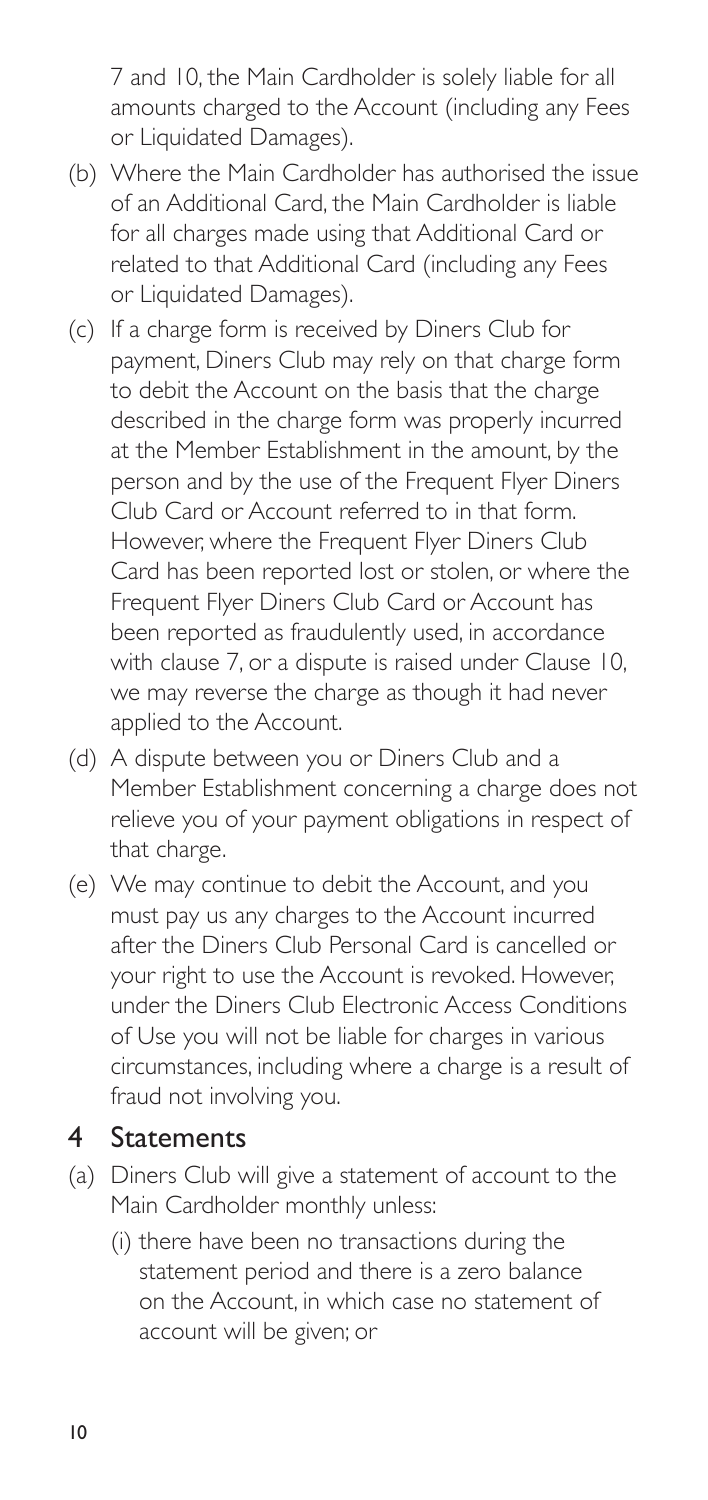(ii) where, after three (3) consecutive statement periods there has been a credit balance on the Account during which time there have been no transactions, in which case no further statement of Account will be sent until there is a further transaction.

If you require statements more regularly, or if you require a particular statement, you must call Diners Club on 1300 139 520. Fees and charges may apply to this request as set out in the Fee Schedule.

- (b) You should check all entries on each statement of account and report possible errors or unauthorised transactions to Diners Club as soon as possible.
- (c) Where you need to make a report in relation to an EFT transaction, you must do so in accordance with clause 12 of the Frequent Flyer Diners Club Electronic Access Conditions of Use, attached to these terms and conditions.
- (d) Where you need to make a report in relation to any other any other type of transaction you must do so in accordance with clause 10 of these terms and conditions.

### 5 Payment for charges incurred

- (a) You must pay Diners Club an amount equal to the sum of all charges (including Fees and Liquidated Damages) appearing on each statement of account immediately upon receipt of that statement by the Main Cardholder.
- (b) For the purposes of clause 5(a), the Main Cardholder and any Additional Cardholder is deemed to have received a statement of account on the date of actual receipt by the Main Cardholder or 5 days after Diners Club gives the statement of account to the Main Cardholder, whichever occurs first.
- (c) Notwithstanding anything in clause 5(a), if Diners Club reasonably believes that you cannot pay a given charge or charges, Diners Club may, at any time, demand immediate payment of any charge to the Account, by sending written demand to you. If Diners Club does this, the amount demanded is immediately due and payable.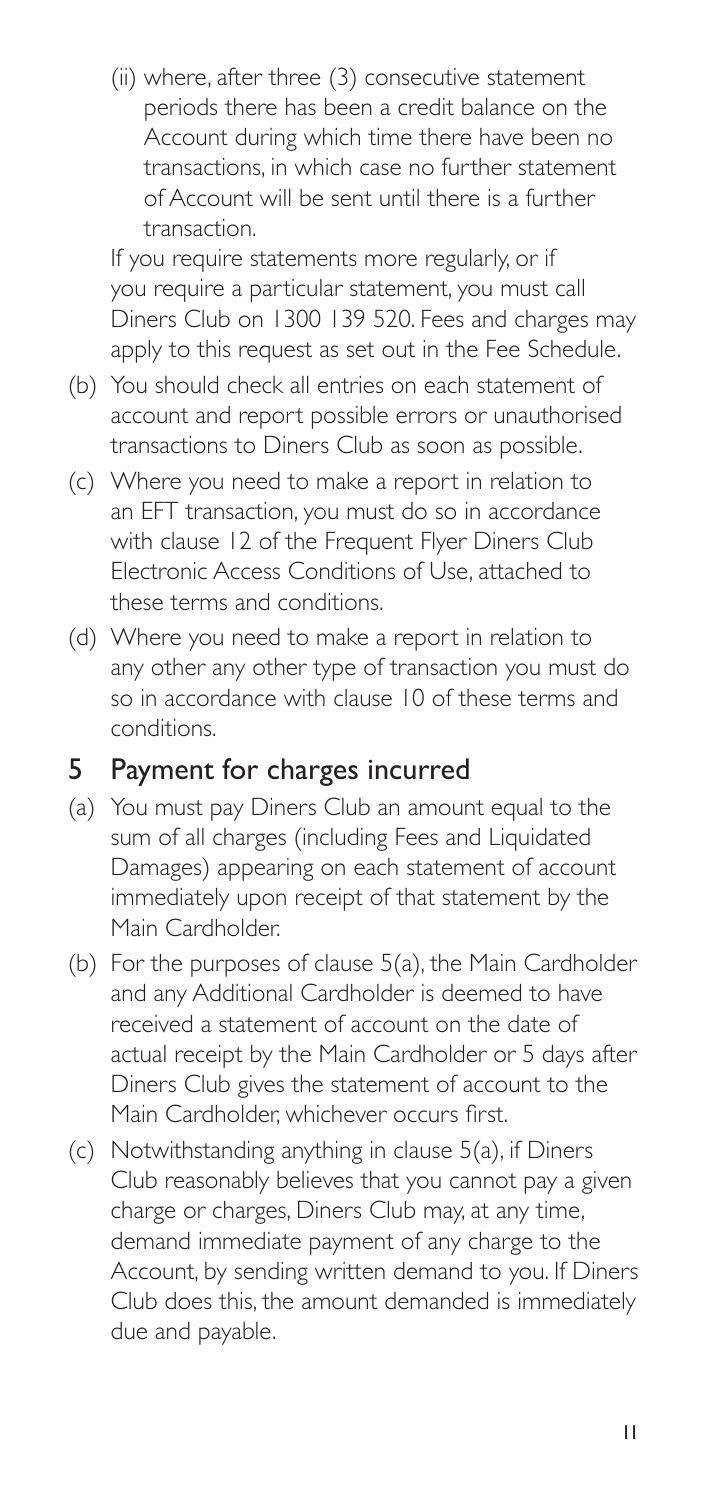### 6 Liquidated Damages

- (a) If any amount owing to Diners Club is not received by Diners Club by the 14th day ("Default Date") after the issue date of the statement of account setting out that amount, you are in default and Diners Club is entitled to charge and recover Liquidated Damages on the overdue amount.
- (b) Liquidated Damages will be charged:
	- (1) on the Default Date; and
	- (2) on the date 14 days after the issue date of each statement of account issued on or after the Default Date, until the earlier of:
	- (3) the date payment of the overdue amount is received by Diners Club in full; and
	- (4) the date Diners Club cancels the Main Cardholder's Frequent Flyer Diners Club Card or revokes the Main Cardholder's right to use the Account.
- (c) The amount of Liquidated Damages that will be charged by Diners Club on each of the dates referred to in clauses 6(b)(1) and (2) will be the greater of:
	- (1) \$30.00; and
	- (2) 3% of the overdue amount (or any part thereof) that remains unpaid on that date.
- (d) Any reference in this clause to the "overdue amount" includes any Liquidated Damages that have previously accrued, are due and remain unpaid.
- (e) Diners Club's right to recover Liquidated Damages under clause 6(a) is separate from Diners Club's right to cancel your Frequent Flyer Diners Club Card and revoke your right to use the Account.

### 7 Lost, stolen or fraudulently misused

- (a) You must immediately notify Diners Club if your Frequent Flyer Diners Club Card is lost or stolen, if a Replacement Card has not been received by you, or if you suspect that someone has fraudulently used your Frequent Flyer Diners Club Card, an Additional Card or the Account.
- (b) Subject to any provisions in the Frequent Flyer Diners Club Electronic Access Conditions of Use, you are liable for charges incurred by the use of a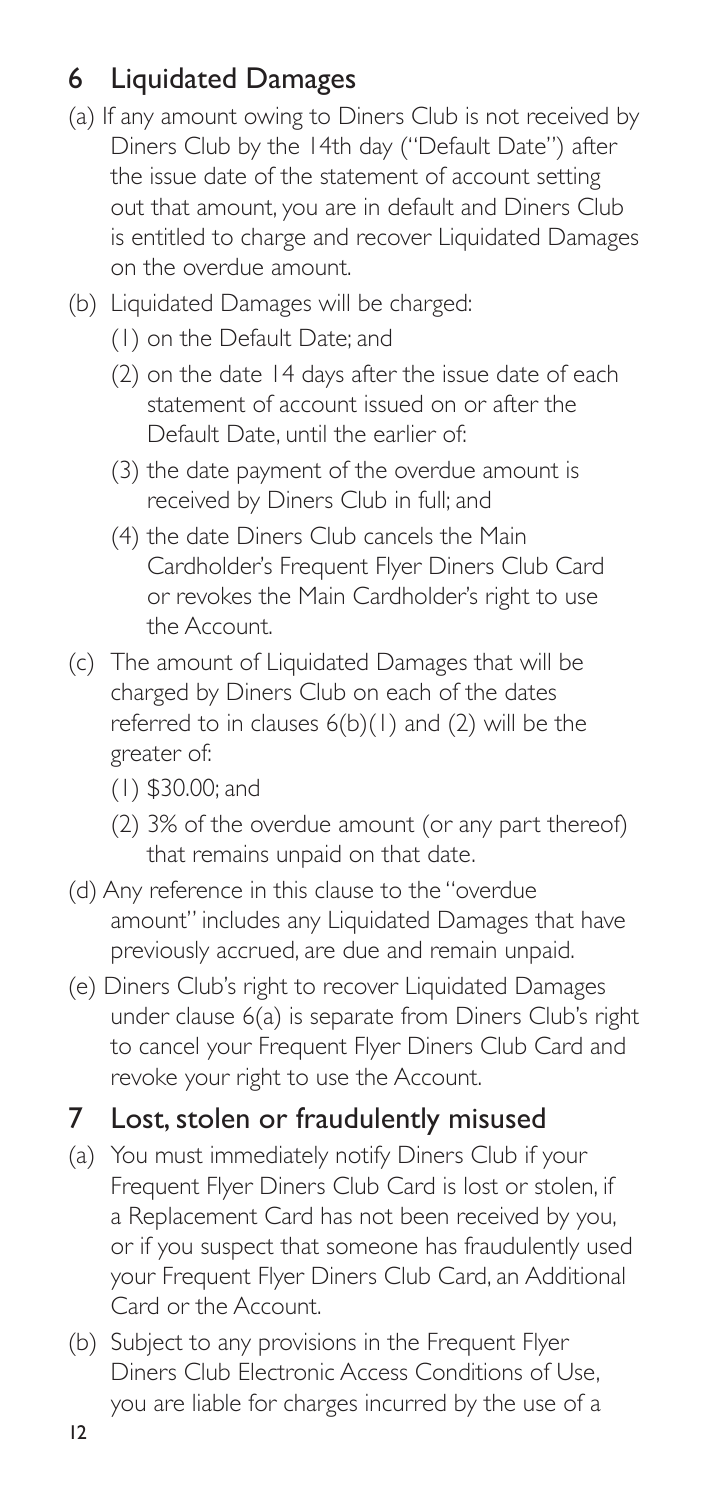lost or stolen Frequent Flyer Diners Club Card, or an Account that has been accessed fraudulently, to a limit of \$150.00 provided that you were not in any way involved in, or did not in any way benefit from, the theft or misuse. You are not liable for unauthorised charges incurred after you have notified Diners Club that your Frequent Flyer Diners Club Card is lost or stolen.

### 8 Enforcement expense

You agree to pay to Diners Club, and authorise Diners Club to charge to the Account, all costs or expenses reasonably incurred by Diners Club or its contractors or agents (including all legal costs and collection agency fees) in enforcing or collecting payment of any amount due under these terms and conditions.

### 9 Payments

### 9.1 Allocation of payments

A payment made to the Account will be applied towards amounts owing by you to Diners Club in the following order:

- (a) outstanding charges (payable by you in accordance with clause 5) other than those amounts listed in paragraphs (b) to (e) below;
- (b) Fees which have become due and payable;
- (c) amounts payable in respect of Liquidated Damages (in accordance with clause 6);
- (d) enforcement costs and expenses payable by you (in accordance with clause 8); and
- (e) charges made to the Account which have not yet appeared on a statement of account.

#### 9.2 Payment currency

All payments required under these terms and conditions must be made in Australian Dollars. If Diners Club allows a payment to be made in a currency other than Australian Dollars, Diners Club will convert that payment into Australian Dollars using rates that we determine to be the appropriate rate for foreign exchange transactions for the relevant currencies on the relevant days. For the avoidance of doubt, if this involves a foreign transaction as set out in clause 2.6 of these terms & conditions, then the foreign transaction fee set out in the fee schedule will apply.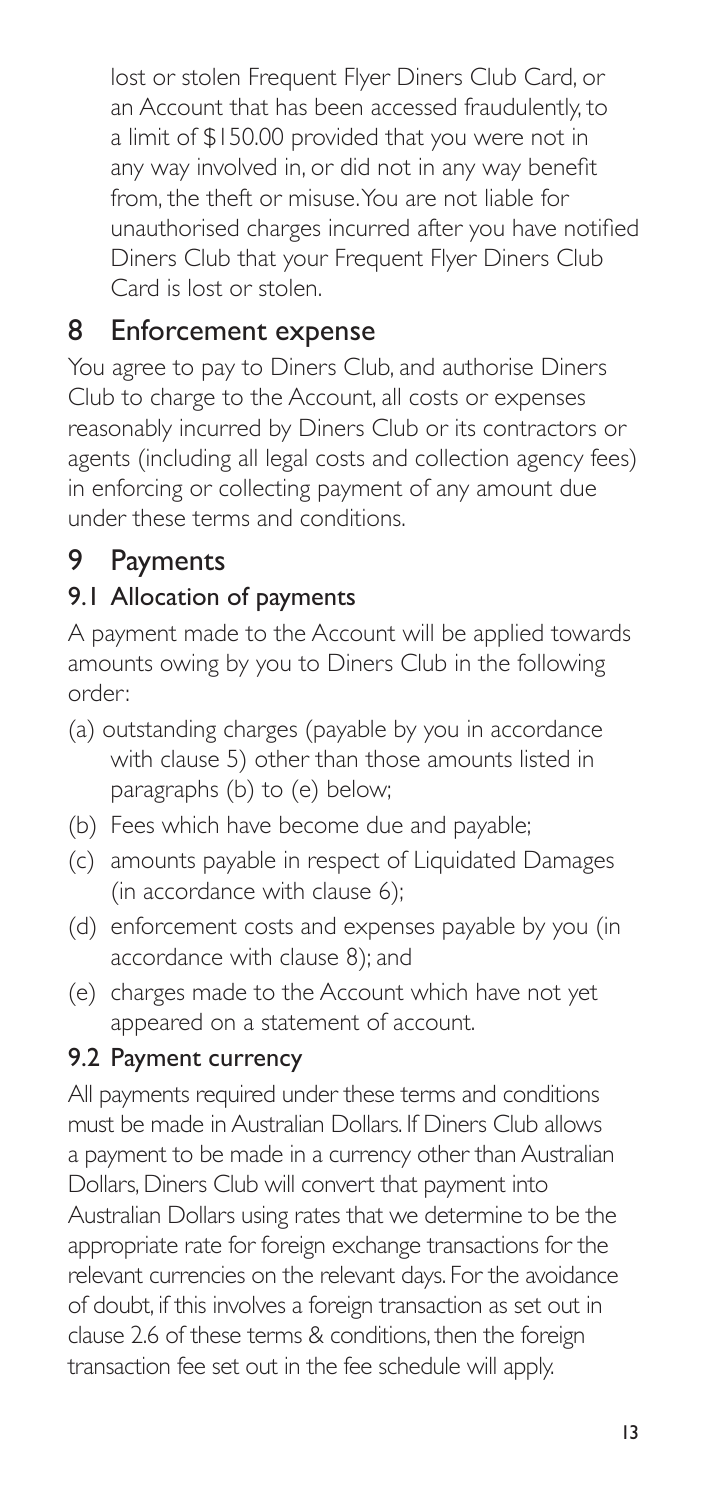### 10 Dispute resolution

- (a) If you disagree with any amount charged to, or shown as being paid into the Account, please contact Diners Club on 1300 139 520 as soon as possible. You may be asked to provide Diners Club with written confirmation of your claim and any supporting evidence.
- (b) Where Diners Club determines, on reasonable grounds, that your claim is a legitimate claim against the Member Establishment, Diners Club will assist you to pursue that claim provided that you notify Diners Club of your claim within 2 months of the date of the statement of account on which the disputed amount appears. Where, in Diners Club's reasonable opinion, the claim is against the Member Establishment (for example, a legitimate claim in relation to the supply, use or quality of goods or services purchased using your Diners Club Personal Card), you are not entitled to withhold payment of the disputed amount. You should refer to clause 12 of the Diners Club Electronic Access Conditions of Use for more information.
- (c) In the event Diners Club determines that your claim is a legitimate claim, Diners Club may temporarily credit your account until such time as the charge back claim against the Member Establishment is proven to be valid. Should the charge back claim prove to be valid then Diners Club will reverse the charge to the Member Establishment and convert the temporary credit in your account, if provided, to a permanent credit.
- (d) The ability of Diners Club to temporarily credit your account depends on specific timeframes under the Diners Club International Scheme's Chargeback Rules in which it can chargeback a transaction. Outside these times Diners Club's ability to successfully chargeback a transaction is limited so Diners Club will not temporarily credit your account if you notify Diners Club of your claim after two months of the disputed amount appearing on your statement of account.
- (e) Where Diners Club proves, on reasonable grounds, that the charge back claim is not a valid claim, Diners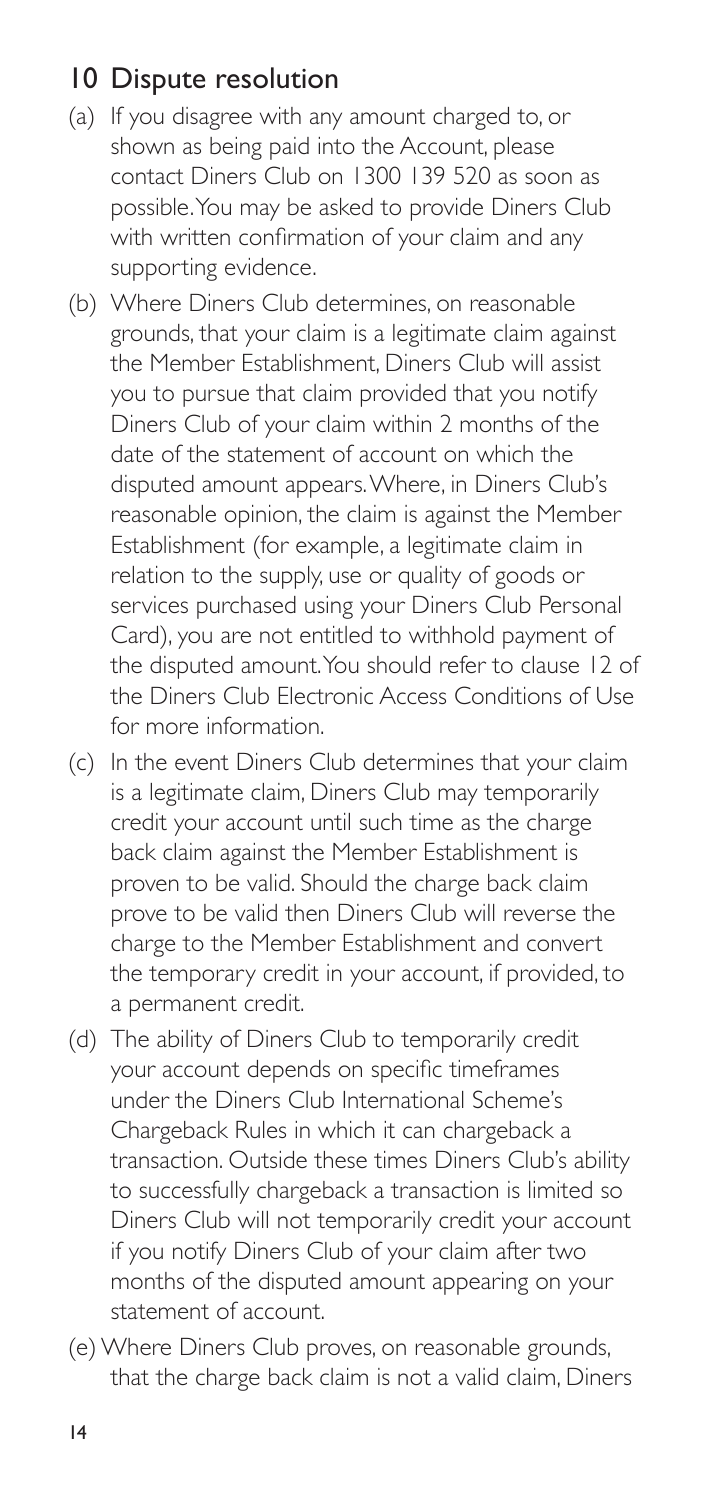Club will accordingly charge the Main Cardholder's Account and any temporary credit, if provided, will be immediately cancelled.

### 11 Fees and taxes

- (a) Diners Club is irrevocably authorised to charge your Account for any Fee that is due and payable. The Fees that may be charged to your Account by Diners Club are detailed in the Fee Schedule. These Fees may be amended in accordance with clause 18.
- (b) The Main Cardholder is liable for any tax, duty or other charge imposed by law in Australia (including stamp duty or goods and services tax, unless otherwise stated to be included in the price) incurred by Diners Club, or for which Diners Club is liable to reimburse another person, in respect of the supply or use of the Main Cardholder's Frequent Flyer Diners Club Card, the supply to, or use by, the Main Cardholder of the Account or any other transaction involving the Main Cardholder or a payment to the Account.
- (c) The Main Cardholder is liable for any tax, duty or other charge imposed by law in Australia (including stamp duty or goods and services tax, unless otherwise stated to be included in the price) incurred by Diners Club, or for which Diners Club is liable to reimburse another person, in respect of the supply or use of the Additional Cardholder's Frequent Flyer Diners Club Card, the use of the Account by the Additional Cardholder or any other transaction involving the Additional Cardholder (other than payments to the Account).

### 12 Cash Advances

You can obtain Cash Advances in accordance with the Frequent Flyer Diners Club Electronic Access Conditions of Use or as otherwise authorised by Diners Club.

### 13 Cancellation

### 13.1 Cancellation by Diners Club

Diners Club may cancel your Frequent Flyer Diners Club Card and revoke your right to use the Account with or without notice. We will only do this if we have a reasonable basis to do so. Upon becoming aware of the cancellation or revocation, you must immediately stop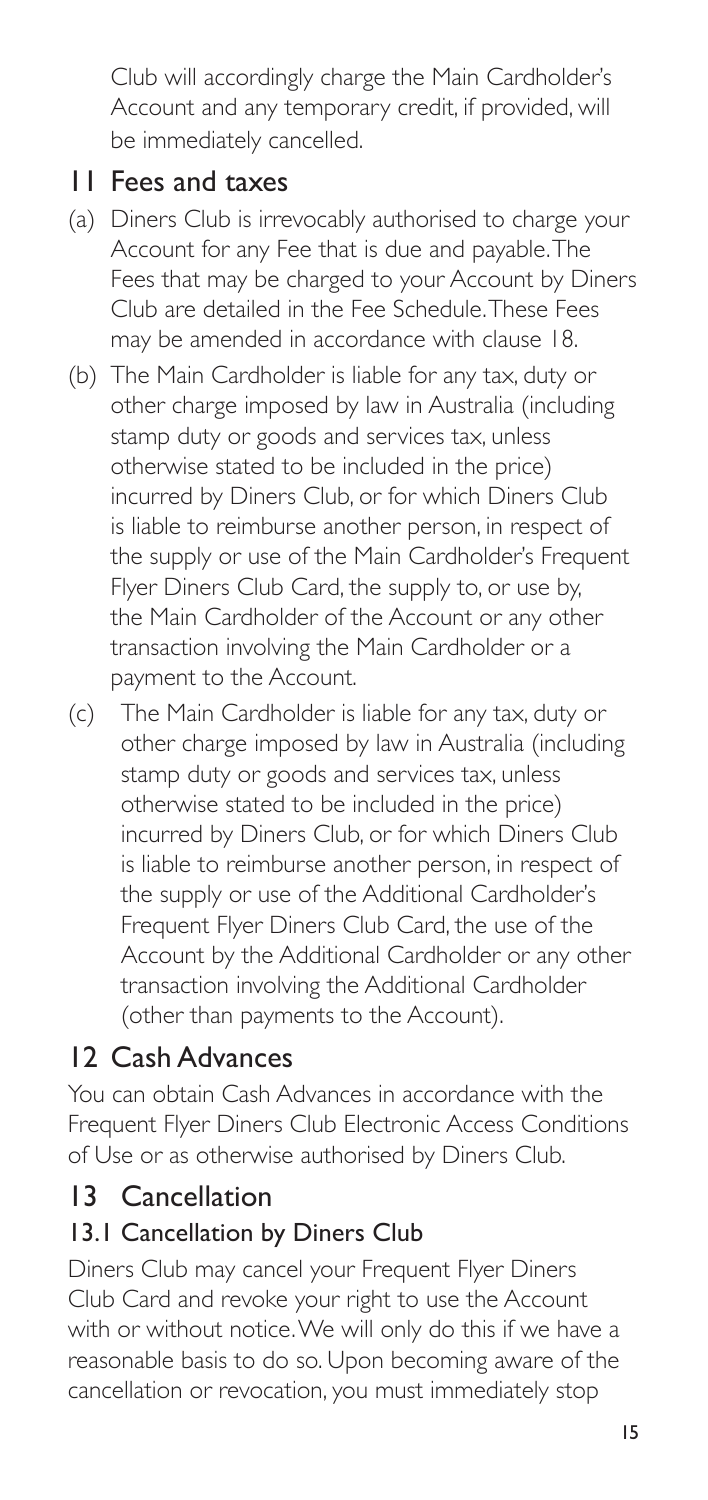using your Frequent Flyer Diners Club Card and the Account and must destroy your Frequent Flyer Diners Club Card and any Additional Card(s). If we reinstate your Frequent Flyer Diners Club Card at any time after cancellation and you have not destroyed your Frequent Flyer Diners Club Card, these terms and conditions will continue to apply to the use of your Frequent Flyer Diners Club Card or any Additional Card(s), and the use of the Account by you or any Additional Cardholder.

### 13.2 Cancellation by you

- (a) You may cancel your Frequent Flyer Diners Club Card at any time. The Main Cardholder can also cancel any Additional Card. Any such cancellation will not be effective until Diners Club has received a request asking Diners Club to cancel an Frequent Flyer Diners Club Card which you have authority to cancel. You should take reasonable steps to return the Diners Club Personal Card as you will continue to be liable for transactions on the Acount.
- (b) Where a request is made by the Main Cardholder to cancel the Main Cardholder's Frequent Flyer Diners Club Card, the Main Cardholder is deemed to request the cancellation of that Card as well as all Additional Cards.

#### 13.3 Cancelling recurring instructions

- (a) You are encouraged to maintain a record of any regular payment arrangements (including direct debits and periodic payments) that you have with a Member Establishment or a service provider.
- (b) To change or cancel any regular payment arrangements, you should contact the Member Establishment or the service provider at least 15 days prior to the next scheduled payment. The financial institution must accept the Member Establishment's transaction until you have successfully cancelled your regular payment arrangement. Please retain a copy of your request to change or cancel any regular payment arrangements with a Member Establishment or a service provider. You have the right to challenge a transaction if a Member Establishment or a service provider has not acted in accordance with your instructions.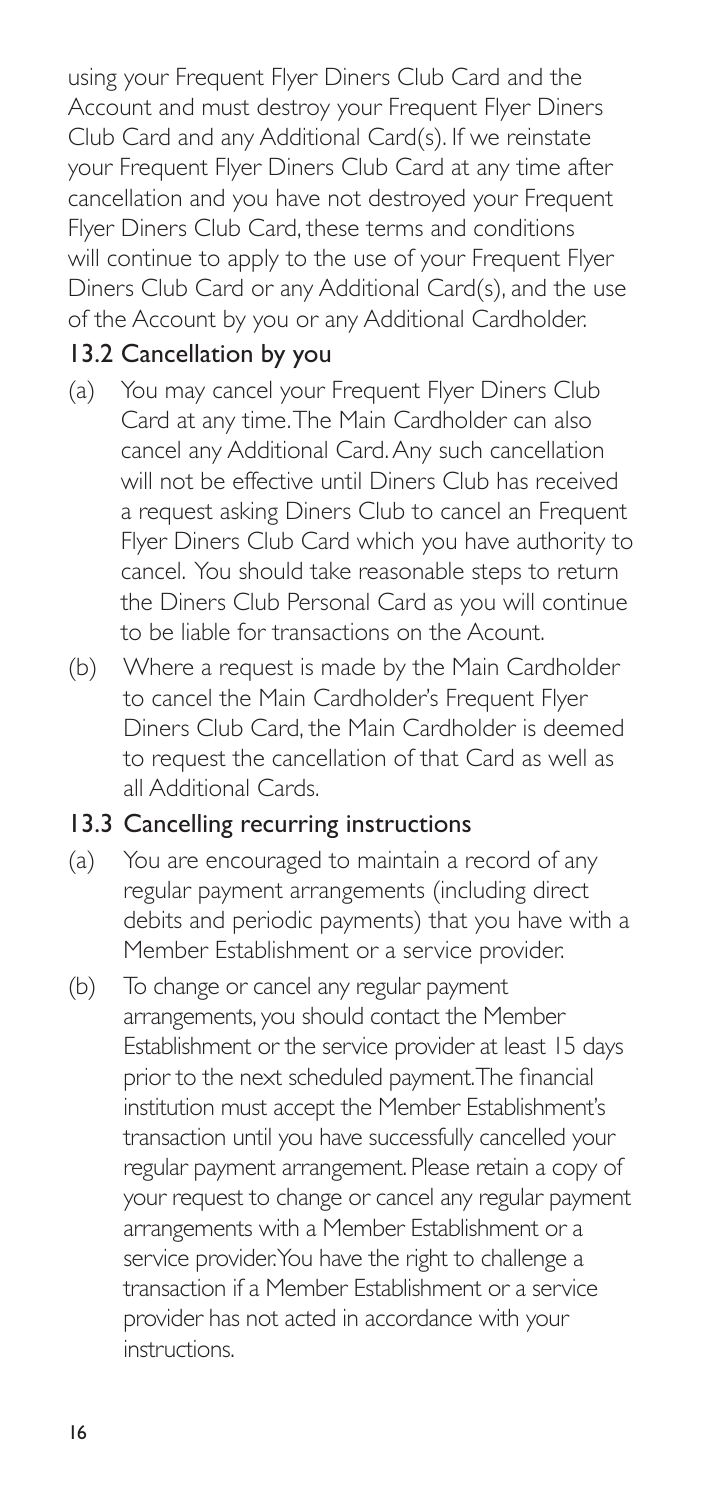(c) If your Account is closed or your card number is changed, for example as a result of your previous card being lost or stolen, you must contact the Member Establishment or service provider to cancel or change the details of your existing regular payment arrangements.

### 14 Suspension

Diners Club can suspend your right to use your Frequent Flyer Diners Club Card, the Account and/or ATM access at any time, when it has reasonable cause to do so, without notice:

- (a) if you are in default under these terms and conditions;
- (b) if Diners Club suspects that your Frequent Flyer Diners Club Card or the Account has been used fraudulently by you or a third party;
- (c) to prevent loss to either you and/or Diners Club; or
- (d) if by allowing you to continue using your Frequent Flyer Diners Club Card or the Account, we believe you or we or our related bodies corporate may breach any Applicable Laws.

If Diners Club does this, you must not use your Frequent Flyer Diners Club Card or the Account until such time as Diners Club advises you that your Frequent Flyer Diners Club Card has been reactivated or reinstated. You will not be charged an Annual Fee during the period that your Frequent Flyer Diners Club Card is suspended. The suspension of your Frequent Flyer Diners Club Card and/ or the Account does not affect your obligations under these terms and conditions.

## 15 Our liability

- (a) Except as required by laws such as the Trade Practices Act, fair trading legislation or other laws which may imply warranties into a contract to protect you or under the Frequent Flyer Diners Club Electronic Access Conditions of Use, Diners Club is not responsible or liable for:
	- (1) goods or services purchased using an Frequent Flyer Diners Club Card or the Account. You may, however, have the right to claim a chargeback of transactions in certain circumstances. You should contact Diners Club for further details;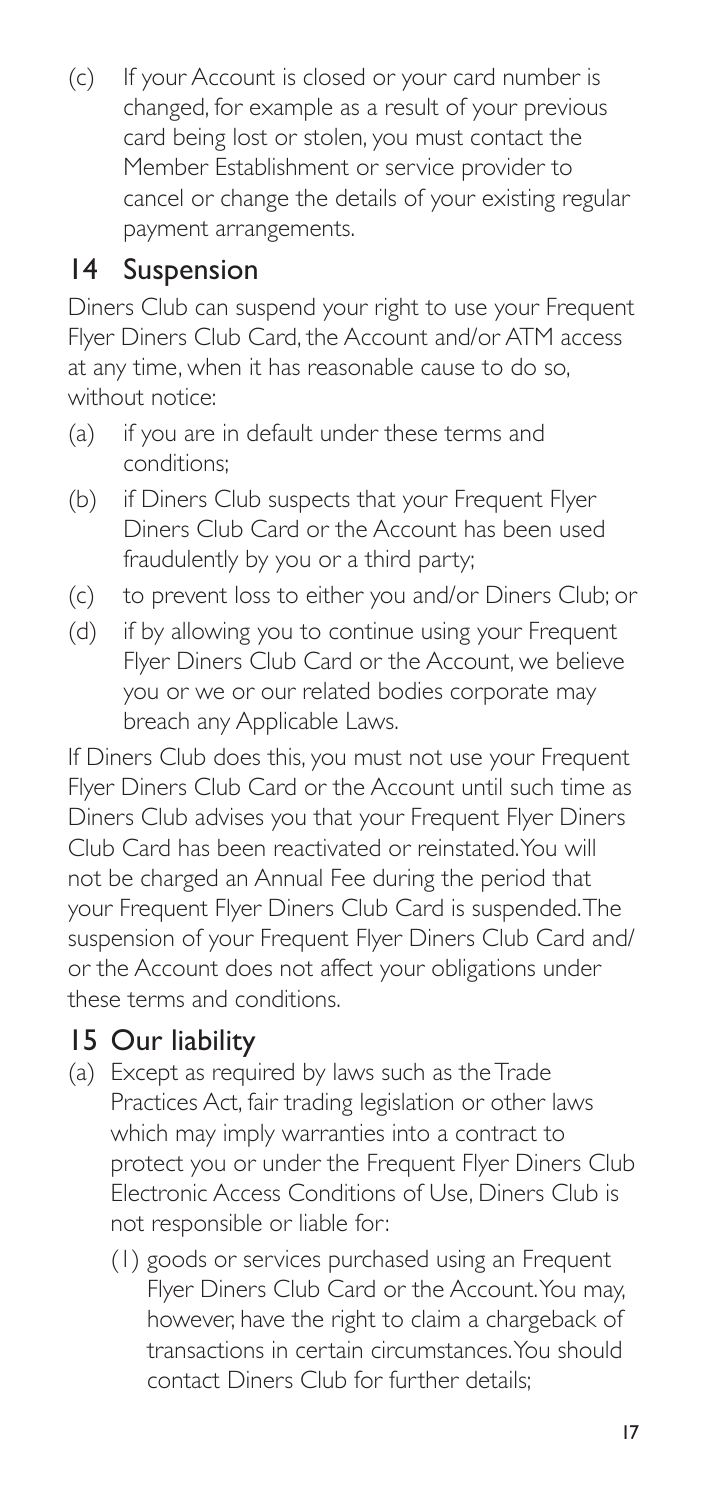- (2) the failure by a Member Establishment to accept a Frequent Flyer Diners Club Card;
- (3) any dispute between you and a Member Establishment in relation to the supply, use or quality of goods or services. You may, however, have rights against that Member Establishment under the Trade Practices Act or Fair Trading Acts or other consumer protection laws; or
- (4) any loss, costs or expenses incurred by you as a result of the action or inaction of any third party or as a result of any matter which is outside Diners Club's reasonable control.
- (b) Except as required by laws such as the Trade Practices Act, fair trading legislation or other laws which may imply warranties into a contract to protect you or under the Frequent Flyer Diners Club Electronic Access Conditions of Use, Diners Club will not be liable for any indirect or consequential loss, costs or expenses that you may suffer or incur as a result of Diners Club failing to carry out its obligations to you under these terms and conditions.

## 16 Privacy

#### Purposes for which we collect, use and disclose your personal information.

In this section "you" includes any Additional Cardholder. We collect, use and disclose your personal information:

- to assess any application for credit and to provide and administer your credit facilities and related services;
- to conduct reviews of your facility from time to time at our sole discretion;
- to comply with applicable laws both in Australia and overseas. The Australian legislation requiring us to collect your personal information includes the Anti-Money Laundering and Counter-Terrorism Financing Act (for example, to comply with identity verification requirements); the Personal Property Securities Act, State and Territory real property legislation and other property-related laws (for example, to register and search for security interests); and
- for other purposes as listed in our Privacy Policy and our Credit Reporting Policy.

If you do not provide us with the information we ask for or the information provided is incorrect or incomplete,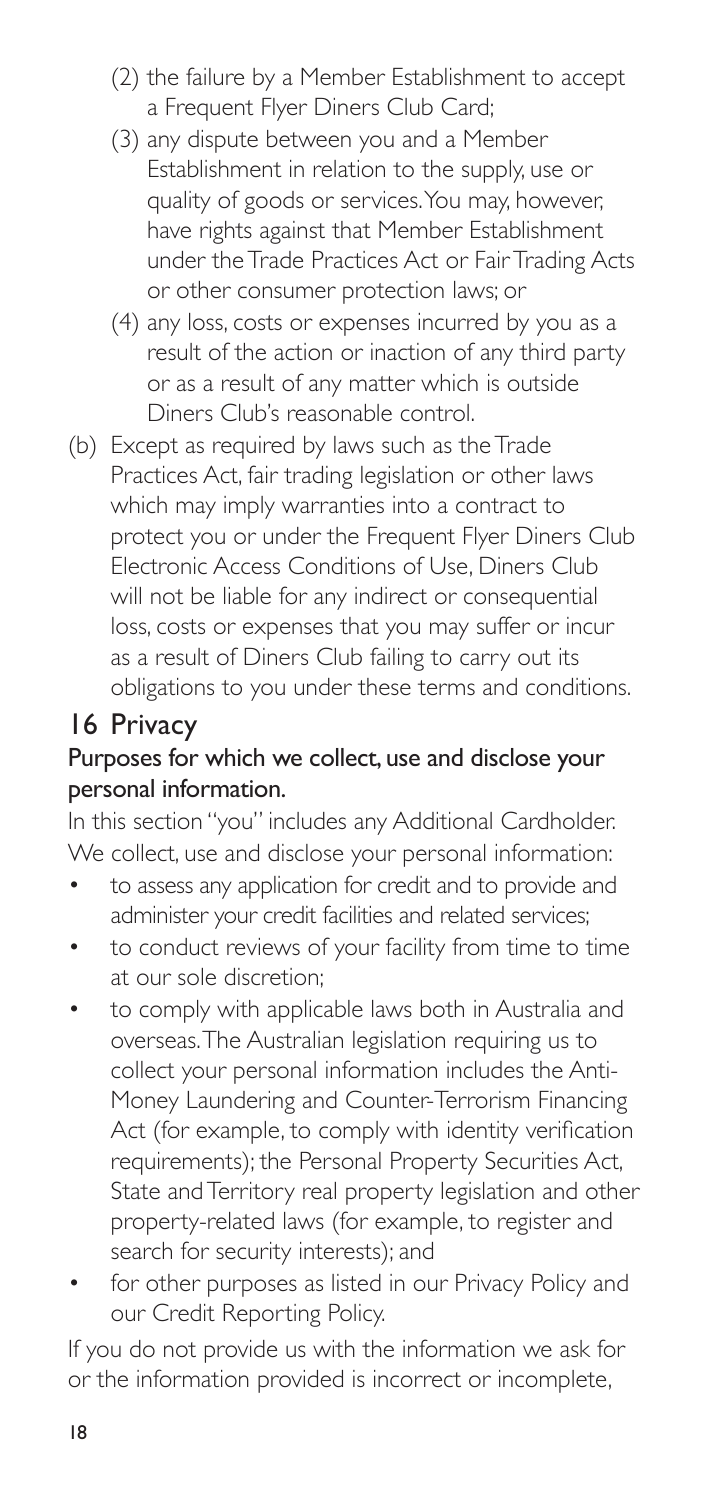we may not be able to provide or administer the products or services that you are seeking.

We usually collect your personal information directly from you. However, sometimes we may need to collect personal information about you from third parties for the purposes described above. The circumstances in which we may need to do this include, for example, where we need information from a third party to assist us to process your application (such as to verify information you have provided or to assess your circumstances) or to assist us to locate or communicate with you.

#### Disclosures of your personal information

We may disclose to, and obtain from, the following organisations personal information about you for the purposes described above (as well as otherwise permitted by the Privacy Act):

- our affiliates and sales agents;
- other credit providers:
- any signatory or guarantor to the facility for which you are applying;
- any broker, financial, legal or other adviser acting in connection with your facility or application;
- regulatory and tax authorities in Australia and overseas;
- a credit reporting body or other business or other organisation that provides personal credit or commercial credit information (see 'Exchange of information with credit reporting bodies' below);
- entities and organisations involved in any rewards program;
- any insurer relating to your facility including consumer credit insurance to arrange and administer consumer credit insurance or any trade insurer for any purpose relating to an application for commercial credit;
- any person in connection with funding financial accommodation by securitisation;
- organisations wishing to acquire an interest in any part of Diners Club's business for assessing or implementing any such acquisition;
- organisations that carry out functions on our behalf including mailing houses, data processors, researchers and collection agents; and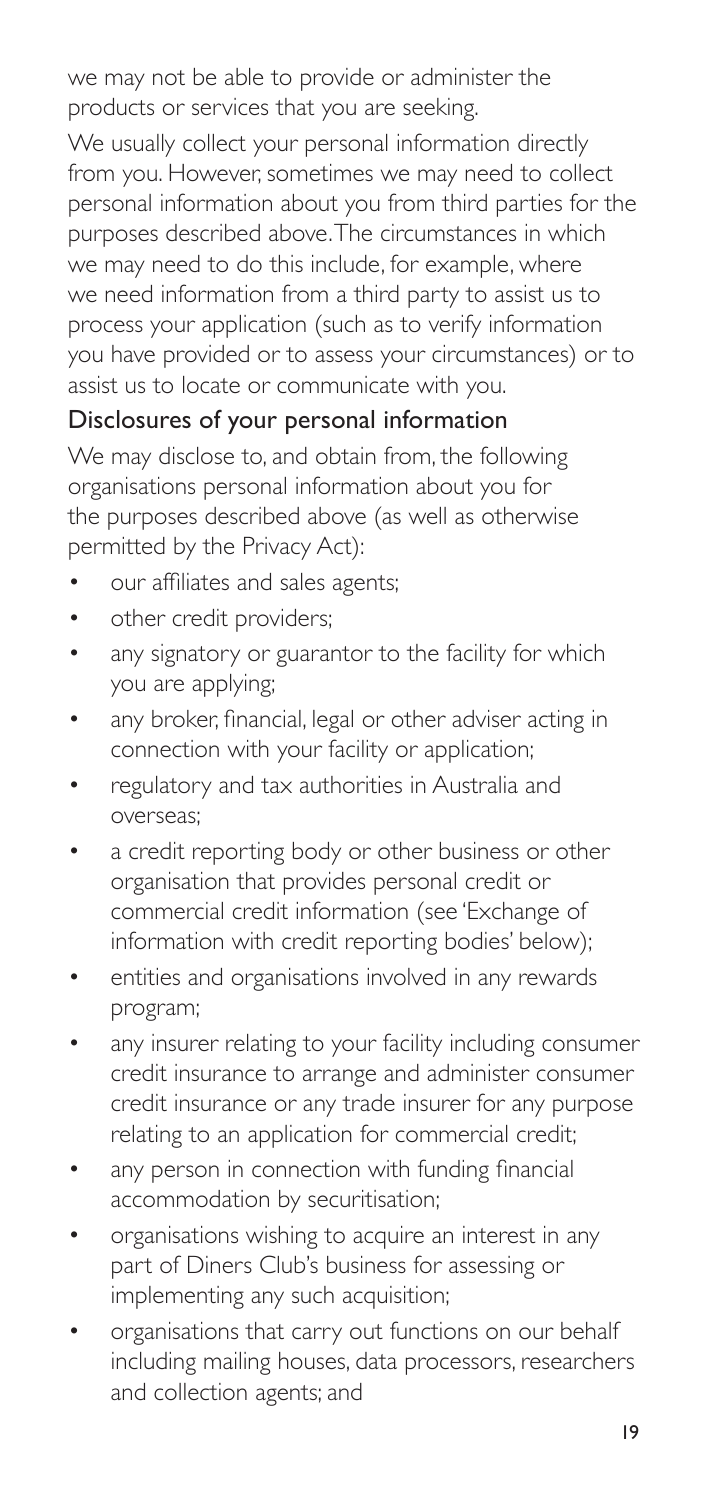to other organisations as further set out in our Privacy Policy and Credit Reporting Policy.

#### Disclosures to overseas recipients

Some of the recipients to whom we disclose your personal information may be based overseas. It is not practicable to list every country in which such recipients are located but it is likely that such countries will include the United States of America, India, the Philippines and Singapore. Such overseas recipients may not be bound by the Privacy Act.

You acknowledge that by consenting to us disclosing your personal information to overseas recipients, Australian Privacy Principle 8.1 will not apply to the disclosure (which means that we will not be obliged under the Privacy Act to take reasonable steps to ensure that an overseas recipient does not breach the Australian Privacy Principles and we may not be liable under the Privacy Act if the recipient does not act consistently with the Australian Privacy Principles).

By using Diners Club products and services you consent to disclosures to overseas recipients.

#### Exchange of information with credit reporting bodies and other information services

We obtain credit reporting information and other creditrelated information about you from CRBs, commercial credit information services and other information providers in circumstances permitted by the Privacy Act including the purposes for which we collect personal information described above.

If you have made an application for commercial credit, or have obtained commercial credit from us, you agree that we can obtain credit reporting information about you from a CRB for the purposes of assessing any application for commercial credit and collecting payments that are overdue in relation to commercial credit. You also agree that we can obtain, from any business providing information about commercial credit worthiness, commercial credit reports about you for the purposes of assessing applications for consumer or commercial credit.

We may disclose personal information about you (including credit information, such as details about the credit that we provide to you, your repayment history and any repayment defaults) to credit reporting bodies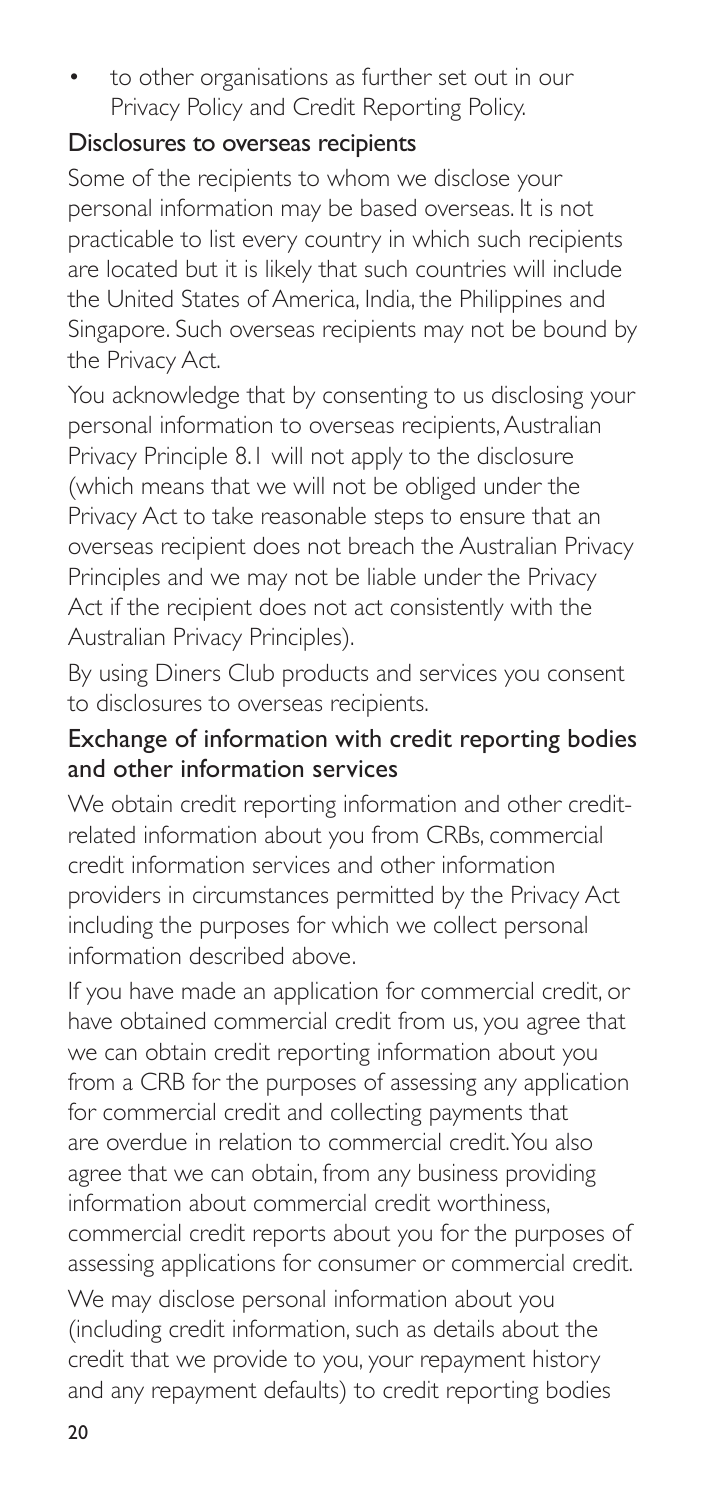(CRBs). Our Credit Reporting Policy (available on our website at dinersclub.com.au/privacy.htm) contains information about credit reporting, including the CRBs with which we may share your personal information.

We may use your personal credit and commercial credit information as set out in our Credit Reporting Policy.

We have the right to conduct reviews of your facility from time to time and at our sole discretion. You acknowledge that we will provide personal information to a credit reporting agency as permitted by the Privacy Act for each review and that a credit report may be obtained from a credit reporting agency for the purpose of any such review.

#### Our Policies (including how to access and correct information and make a complaint)

You can view the Diners Club Privacy Policy or Credit Reporting Policy on our website at dinersclub.com. au/privacy.htm or obtain a copy by calling us on 1300 360 060. These policies include information as to how you can access and/or seek correction of the personal information we hold about you. A charge may apply for providing you with access to your personal information. Our Privacy Policy and Credit Reporting Policy also contain information as to how you can complain about a breach by us of the Privacy Act (including the credit reporting provisions in Part IIIA) or the Credit Reporting Code and how we will deal with such a complaint.

#### Your Marketing Communications Preferences

Diners Club, Citigroup affiliate companies and their partners may use your personal information (including your telephone number, regardless of whether it is listed on the Do Not Call Register, and your email or other electronic addresses) to keep you informed about other products, services and offers which may be of interest to you. They may do this by phone, mail, email and SMS or other electronic messages (without an unsubscribe facility). Citigroup operates in several different lines of business including banking, credit cards, consumer finance, securities and insurance. These consents operate indefinitely and shall remain in effect unless and until you notify us that you do not want to receive such communications. If you do not wish to receive these communications please notify us in writing or by phone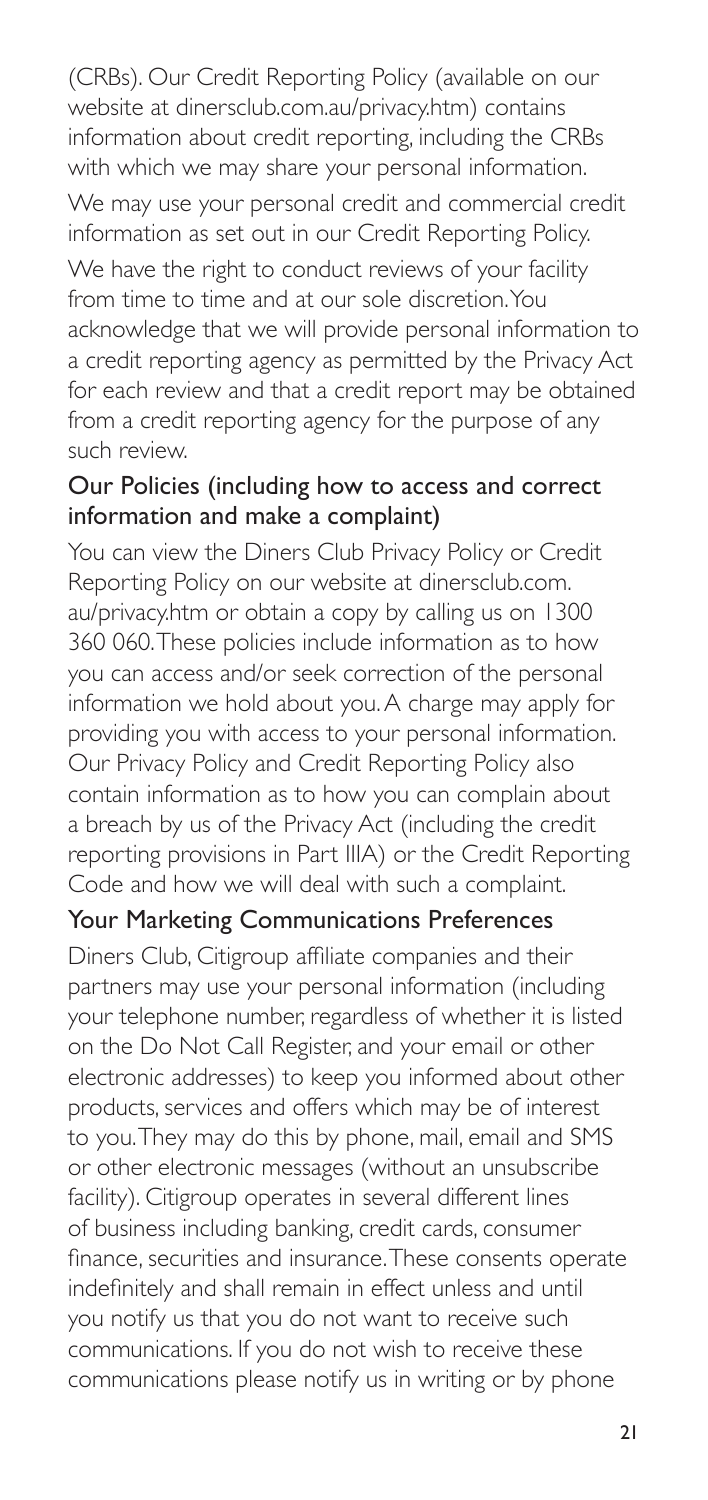on 1300 360 060. Note: If you have not told us that you do not wish to receive these communications by phone, you may be contacted even if you have registered your phone number on the national Do Not Call Register.

### Call recording

Your telephone calls and conversations with a Diners Club representative may be recorded and monitored for quality, training and verification purposes.

### 17 Inconsistency

If there is an inconsistency between the Frequent Flyer Diners Club Electronic Access Conditions of Use and these terms and conditions, the Frequent Flyer Diners Club Electronic Access Conditions of Use prevail to the extent of that inconsistency.

### 18 Changes to these Terms and Conditions

Diners Club may amend these terms and conditions (including introduction or amendments to fees) at any time:

- (a) if the Frequent Flyer Diners Club Electronic Access Conditions of Use apply to the amendment, giving you 30 days written notice of the amendment in accordance with the Frequent Flyer Diners Club Electronic Access Conditions of Use; or
- (b) otherwise, by giving you prior written notice of the amendment as is reasonable in the circumstances. Such notice may be given to you by post, or press advertisement in a newspaper circulating in your State or Territory.

### 19 Notice

- (a) The parties can give notice to each other under these terms and conditions by post, facsimile or in any manner permitted by law.
- (b) Where Diners Club gives notice to you by post, you agree that, unless otherwise stated in these terms and conditions, the notice is deemed to have been given to you:
	- (1) on the date of actual receipt of the notice or on the date it would have been delivered in the ordinary course of post, whichever occurs first; and
	- (2) if it is sent to your last known address according to Diners Club's records.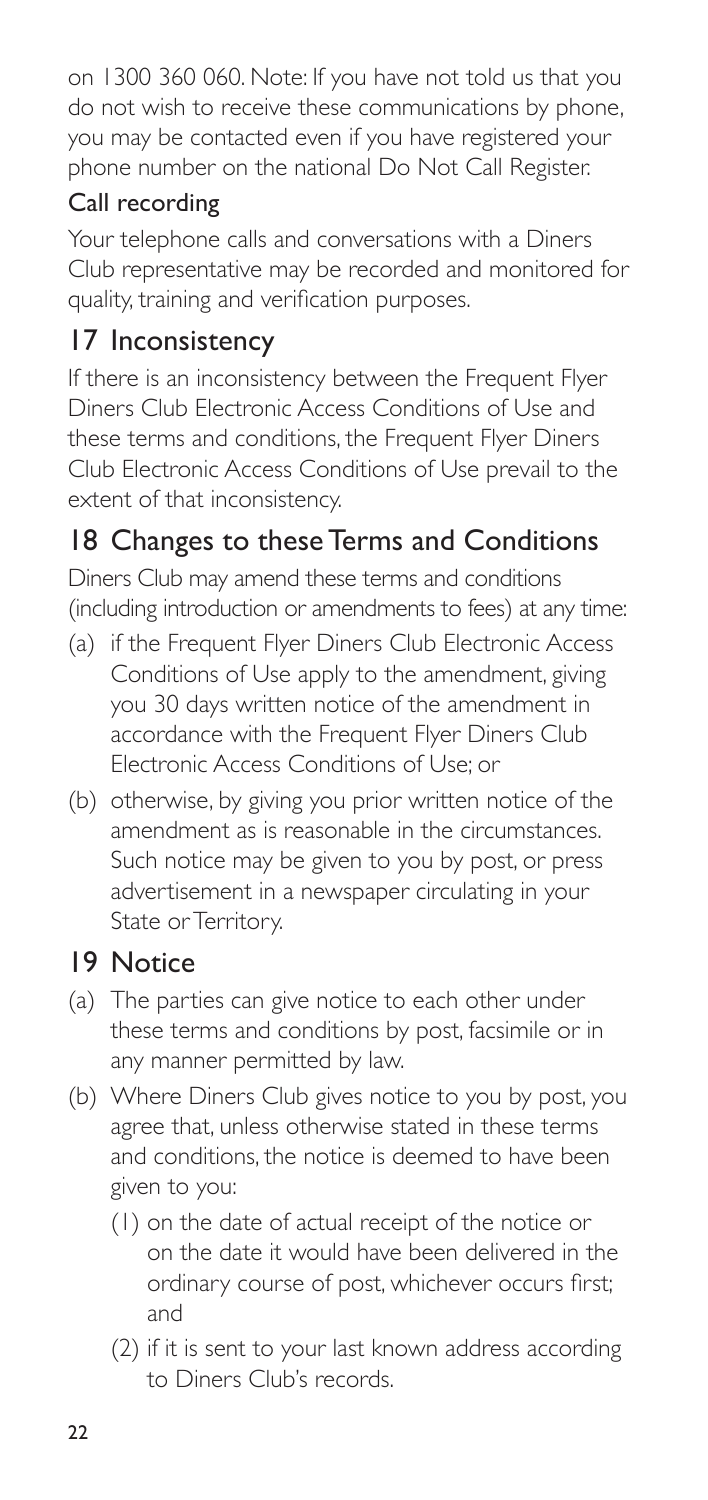(c) The Additional Cardholder agrees that, except where separate notices are required to be given by law, notice given by Diners Club to the Main Cardholder in accordance with these terms and conditions constitutes notice to the Additional Cardholder.

## 20 Waiver

No failure or delay by Diners Club in exercising its rights under these terms and conditions constitutes a waiver of those rights. Any waiver by Diners Club must be in writing and signed by an officer of Diners Club.

### 21 Assignment

Diners Club may assign its rights under these terms and conditions at any time without your consent. We will notify you in writing should we assign any of our rights, title and interest that relate to your account. This will not limit or reduce your rights under this terms and conditions. You cannot assign your rights under these terms and conditions without Diners Club's consent.

### 22 General

- (a) Frequent Flyer Diners Club Cards are the property of Diners Club and are not transferable.
- (b) You must notify Diners Club immediately of any change of your name or address.
- (c) The Main Cardholder must if requested by Diners Club provide Diners Club with his or her employment and income details.
- (d) You agree that a certificate signed by an officer of Diners Club stating the amount owing by you to Diners Club is, subject to being shown to be incorrect, sufficient evidence of the amount owing.
- (e) These terms and conditions are governed by the laws of Victoria. You agree to submit to the nonexclusive jurisdiction of the courts of Victoria.
- (f) A commission may be paid by Diners Club to an agent for introducing you to Diners Club. The amount of any such commission is based upon your use of the Account or a Card and as such is unascertainable at this time.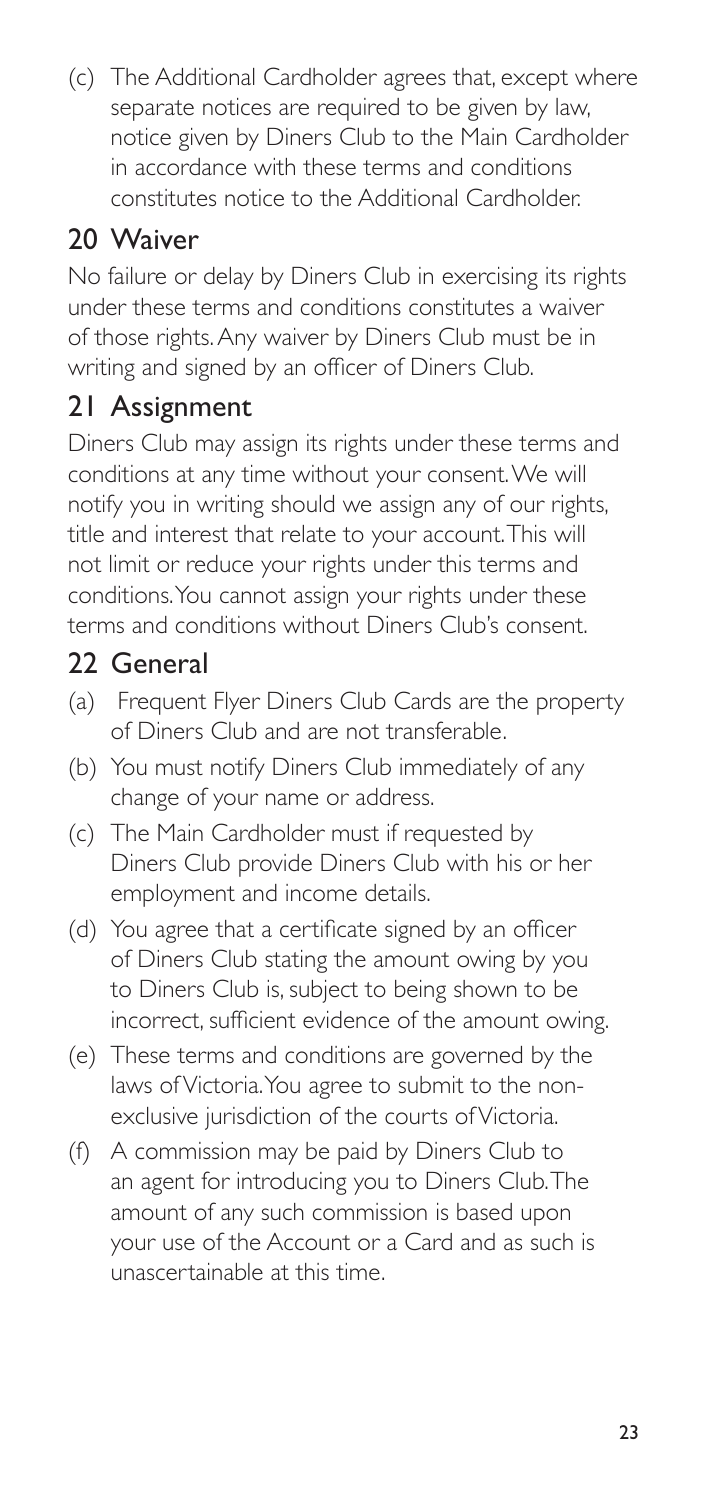### 23 Changing your details

If you change your name or address, you must notify Diners Club as soon as possible by:

- (a) contacting Customer Service on 1300 139 520, 24 hours a day seven days a week; or
- (b) sending Diners Club a written notice by faxing it to 02 8225 5008 or posting it to Customer Service Team, GPO Box 40, Sydney, NSW 2001.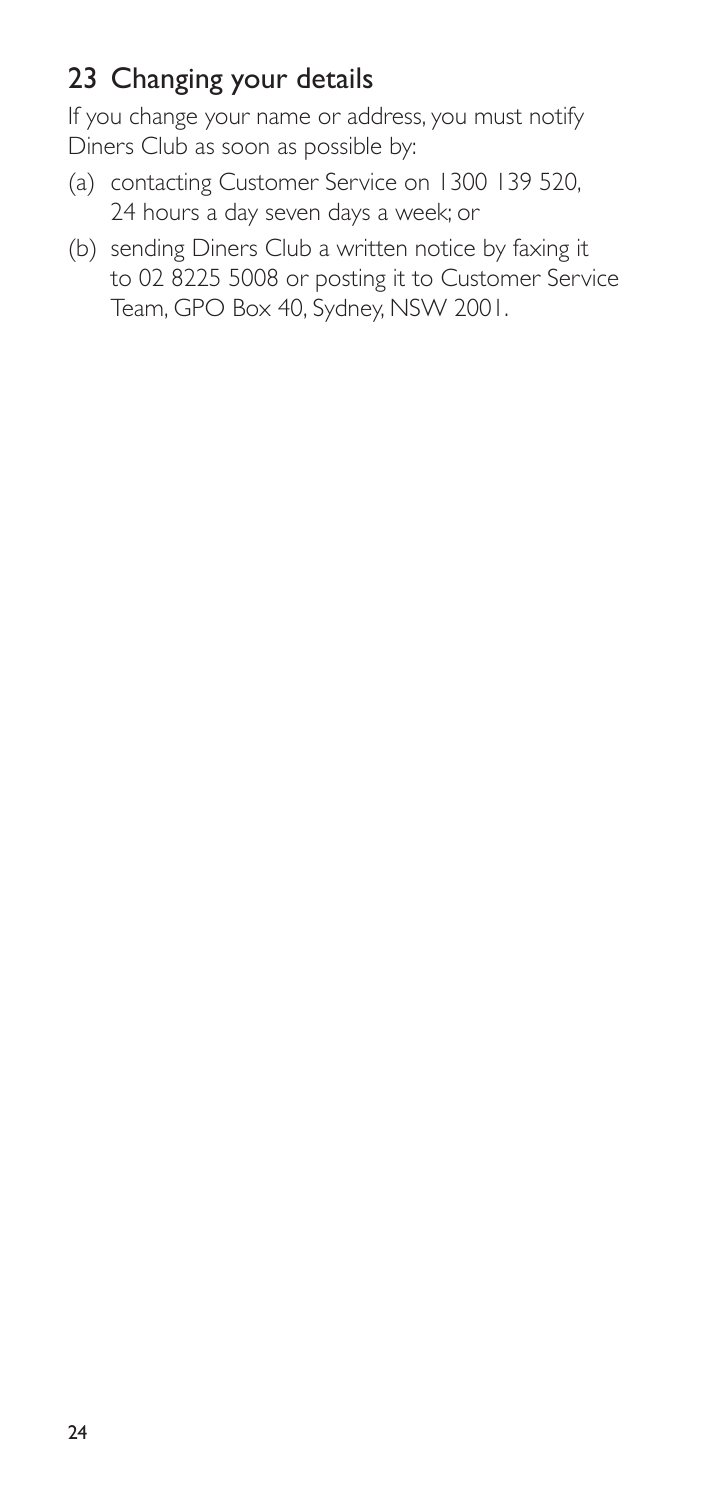### Frequent Flyer Diners Club Card Fee Schedule

| Annual Membership Fee                                               |                               |
|---------------------------------------------------------------------|-------------------------------|
| • Main Card                                                         | \$95                          |
| • Additional Card                                                   | \$50                          |
| Frequent Flyer Diners Club Rewards Program                          |                               |
| • Rewards membership fee                                            | \$55                          |
| (payable annually per account)                                      |                               |
| <b>Copy Document Fees</b>                                           |                               |
| • Copy of Statement of Account                                      | \$4                           |
| • Copy of Charge<br>(other than International Charges)              | \$4                           |
| • Copy of International Charge                                      | \$15                          |
| • Administration fee for disputed charges<br>(Local Charge)         | $$10^{\circ}$                 |
| • Administration fee for disputed charges<br>(International Charge) | $$15^{\circ}$                 |
| <b>Cash Advance Fees</b>                                            |                               |
| ATM/Over the counter Cash Advance -<br>Within Australia             |                               |
| • less than \$100 advanced                                          | \$4                           |
| • \$100 or more advanced                                            | 4% of the<br>amount advanced  |
| ATM/Over the counter Cash Advance - International                   |                               |
| • less than \$100 advanced                                          | $$4*$                         |
| • \$100 or more advanced                                            | 4% of the amount<br>advanced* |
| Transaction Fees                                                    |                               |
| $\bullet$ BPAY®                                                     | \$0.75 plus cost of call      |
| • Australia Post - pay over counter<br>(per cash or cheque payment) | \$1.55                        |
| · Club Direct (Direct debit on nominated<br>date)                   | Nil                           |
| • Foreign transaction fee (included in the<br>exchange rate)        | 3%                            |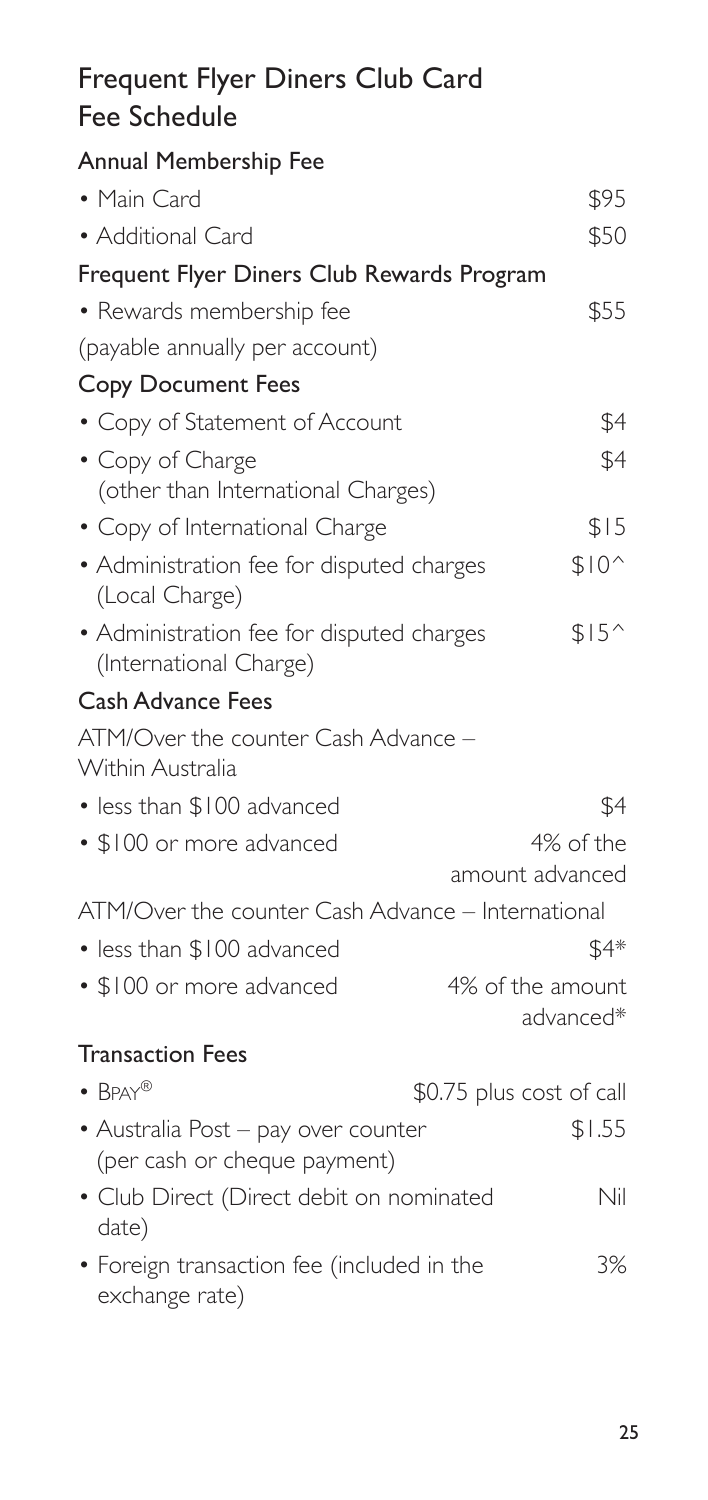#### Dishonoured Payments

| • Dishonoured cheque payment                                                                               | \$35. |  |  |
|------------------------------------------------------------------------------------------------------------|-------|--|--|
| • Dishonoured Club Direct payment                                                                          | \$35  |  |  |
| Other Fees                                                                                                 |       |  |  |
| • Fraud charges (Refer to clause 7(b) for<br>details of when this is charged)                              | \$150 |  |  |
| If applicable, you may also be liable for Liquidated<br>Damages, the amount of which are set out in clause |       |  |  |

6 of these terms and conditions.

All fees payable pursuant to this fee schedule are non-refundable.

All amounts stated are inclusive of GST.

- If you believe a charge is not valid, and after investigation it is found to be valid, an administration fee will apply.
- Cash Advance Fees are calculated based on the Australian Dollar equivalent of the amount withdrawn. For cash advances in a currency other than Australian Dollars, the amount advanced will be converted into Australian Dollars in accordance with clause 2.6 of the Frequent Flyer Diners Club Card Terms and Conditions.
- ® Registered to BPAY Pty Ltd ABN 69 079 137 518.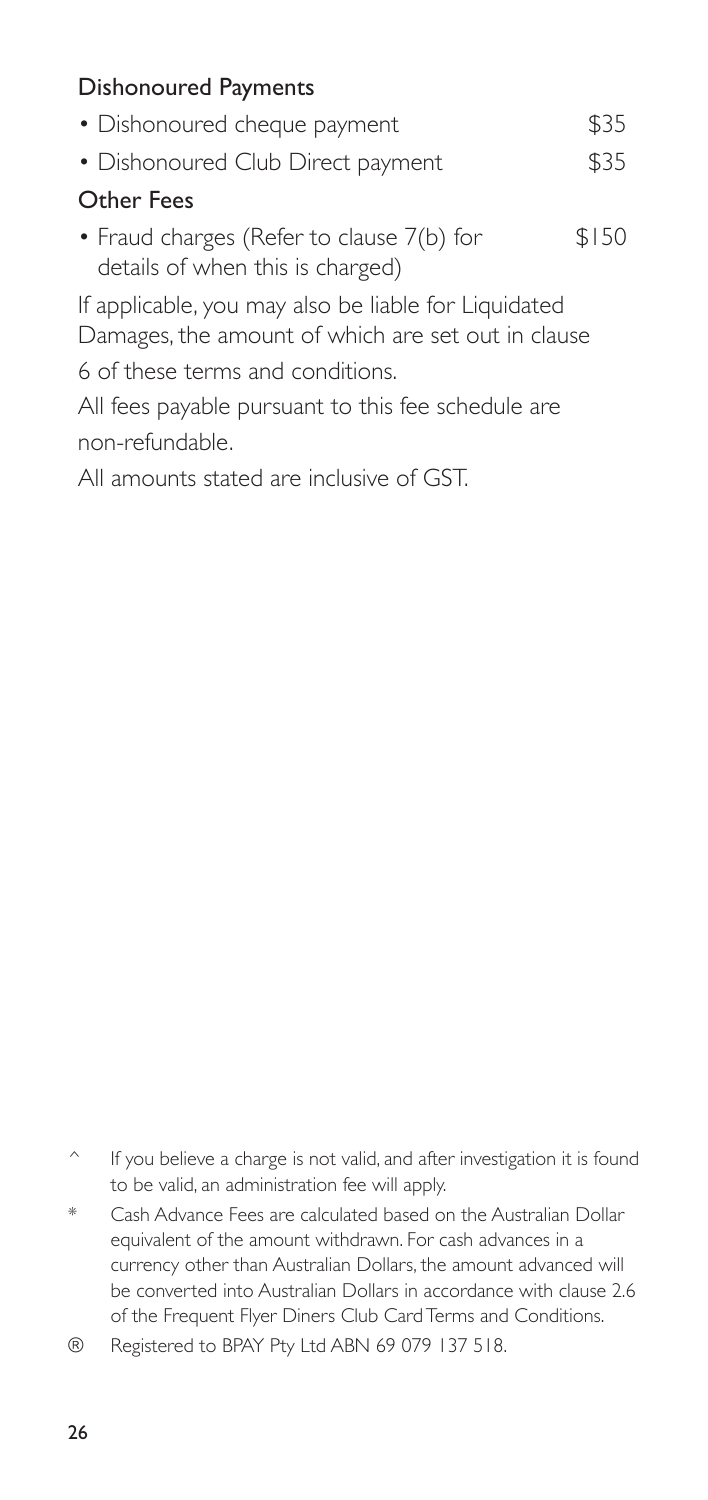## Frequent Flyer Diners Club Rewards Terms and Conditions

## 1 Definitions

In the Terms and Conditions, unless the context otherwise requires:

Account means the Member's Frequent Flyer Diners Club Card account.

Additional Cardmember means an individual to whom an additional Card or add-on Card is issued at the request of the Member and who is authorised by the Member and Diners Club to transact on a Frequent Flyer Diners Club Card Account.

**Bonus Reward Points** means the Frequent Flyer Diners Club Points that are earned, in addition to Frequent Flyer Diners Club Points awarded for Eligible Transactions on your Account by transacting on your Account, as a result of any special promotional or incentive program offered by Diners Club from time to time.

Card means a Diners Club consumer charge card branded with Diners Club's logo, and the Qantas Frequent Flyer logo and issued in relation to the Account.

Diners Club means Diners Club Pty Limited ABN 35 004 343 051.

### Eligible Transaction means:

- (a) any purchase transaction made by the use of a Card and/or the Account;
- (b) any cash advance made by the use of a Card and/or the Account; or
- (c) other transaction types Diners Club notifies you of from time to time; but excluding debits to the Account to pay:
- (d) but excluding debits to the Account to pay:
	- (1) annual, joining and other account fees;
	- (2) liquidated damages;
	- (3) late payment charges;
	- (4) the Frequent Flyer Diners Club Rewards Membership Fee;
	- (5) government charges or duties (other than any GST included in an Eligible Transaction);
	- (6) other amounts nominated by Diners Club from time to time; and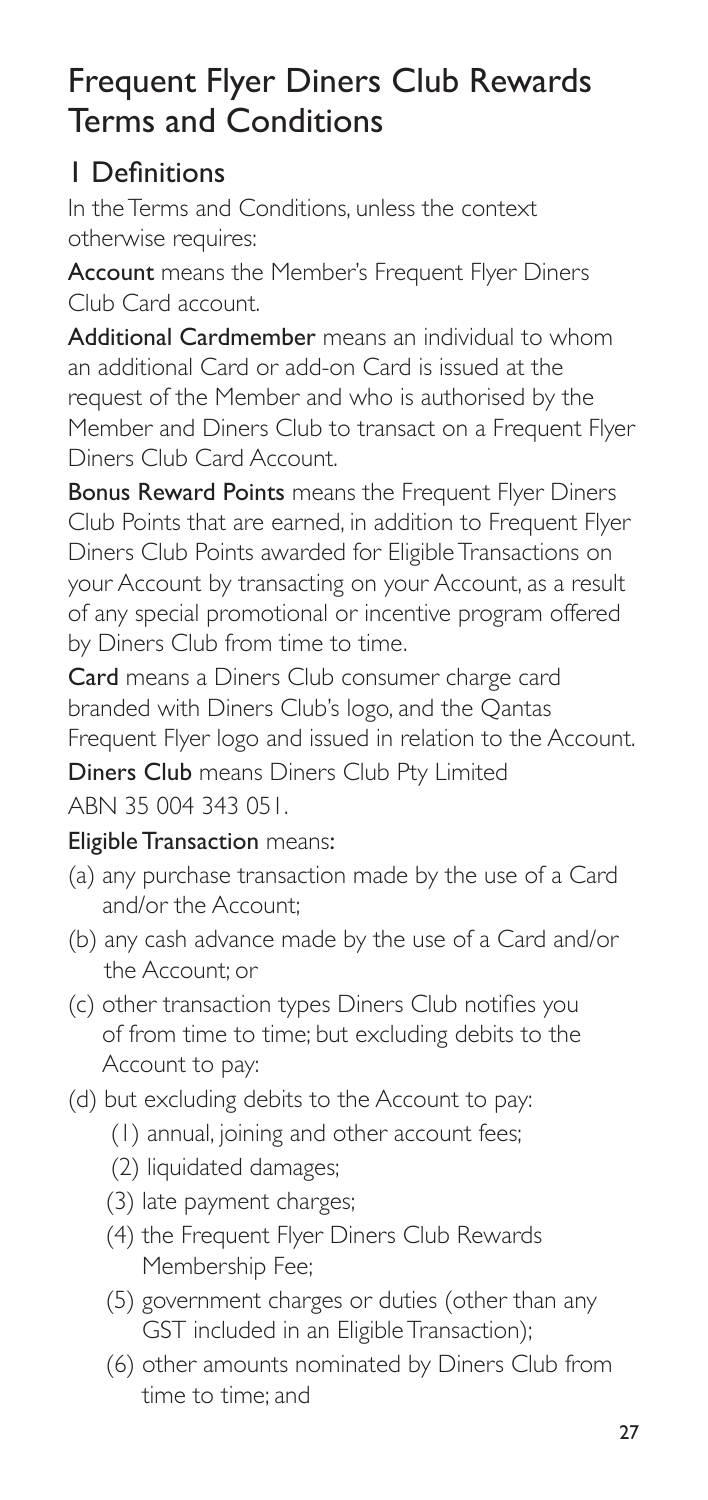(7) taxes (including any GST) payable in connection with any of the above amounts in this paragraph (d).

Frequent Flyer Diners Club Points means the Frequent Flyer Diners Club Points awarded for an Eligible Transaction on an Frequent Flyer Diners Club Card Account in accordance with the Terms and Conditions.

Frequent Flyer Diners Club Points Record means the record Diners Club maintains in the Member's name detailing the number of Frequent Flyer Diners Club Points the Member has been allocated in accordance with the Terms and Conditions.

Frequent Flyer Diners Club Reward Membership Fee means the annual non-refundable fee charged by Diners Club for membership of the Frequent Flyer Diners Club Reward Program as set out in the terms and conditions of your Account from time to time.

Frequent Flyer Diners Club Reward Program means the Reward program offered by Diners Club as described in the Terms and Conditions.

GST means any tax on goods or services imposed or assessed under legislation by the Commonwealth of Australia including but not limited to a tax imposed under A New Tax System (Goods and Services Tax) Act 1999 and the related imposition Acts of the Commonwealth.

Member or you means an individual who has enrolled in the Frequent Flyer Diners Club Reward Program and in whose name an Frequent Flyer Diners Club Points Record has been established by Diners Club.

Person includes a natural person, company, partnership, firm, joint venture, association, corporation or other body corporate, fund and any governmental agency.

Qantas means Qantas Airways Limited ABN 16 009 661 901 or any of its agents or contractors from time to time.

Qantas Frequent Flyer Points means points in the Qantas Frequent Flyer Program.

Qantas Frequent Flyer Program means the frequent flyer program of that name operated by or on behalf of Qantas.

Qantas Frequent Flyer Program Terms and Conditions means the terms and conditions which govern the Qantas Frequent Flyer Program.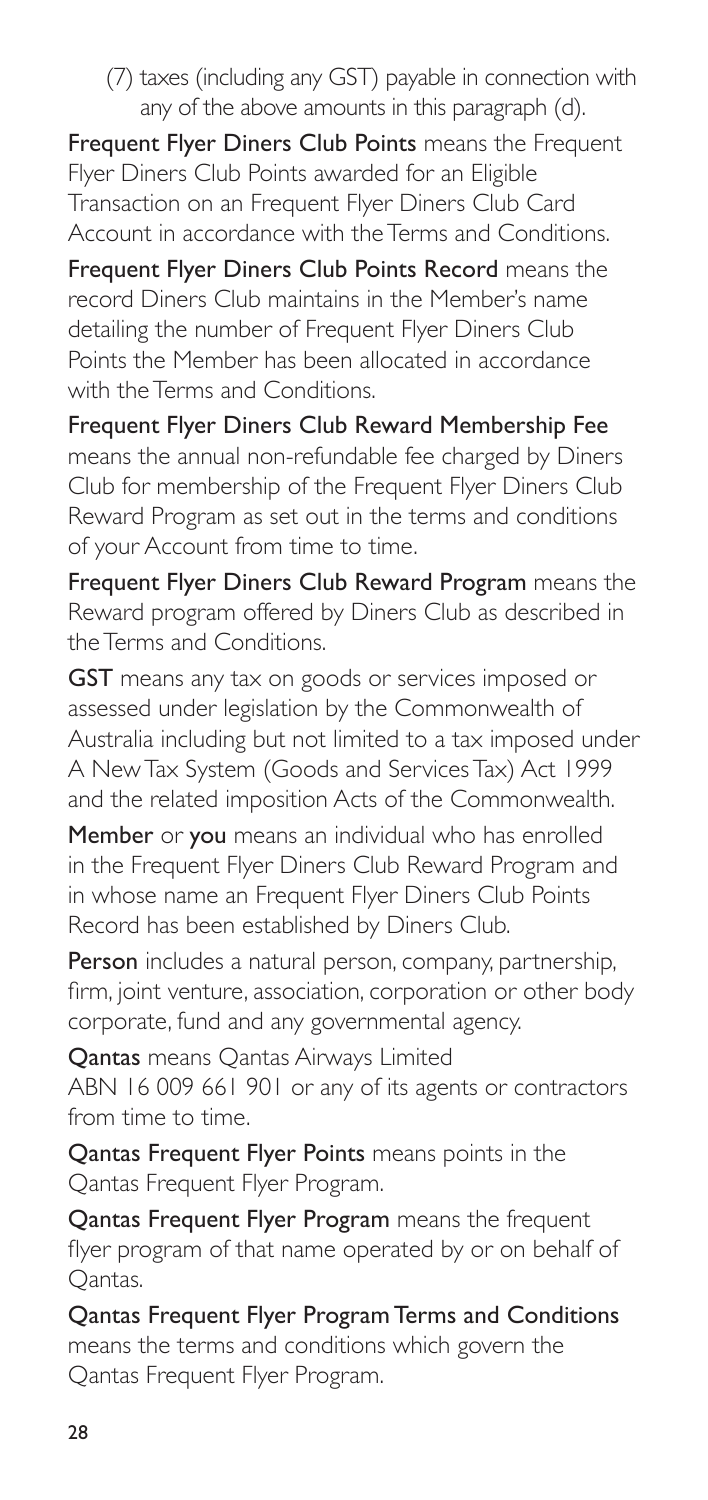#### Terms and Conditions includes:

- (a) these terms and conditions; and
- (b) any application form for enrolment as a member in Frequent Flyer Diners Club Reward Program.

### 2 Participation

- (a) To be eligible to be enrolled as a Member, a person must be the individual in whose name the Account has been opened.
- (b) If you apply to open an Frequent Flyer Diners Club Card account, you will be automatically enrolled in the Frequent Flyer Diners Club Reward Program. If you have not already accepted the Terms and Conditions, you accept the Terms and Conditions when you first use your Card and/or the Account.
- (c) Unless waived by Diners Club, the Frequent Flyer Diners Club Reward Membership Fee is payable annually and billed to your Account. The Frequent Flyer Diners Club Reward Membership Fee will first be billed on the anniversary of the date Diners Club establishes your Frequent Flyer Diners Club Reward Points Record and will thereafter be charged to your Account and appear in the statement of account issued in the month preceding each anniversary of that date.

### 3 Accumulation of Frequent Flyer Diners Club Points

- (a) You will accrue Frequent Flyer Diners Club Points on Eligible Transactions on your Account, which appear on your statement of account and which are paid in accordance with the Terms and Conditions.
- (b) The number of Frequent Flyer Diners Club Points awarded is calculated by reference to the Australian dollar value of the Eligible Transactions (inclusive of any taxes, including any GST, included on the Eligible Transaction) indicated in your statement of account and the rate notified to you by Diners Club from time to time in accordance with clause 8(b). Diners Club may, by prior notice to you, temporarily increase or decrease these rates from time to time, including for selected Eligible Transactions as part of special promotions.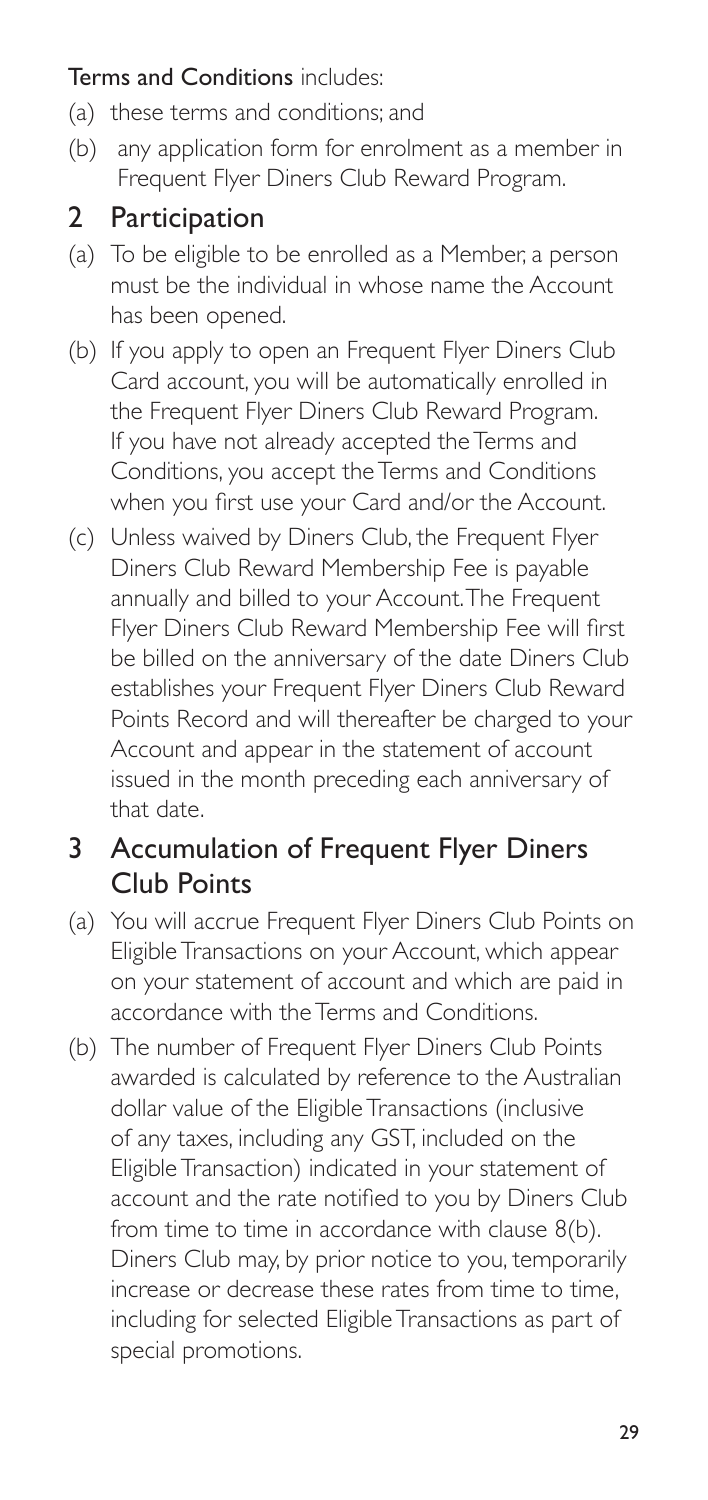- (c) Subject to the Terms and Conditions, Frequent Flyer Diners Club Points which have accrued will only be allocated to your Frequent Flyer Diners Club Points Record on the condition that you are not in default or in arrears under your Account terms and conditions. Any accrued Frequent Flyer Diners Club Points will not be allocated to your Frequent Flyer Diners Club Points Record until payment of your Account has been received by Diners Club in full and in cleared funds (this may take up to 7 business days from the date your payment is received by Diners Club). If you only partially satisfy the payment obligations for your Account, Diners Club may choose not to allocate Frequent Flyer Diners Club Points until those payment obligations are satisfied in full.
- (d) Bonus Reward Points may also be added to your Frequent Flyer Diners Club Points Record as a result of promotional or incentive programs offered by Diners Club from time to time. This may include the allocation of Bonus Reward Points for purchasing qualifying goods or services by transacting on the Account. The terms of any such promotional or incentive program will be advertised or notified to participants of the promotional or incentive program.
- (e) Bonus Reward Points will accrue when you satisfy the conditions that apply to the accrual of those points. Accrued Bonus Reward Points will be allocated to your Frequent Flyer Diners Club Points Record once Diners Club receives all necessary information relating to the accrual of those points. Generally, Bonus Reward Points will be transferred to your Frequent Flyer Diners Club Points balance within 45 days after you satisfy the conditions that apply to the accrual of those points. However, if you only partially satisfy the payment obligations for your Account, Diners Club may choose not to allocate Bonus Reward Points to your Reward Points Record until those payment obligations are satisfied in full.
- (f) Your Frequent Flyer Diners Club Points Record will be adjusted to reflect refunds or reimbursements or other circumstances that result in a payment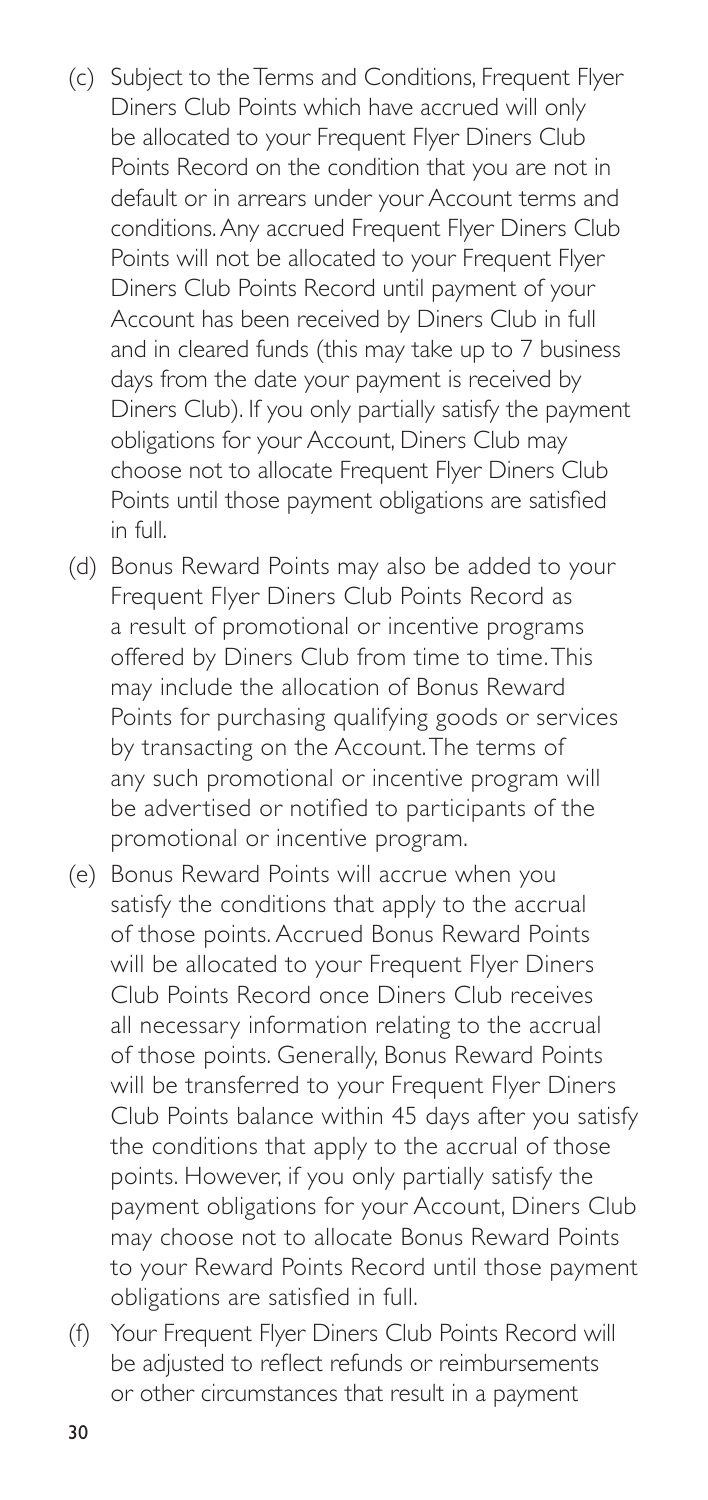reversal being issued to the Account (for example, because of a dishonoured cheque or direct debit reversal).

- (g) Frequent Flyer Diners Club Points accrue in the name of the Member only. Frequent Flyer Diners Club Points earned by an Additional Cardmember are allocated to the Member's Frequent Flyer Diners Club Points Record.
- (h) Frequent Flyer Diners Club Points are not transferable to any other person or to any other Frequent Flyer Diners Club Points Record. Frequent Flyer Diners Club Points are not property and have no cash or monetary value.

### 4 Duration and Loss of Frequent Flyer Diners Club Points

- (a) If your Account is terminated by Diners Club or if you cancel your Card or close your Account, you become ineligible to participate in the Frequent Flyer Diners Club Reward Program and all Frequent Flyer Diners Club Points not allocated to your Frequent Flyer Diners Club Points Record will be cancelled and forfeited.
- (b) Diners Club reserves the right to suspend or exclude you from participation in the Frequent Flyer Diners Club Reward Program, or to terminate your membership of the Frequent Flyer Diners Club Reward Program, if Diners Club reasonably believes that:
	- (1) you have, or an Additional Cardmember has, breached the Terms and Conditions or the terms and conditions of your Account (including if you fail to pay Diners Club for charges, for example, the Frequent Flyer Diners Club Reward Membership Fee on a statement of account); or
	- (2) any person has engaged or may engage in fraudulent conduct, or conduct that is suspected to be fraudulent, in relation to the Account, your Frequent Flyer Diners Club Points Record or a claim for the transfer of Frequent Flyer Diners Club Points allocated to you, however, we will not take that action unless we believe that you were involved with the suspected fraud or have benefited from it.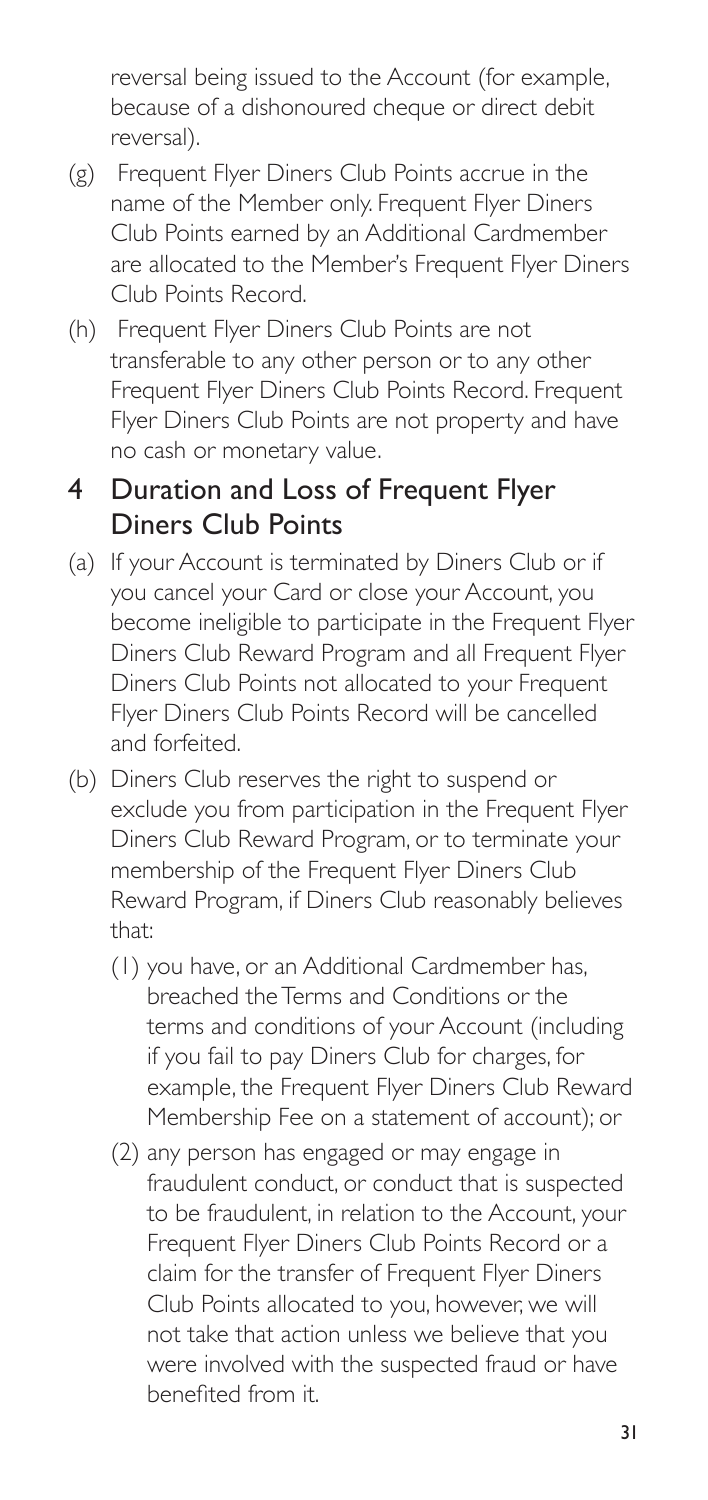If we cancel your right to participate in Diners Rewards, your accrued Rewards Points will be cancelled and your right to earn Points will be cancelled. If your Account is suspended no points can be earned during the period of suspension. If your Account returns to good standing following a period of suspension, we will reinstate your right to participate in Diners Club Rewards however we may cancel any Points that we reasonably believe were not properly earned.

### 5 Automatic redemption of Frequent Flyer Diners Club Points

- (a) Subject to paragraph (f), Frequent Flyer Diners Club Points are automatically redeemed for Qantas Frequent Flyer Points upon allocation. On allocation, each Frequent Flyer Diners Club Point is redeemed for one Qantas Frequent Flyer Point and can only be credited to your Qantas Frequent Flyer Program account. Frequent Flyer Diners Club Points that have accrued will not be redeemed for Qantas Frequent Flyer Points until those Frequent Flyer Diners Club Points have been allocated to your Frequent Flyer Diners Club Points Record in accordance with the Terms and Conditions.
- (b) Any Qantas Frequent Flyer Points you accrue as a result of the redemption of Frequent Flyer Diners Club Points will be allocated to your Qantas Frequent Flyer Program account and will appear on your Qantas Frequent Flyer Program account statement.
- (c) The allocation of Qantas Frequent Flyer Points as a result of the redemption of Frequent Flyer Diners Club Points cannot be cancelled or reversed.
- (d) Qantas Frequent Flyer Points can only be redeemed under, and are otherwise governed by, the terms and conditions of the Qantas Frequent Flyer Program.
- (e) Upon the redemption of Frequent Flyer Diners Club Points for Qantas Frequent Flyer Points, the Member releases Diners Club from any liability under the Terms and Conditions or otherwise in respect of the allocation and redemption of these Frequent Flyer Diners Club Points or the availability or right to redeem the Qantas Frequent Flyer Points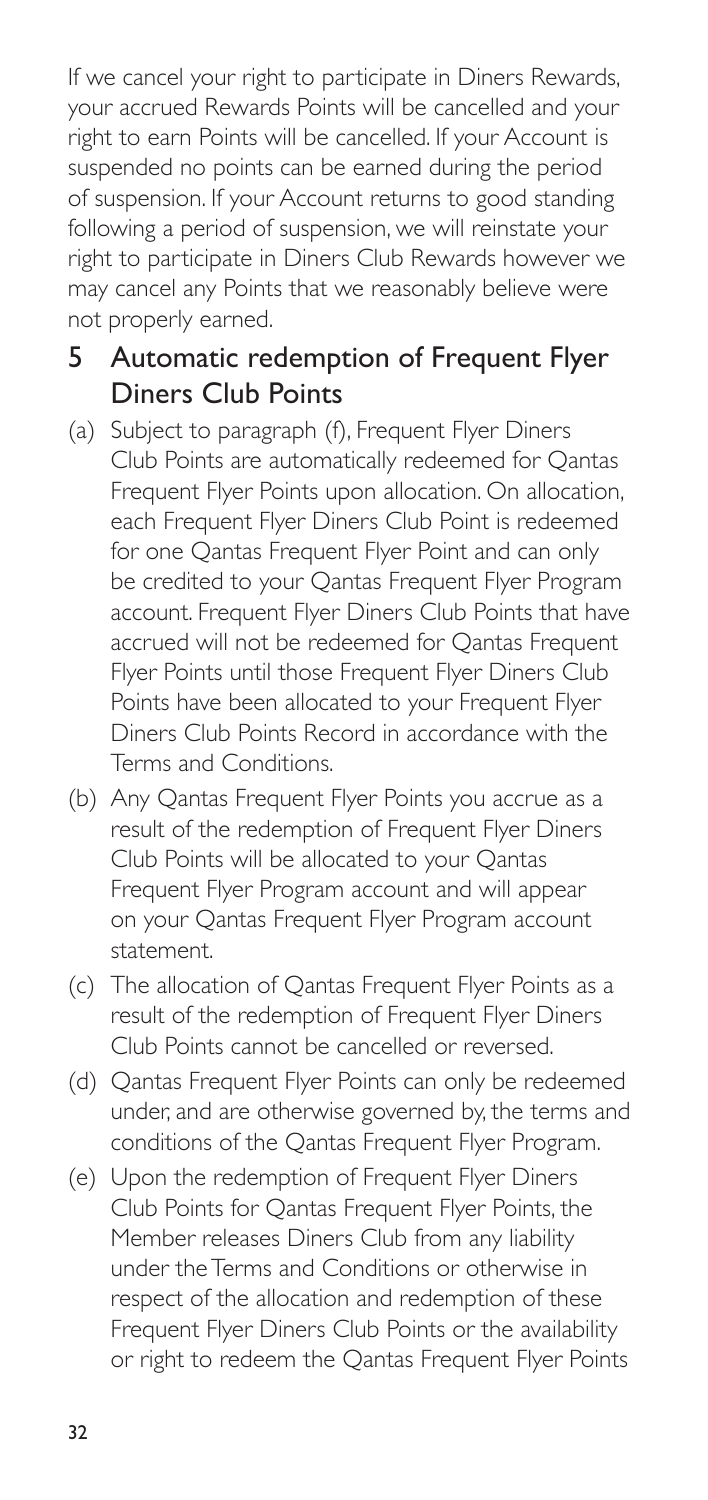that are allocated to the Member as a result of the redemption.

(f) Your Frequent Flyer Diners Club Points cannot be redeemed for Qantas Frequent Flyer Points unless you are a member of the Qantas Frequent Flyer Program and you have advised Diners Club of your Qantas Frequent Flyer Program membership number. Membership in the Frequent Flyer Diners Club Reward Program does not entitle you to membership in the Qantas Frequent Flyer Program. You must apply separately for membership of the Qantas Frequent Flyer Program. Qantas Frequent Flyer Program membership is subject to approval by Qantas. A joining fee applies. Membership of the Qantas Frequent Flyer Program is subject to the Qantas Frequent Flyer Program Terms and Conditions.

### 6 Disclaimer/no liability

- (a) Except as provided in any law which cannot lawfully be excluded or modified by agreement, Diners Club does not accept any liability relating to information provided by third parties including and Qantas.
- (b) Except as provided in any law which cannot lawfully be excluded or modified by agreement, Diners Club does not accept any liability whatsoever, including for negligent acts and omissions, with respect to:
	- (1) the breach of any of the Terms and Conditions or any term implied by law (including statute) by any person other than Diners Club;
	- (2) Qantas' refusal to accept a redemption of Frequent Flyer Diners Club Points for Qantas Frequent Flyer Points;
	- (3) any termination or suspension of the Qantas Frequent Flyer Program by Qantas; or
	- (4) any variation or breach of the Qantas Frequent Flyer Terms and Conditions by Qantas.

### 7 Taxation

- (a) Diners Club accepts no liability in respect of any income taxation liability arising from the redemption of Frequent Flyer Diners Club Points.
- (b) Diners Club gives no warranty as to, and accepts no responsibility for, the ultimate taxation treatment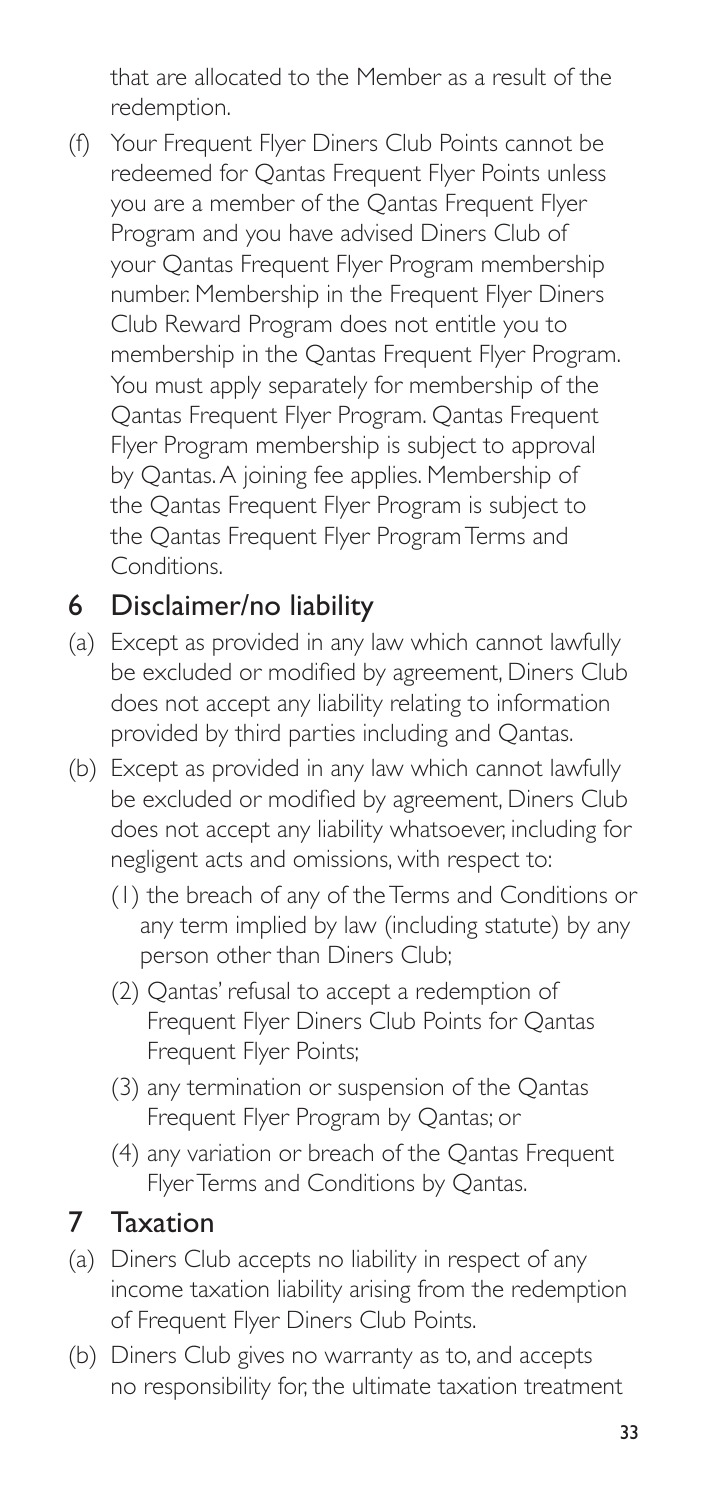of Frequent Flyer Diners Club Points or Qantas Frequent Flyer Points.

(c) Any liability for tax (for example, any fringe benefits tax), stamp or other duty or other government charge or reporting requirement that applies in connection with the redemption of Frequent Flyer Diners Club Points, Qantas Frequent Flyer Points or other benefit derived by the Member, any Additional Cardmember or a nominee as a result of the Member's participation in Frequent Flyer Diners Club Reward Program is that person's sole responsibility.

#### 8 General

- (a) Diners Club may at any time, suspend or terminate the Frequent Flyer Diners Club Rewards Program by giving you 90 days prior notice. If suspension or termination is caused by changes imposed by third parties, Diners Club may not be able to give you 90 days notice but will use reasonable endeavours to give you reasonable notice of the suspension or termination. If Diners Club terminates the Frequent Flyer Diners Club Rewards Program, any Frequent Flyer Diners Club Points accrued on the Member's Frequent Flyer Diners Club Points Record will be forfeited and void from the date of termination. No entitlement will accrue in respect to any Eligible Transaction made after termination of the Frequent Flyer Diners Club Rewards Program or during any period of suspension of the Frequent Flyer Diners Club Rewards Program.
- (b) Diners Club reserves the right to vary the Terms and Conditions (including to introduce or vary a fee or charge) from time to time by giving you 30 days prior notice. If a change will result in a significant reduction to the benefits which Diners Club provides, we will give you 90 days notice of the change. If the benefit is provided by a third party we will use reasonable endeavours to provide you with notice that is reasonable in the circumstances. Any such variation will come into effect on the date set out in the notice of variation.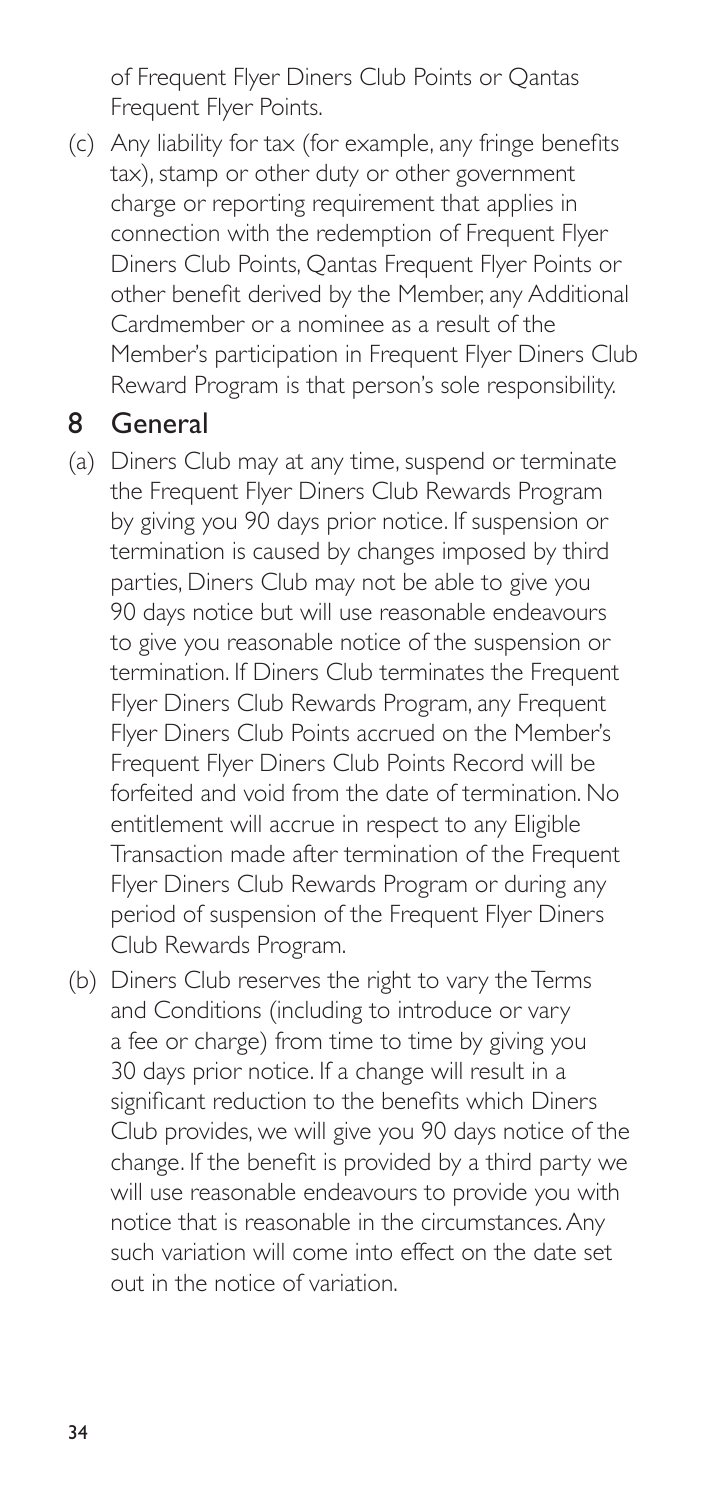- (c) Diners Club may assign its rights under the Terms and Conditions at any time without your consent. You cannot assign your rights under the Terms and Conditions without Diners Club's consent which can be withheld at Diners Clubs absolute discretion.
- (d) Diners Club shall be entitled to appoint an agent or contractor to operate all or part of the Frequent Flyer Diners Club Reward Program on it's behalf. You consent to Diners Club supplying any agent or contractor with such information as is required for them to perform their duties.
- (e) If you believe that an error has occurred in relation to the accrual or allocation of Frequent Flyer Diners Club Points, you should contact Diners Club on 1300 139 520. Diners Club may require you to confirm in writing, with supporting sales receipts or other evidence, the details of any error you believe has occurred.
- (f) If you have any complaints or queries in relation to Qantas Frequent Flyer points you should contact Qantas.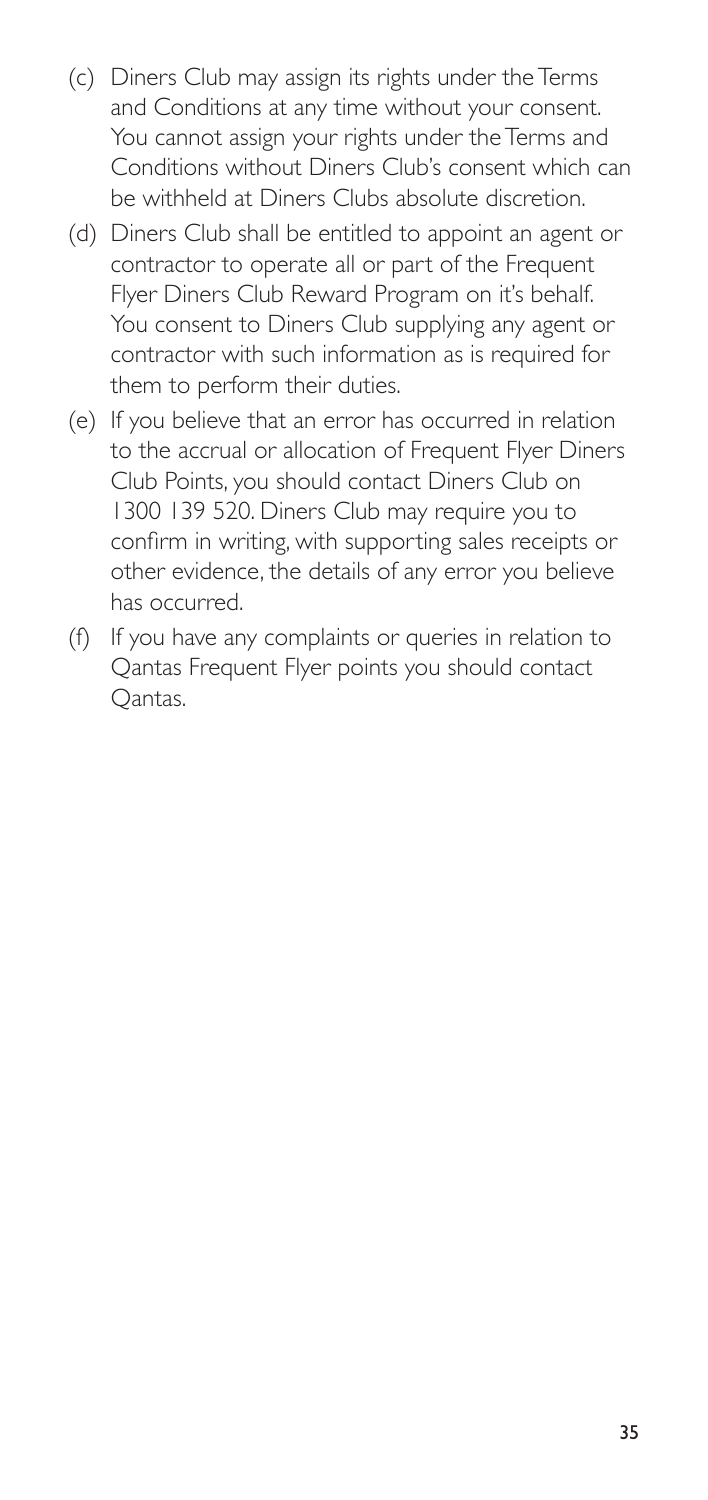## Frequent Flyer Diners Club Electronic Access Conditions of Use

These terms and conditions form part of the contract relating to the use of your Frequent Flyer Diners Club Card and the Account.

They apply when you make a funds transfer to or from the Account, but only where:

- the transfer is initiated through electronic equipment;
- you use a code, PIN, password, your Frequent Flyer Diners Club Card or Frequent Flyer Diners Club Card details to make the funds transfer; and
- your signature is not used to authorise your transaction.

Please note that a funds transfer includes a range of transactions such as a purchase, payment or cash advance.

## 1 Definitions

Words and phrases defined in your Frequent Flyer Diners Club Card Terms and Conditions will have the same meaning when used in these Conditions of Use (unless also defined below) and the following definitions will also apply, unless the context requires otherwise:

Access Method means a method which we authorise you to use to give us instructions to charge the Account and which requires you to use one or more of your Frequent Flyer Diners Club Card, Frequent Flyer Diners Club Card details, a PIN or Code. It does not include any method where you authorise the transaction by signing a voucher or other document.

ATM means an automatic teller machine.

Club Cash means the service through which Diners Club allows you to give Diners Club instructions through an ATM, by using your Frequent Flyer Diners Club Card and PIN, to withdraw funds from the Account.

Code means any information which is intended to be known only by you and us, we require you to keep secret and which is used to access the Account using Electronic Equipment. It includes your PIN.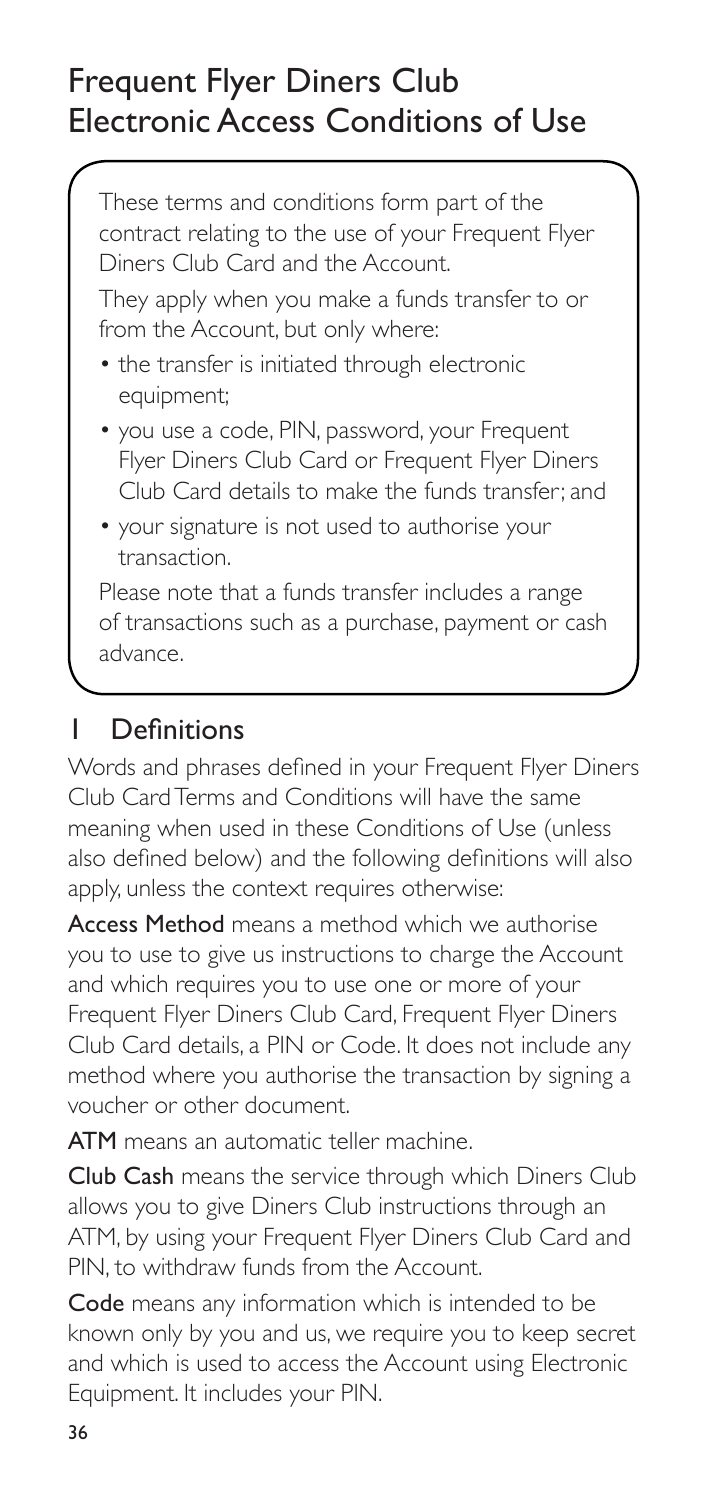Conditions of Use means the Frequent Flyer Diners Club Electronic Access Conditions of Use.

**EFT Institution's equipment** means any electronic equipment and any electronic system, communications system or software controlled by or on behalf of an institution that subscribes to the ePayments Code to facilitate EFT transactions.

EFT transaction means an electronic funds transfer initiated by you by giving Diners Club an instruction (directly or indirectly), through electronic equipment (such as an ATM or POS, or computers, television and telephone), to debit the Account.

Electronic Equipment includes electronic terminals (such as ATMs and POS), computers, television and telephone.

Electronic funds transfer means a transfer of value to or from the Account (regardless of whether the Account has a debit or credit balance before or after the transfer of value).

PIN means personal identification number used in conjunction with your Diners Club Card at an ATM if you have Club Cash Access or any information which in intended to be known only by you and Diners Club which is used to access the Account using Electronic Equipment.

POS means an electronic point of sale terminal.

### 2 Using your Frequent Flyer Diners Club Card or Account electronically

- (a) These terms and conditions form part of the contract relating to the use of your Frequent Flyer Diners Club Card and the Account. They apply when you make a funds transfer to or from the Account, but only where:
	- the transfer is initiated through electronic equipment;
	- you use a code, PIN, password, your Frequent Flyer Diners Club Card or card details to make the funds transfer; and
	- your signature is not used to authorise your transaction.

Please note that a funds transfer includes a range of transactions such as a purchase, payment or cash advance.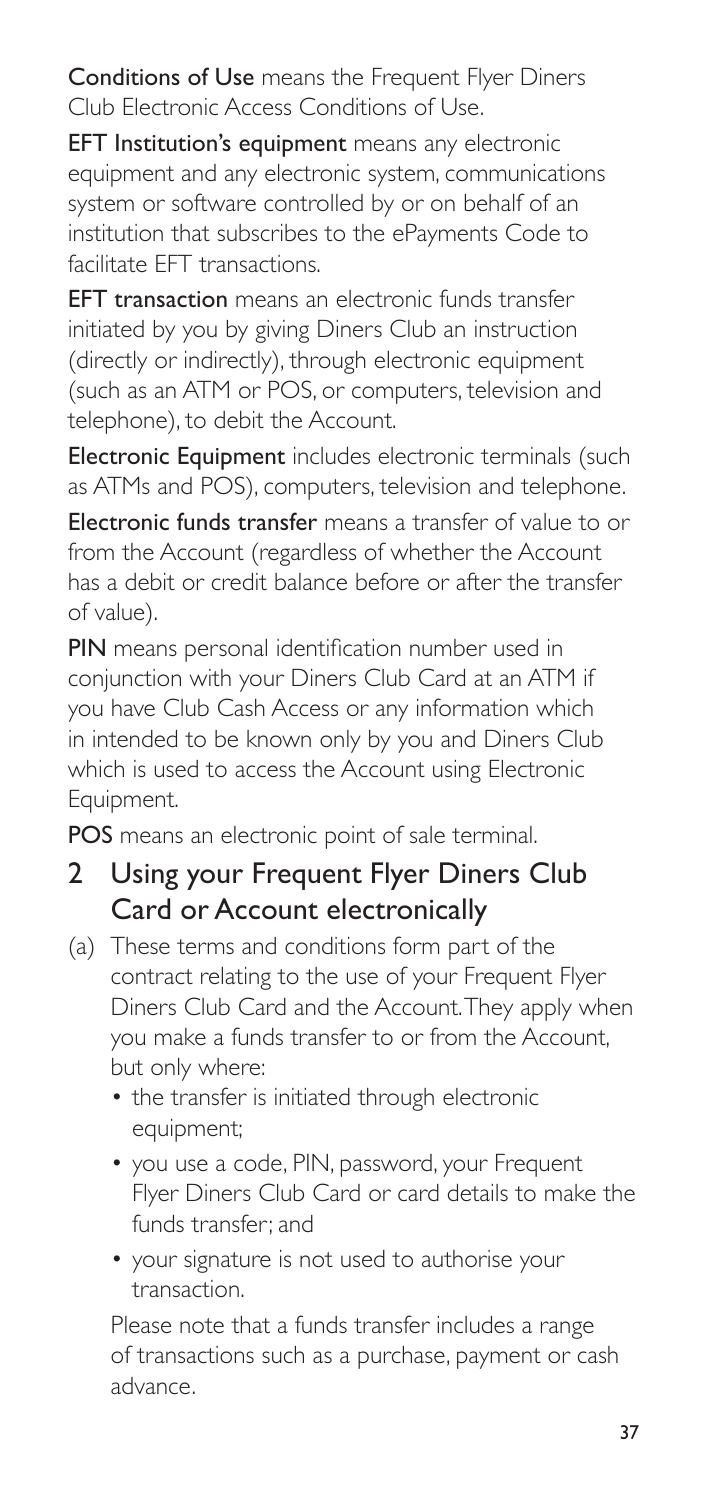- (b) You can charge amounts to the Account (for example, making a purchase, obtaining a cash advance or paying a bill) electronically using:
	- (1) your Diners Club Card and your PIN; (i) at an ATM (but only if you have Club Cash access); or (ii) at a POS.
	- (2) your Frequent Flyer Diners Club Card details (which may include your card number and expiry date) on-line or over the phone with Member Establishments who allow you to do on-line or over the phone card transactions; or
	- (3) any other method authorised or approved by Diners Club.

### 3 Transaction Limits

- (a) Diners Club may impose, or change, transaction limits that apply to your use of your Frequent Flyer Diners Club Card or the Account. Diners Club will tell you of any change to the limits it imposes in the manner set out in clause 5 below.
- (b) The transaction limits applicable to Club Cash are set out in clause 4.
- (c) Member Establishments and other financial institutions may also impose additional restrictions or transaction limits.

### 4 Club Cash®

### 4.1 Club Cash Access

- (a) You can make withdrawals (that is, obtain a cash advance) from the Account using your Frequent Flyer Diners Club Card and PIN at ATMs that accept Frequent Flyer Diners Club Cards if you have Club Cash access. To obtain Club Cash access you must apply to Diners Club, and be allocated a PIN.
- (b) If you make a cash withdrawal from an account using Club Cash and there is a difference between the amount of cash dispensed by the ATM and the amount shown on the receipt, you must report this to Diners Club as soon as possible. You can make your report to Diners Club by calling Customer Service on 1300 139 520.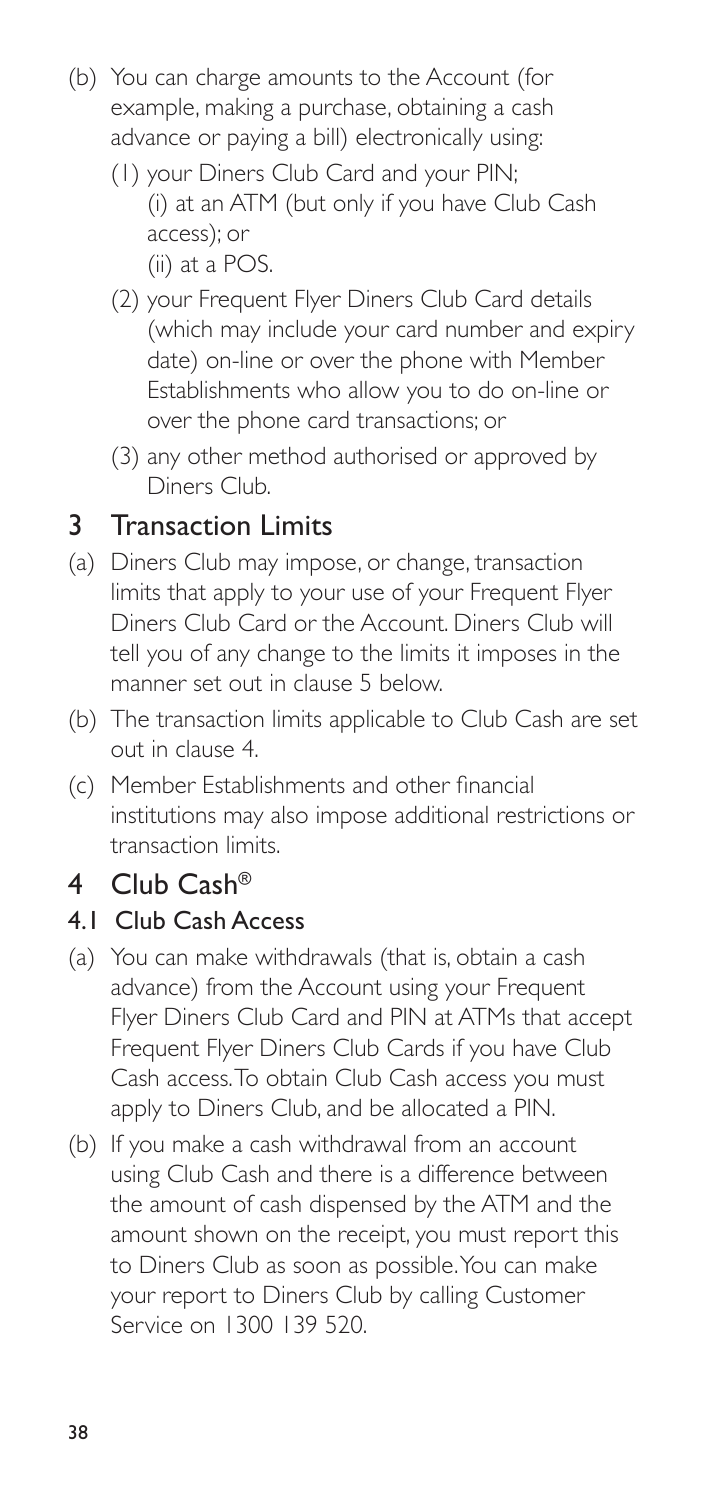- (c) You accept that:
	- (1) the use of Club Cash may be subject to other limitations imposed by a Member Establishment, including restrictions on the type of EFT transactions that can be carried out at its ATM;
	- (2) not all ATMs will have money available; and
	- (3) any money dispensed to you at an ATM is at your risk once it becomes available for you to collect.

#### 4.2 Transaction limits

Diners Club limits the amount of cash advances which you can make from an ATM in the following manner:

- (a) a daily limit of AU\$400 applies for a continuous 24 hour period from the time of the initial transaction; and
- (b) a weekly limit of AU\$1,000 applies for a continuous seven day period from the date of the initial transaction; and
- (c) a monthly limit of AU\$2,000 applies for a continuous 30 day period from the date of the initial transaction.

#### 4.3 Fees and Charges

- (a) Each cash advance which you make from an ATM incurs the fees and charges set out in the Diners Club Fee Schedule. This is charged to the Account.
- (b) When using a domestic or an overseas terminal you may be levied an additional surcharge from the ATM owner.
- (c) Please note that if you use an ATM in Australia that is not a Citibank or branded ATM, the ATM owner may charge you directly for the use of their ATM.

### 5 Changes to these Conditions of Use

- (a) Diners Club may change these Conditions of Use at any time.
- (b) Diners Club will give you at least 30 days (or any longer period required by legislation) prior written notice of any change that:
	- (1) imposes or increases a charge you have to pay for using an Access Method or issuing an additional or replacement Access Method;
	- (2) increases your liability for losses relating to an EFT transaction; or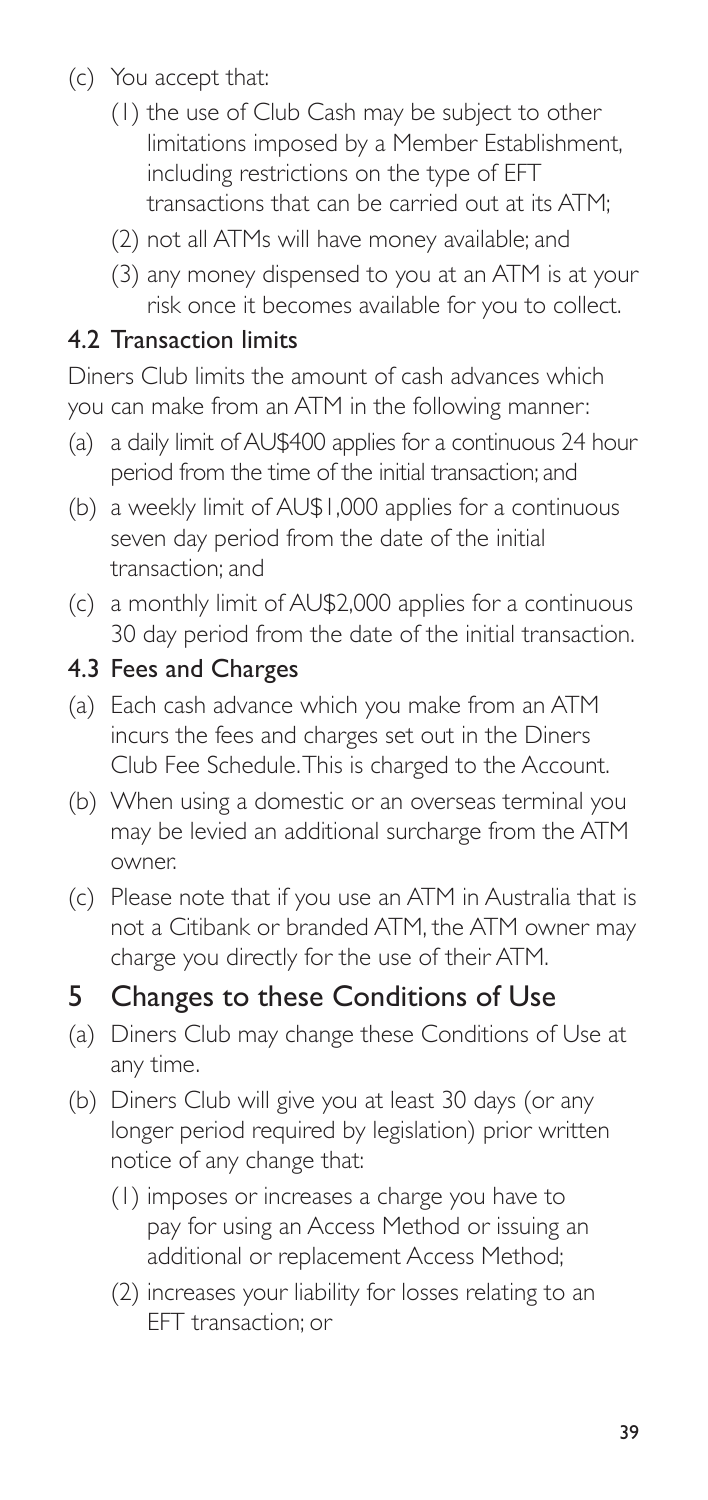- (3) imposes, removes or adjusts the daily or other transaction limits applicable to the use of your Frequent Flyer Diners Club Card, an Account or Electronic Equipment.
- (c) Diners Club will give you reasonable advance notice of any other change by:
	- (1) notice on or with your statement of account;
	- (2) other notice in writing;
	- (3) press advertisement;
	- (4) notice on or adjacent to ATMs; or
	- (5) any other method permitted or required by law.
- (d) Diners Club does not have to give you advance notice where an immediate change to these Conditions of Use is necessary to restore or maintain the security of its system or the account.

### 6 Records of EFT transactions

Diners Club recommends that you keep all receipts and receipt information for your records and check it against information in your statements of account.

### 7 Frequent Flyer Diners Club Card and Code Security Guidelines

The security of your Frequent Flyer Diners Club Card and your PIN is very important.

This clause outlines your basic obligations concerning Frequent Flyer Diners Club Card and PIN security and contains some suggestions to help you meet these obligations.

If you do not keep your Frequent Flyer Diners Club Card and PIN secure, you may be liable for transactions on the Account that were not made by you, however your liability will be determined under clause 9 below.

- (a) It is your responsibility:
	- (1) not to allow anyone else to use your Frequent Flyer Diners Club Card or details of your Frequent Flyer Diners Club Card;
	- (2) not to disclose your PIN to any other person;
	- (3) not to record your PIN on your Frequent Flyer Diners Club Card;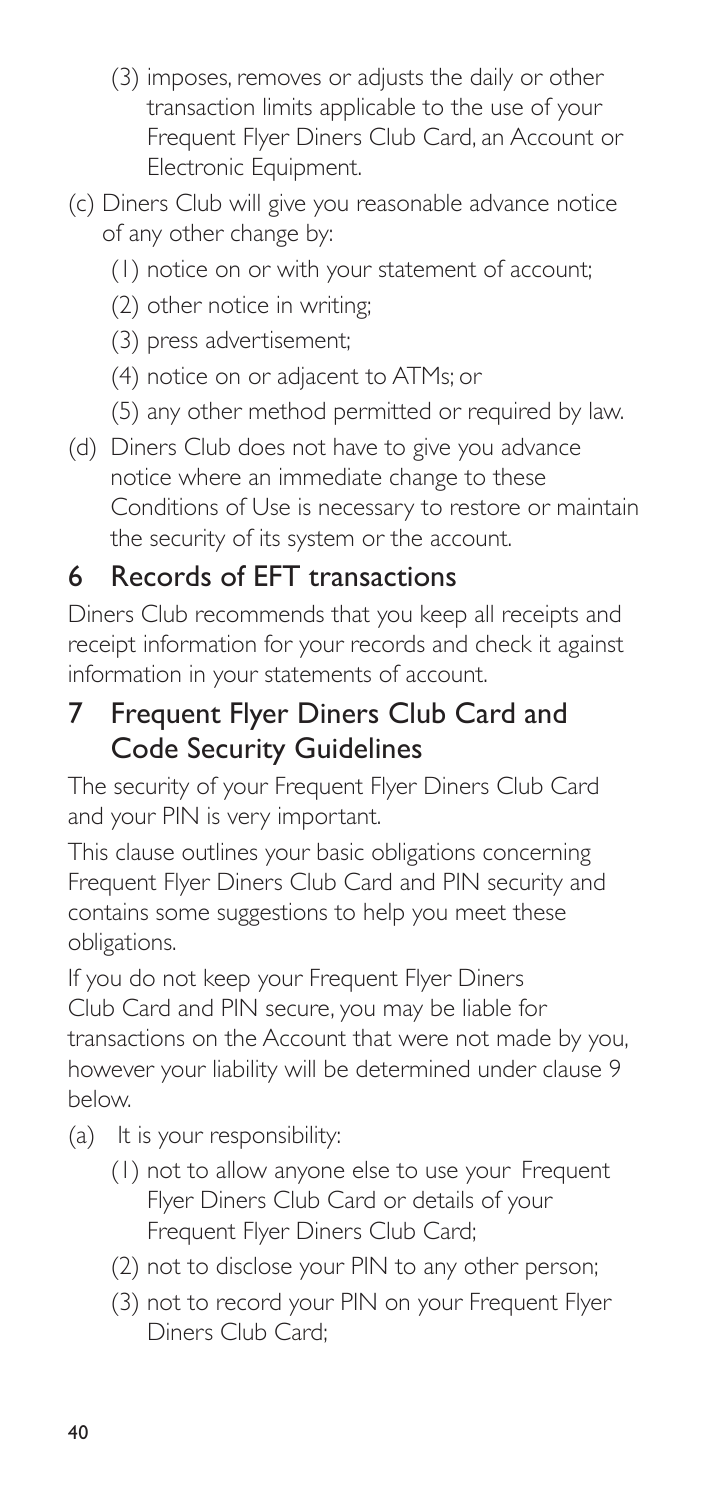- (4) not to record your PIN on any article carried with your Frequent Flyer Diners Club Card or any article which is liable to loss or theft at the same time as loss or theft of your Frequent Flyer Diners Club Card (unless your PIN is reasonably disguised); and
- (5) not to allow any other person to see you entering your PIN when using an ATM or a POS.
- (b) If you cannot memorise your PIN, you may record it, as long as the recorded PIN is reasonably disguised. As a guide, Diners Club does not consider the following examples provide a reasonable disguise:
	- (1) reversing the number sequence of your PIN;
	- (2) disguising your PIN as a telephone number and recording the disguised number conspicuously away from other telephone numbers;
	- (3) disguising your PIN using alphabetical letters, eg.  $A=1, B=2, C=3$  etc;
	- (4) disguising your PIN using the following combinations:
		- (A) a birth date;
		- (B) a car registration number; or
		- (C) your name or the name of a friend or family member;
	- (5) recording the disguised PIN on your Frequent Flyer Diners Club Card; and
	- (6) describing your disguised PIN as a code record, code, PIN, password, username or other similar terms.

There may be other ways to disguise your PIN that are not reasonable disguises. Please remember that if you disguise or record your PIN, and that disguise is not a reasonable one, whether or not that disguise is mentioned above, you may be liable for any unauthorised transactions on the Account that result from the fact that someone else knows your PIN.

(c) You must not store your PIN in any electronic device (such as a personal computer or electronic organiser) which another person may easily access.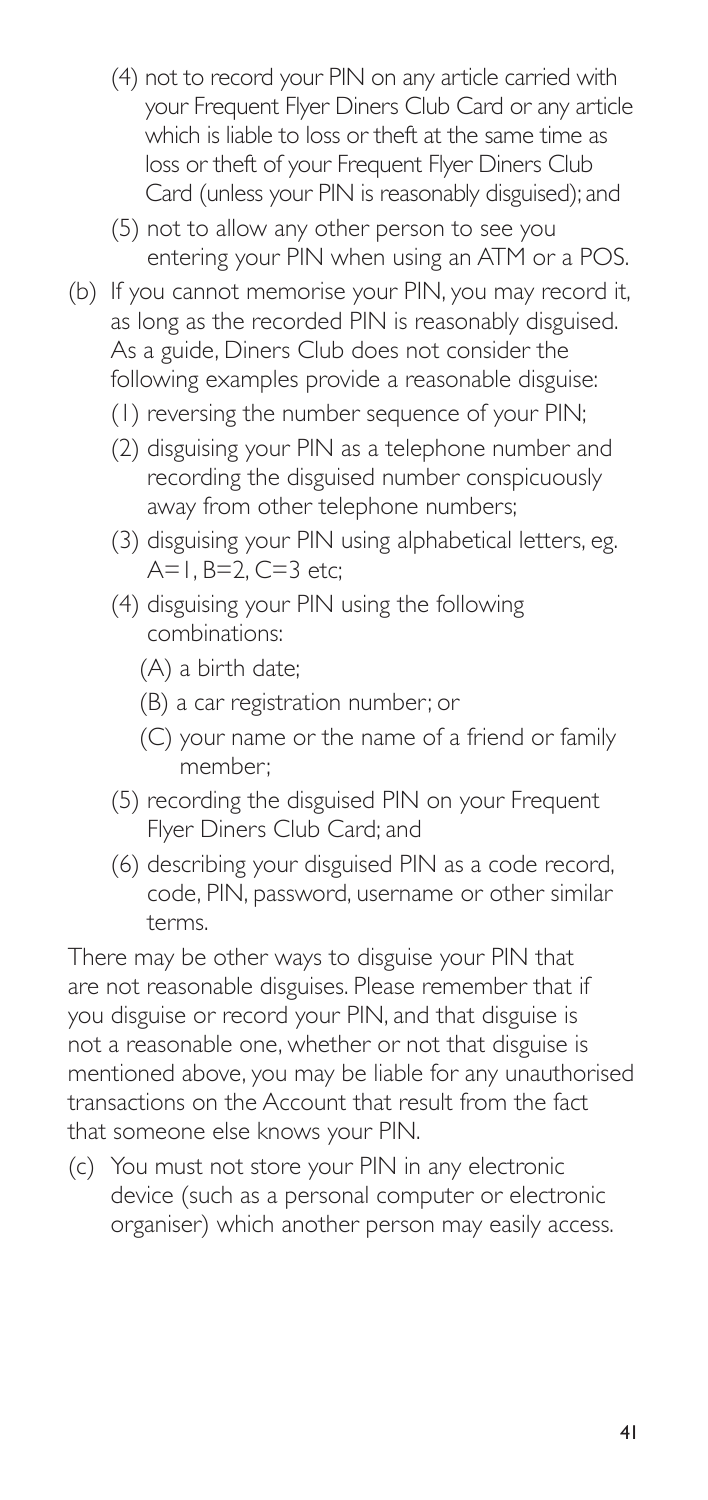### 8 Things you must tell Diners Club

- (a) If you know or suspect that your:
	- (1) Frequent Flyer Diners Club Card has been lost, stolen or used in an unauthorised way;
	- (2) your Frequent Flyer Diners Club Card number has been used in an unauthorised way; or
	- (3) PIN has become known to someone else, you must tell Diners Club immediately by contacting Customer Service, 24 hours a day on 1300 139 520 if calling within Australia or reverse charges on 61 3 8643 2210 if calling outside Australia.
- (b) At the time of your report, you will be given a notification number (or other form of acknowledgment) which you should write down and keep as evidence of the date and time of your report. You must confirm your report in writing to Diners Club as soon as possible by faxing your report to 1300 550 203 or posting it to Fraud Security Team, PO Box A70, Sydney South, NSW 1234.
- (c) If Diners Club's notification (including telephone) facilities are not available during a particular period, any losses occurring during that period that are a result of Diners Club not receiving notification that your Frequent Flyer Diners Club Card (or card number) has been lost, stolen or used in an unauthorised way or your PIN has become known to someone else are deemed to be Diners Club's liability, provided notification is made to Diners Club within a reasonable time of the notification facility again becoming available.

### 9 Liability for unauthorised transactions

9.1 Application of this clause

Warning: If the security of your Frequent Flyer Diners Club Card or PIN is compromised, for example, if you lose your Frequent Flyer Diners Club Card and PIN, someone else may be able to draw against your available credit or authorise a transaction against your Account.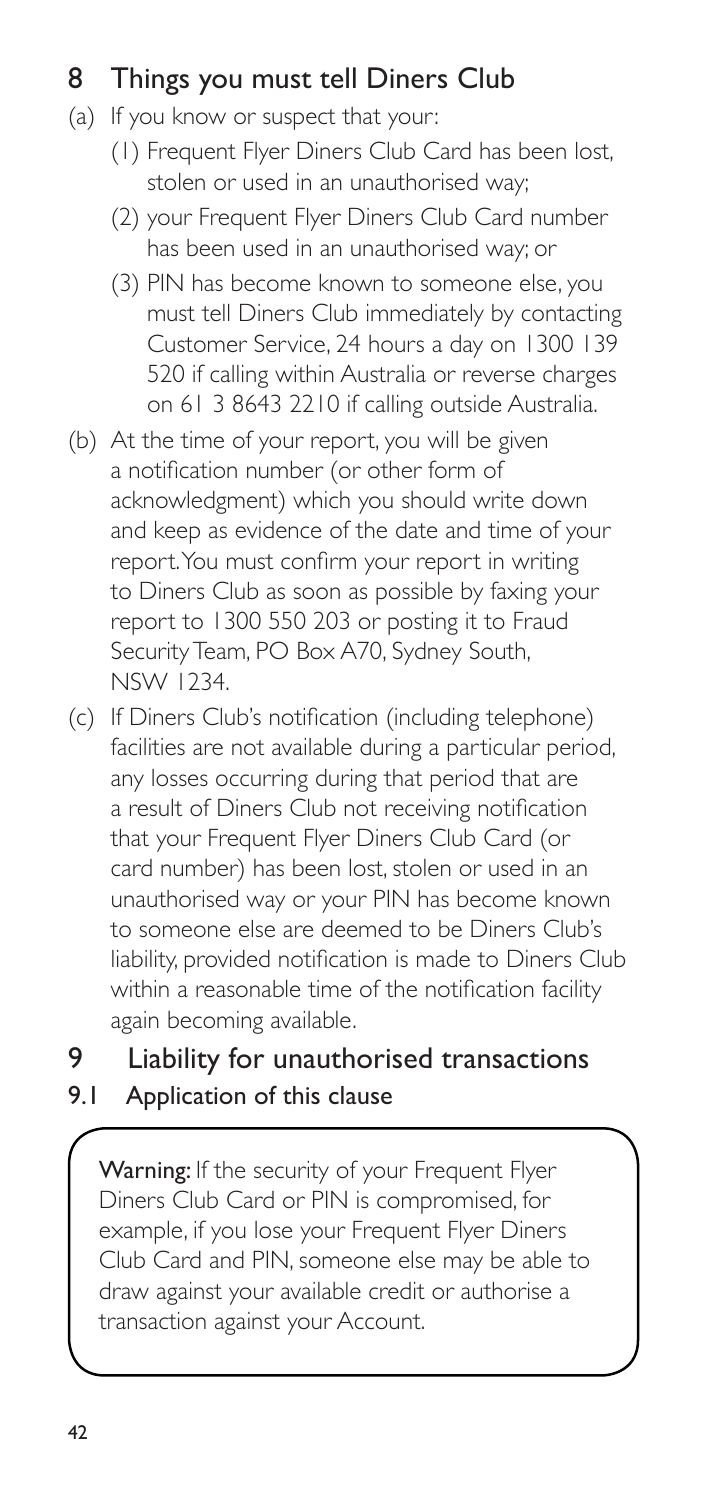This clause 9 applies in relation to any EFT transaction that is charged to the Account and has not been authorised by you. Diners Club calls these unauthorised transactions. They do not include any transactions carried out by you or by anyone performing a transaction with your knowledge and consent.

#### 9.2 Where you are not liable

- (a) You will not be liable for losses that:
	- (1) are caused by the fraudulent or negligent conduct of Diners Club's employees or agents or those of companies involved in networking arrangements or of Member Establishments or their agents or employees;
		- (2) relate to any part of an access method (such as an ATM, Frequent Flyer Diners Club Card or PIN) that is forged, faulty, expired or cancelled;
		- (3) occur before you have received your Frequent Flyer Diners Club Card or PIN;
		- (4) result from a transaction being incorrectly debited more than once to the Account; or
		- (5) result from an unauthorised transaction that occurs after you have notified Diners Club that your Frequent Flyer Diners Club Card has been misused, lost or stolen or that the security of your PIN has been breached.
		- (6) all losses incurred on any accounts that the account holder and Diners Club had not agreed could be accessed by EFT Transaction.
- (b) You will also not be liable for losses resulting from an unauthorised transaction where it is clear that you have not contributed to the loss.

#### 9.3 When you will be liable

- (a) If Diners Club can prove on the balance of probability that you contributed to the loss arising from the unauthorised transaction:
	- (1) through your fraud; or
	- (2) by failing to take reasonable precautions to protect the security of your PIN or Code including by not following the guidelines set out in clause 8 of these terms.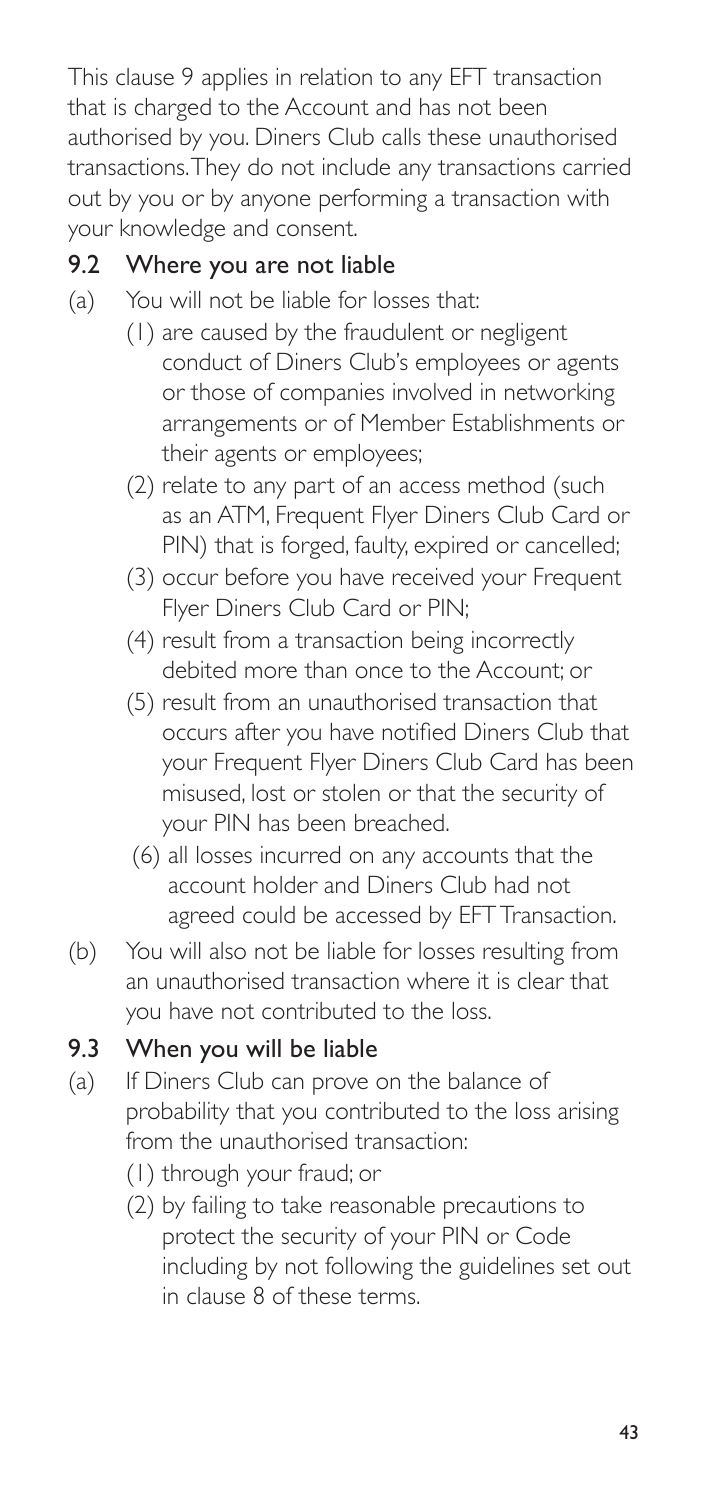You will be liable for the actual losses which occur before Diners Club is notified that your Frequent Flyer Diners Club Card has been misused, lost or stolen or that security of your PIN had been breached, except for:

- (A) that part of the losses incurred on any one day which is more than the applicable daily transaction limit(s);
- (B) that part of the losses incurred in a period that exceeds any other periodic transaction limit(s) applicable to that period;
- (C) that portion of the total losses incurred on the Account which exceeds the balance of the Account including any pre-arranged credit limit;
- (D) losses incurred on any accounts which Diners Club and the account holder had not agreed could be accessed using the Access Method; or
- (E) losses incurred as a result of conduct that Diners Club expressly authorised you to engage in.
- (b) If there is a loss caused by an unauthorised transaction and you have contributed to that loss by unreasonably delaying notification of:
	- (1) the misuse, loss or theft of your Frequent Flyer Diners Club Card; or
	- (2) the fact that the security of your PIN has been compromised

You will be liable to Diners Club for the actual losses incurred which occur between:

- (i) the time you first became aware that the security of your PIN had been compromised or the time you should reasonably have become aware of the loss or theft of your Frequent Flyer Diners Club Card; and
- (ii) the time at which Diners Club is actually notified of the relevant event, except for: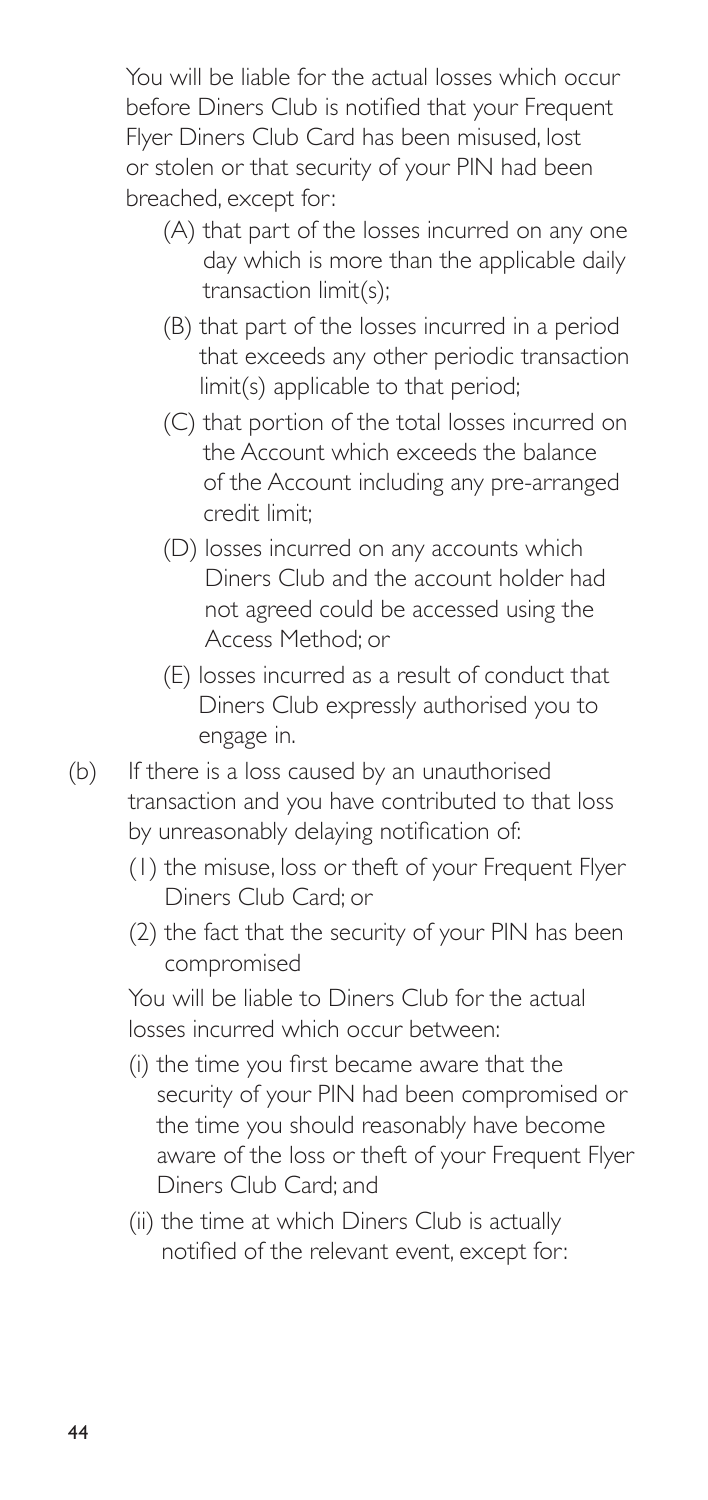- (A) that part of the losses incurred on any one day which are more than the applicable daily transaction limit(s);
- (B) that part of the losses incurred in a period that exceeds any other periodic transaction limit(s) applicable to that period; and
- (C) that portion of the total losses incurred on the Account which exceeds the balance of the Account;

### 9.4 When you may be liable

Where it is unclear whether or not you have contributed to losses caused by an unauthorised transaction, the Account holder's liability for losses arising from the unauthorised transaction will be limited to the lesser of:

- (a) AU\$150;
- (b) the balance of the account, including any prearranged credit; and
- (c) the actual loss at the time Diners Club is notified of the loss, theft or unauthorised use of your Frequent Flyer Diners Club Card or that the security of your PIN has been compromised (but not that portion of the loss incurred on any one day which exceeds the daily or other periodic transaction limit).

### 9.5 Additional holders

Where you are an Additional Cardholder, you are not liable under this clause 10 for any losses arising as a result of an unauthorised transaction using the Main Cardholder's Frequent Flyer Diners Club Card or Frequent Flyer Diners Club Card details.

### 10 We are not liable

We are not liable for the refusal of any Member Establishment to accept your Frequent Flyer Diners Club Card or Account and, to the extent permitted by law, are not responsible for the goods and services supplied by a Member Establishment. Any complaints concerning the goods and services must be resolved with the Member Establishment. You may however, have the right in certain circumstances to claim a chargeback of the transaction. You should contact Diners Club for more information.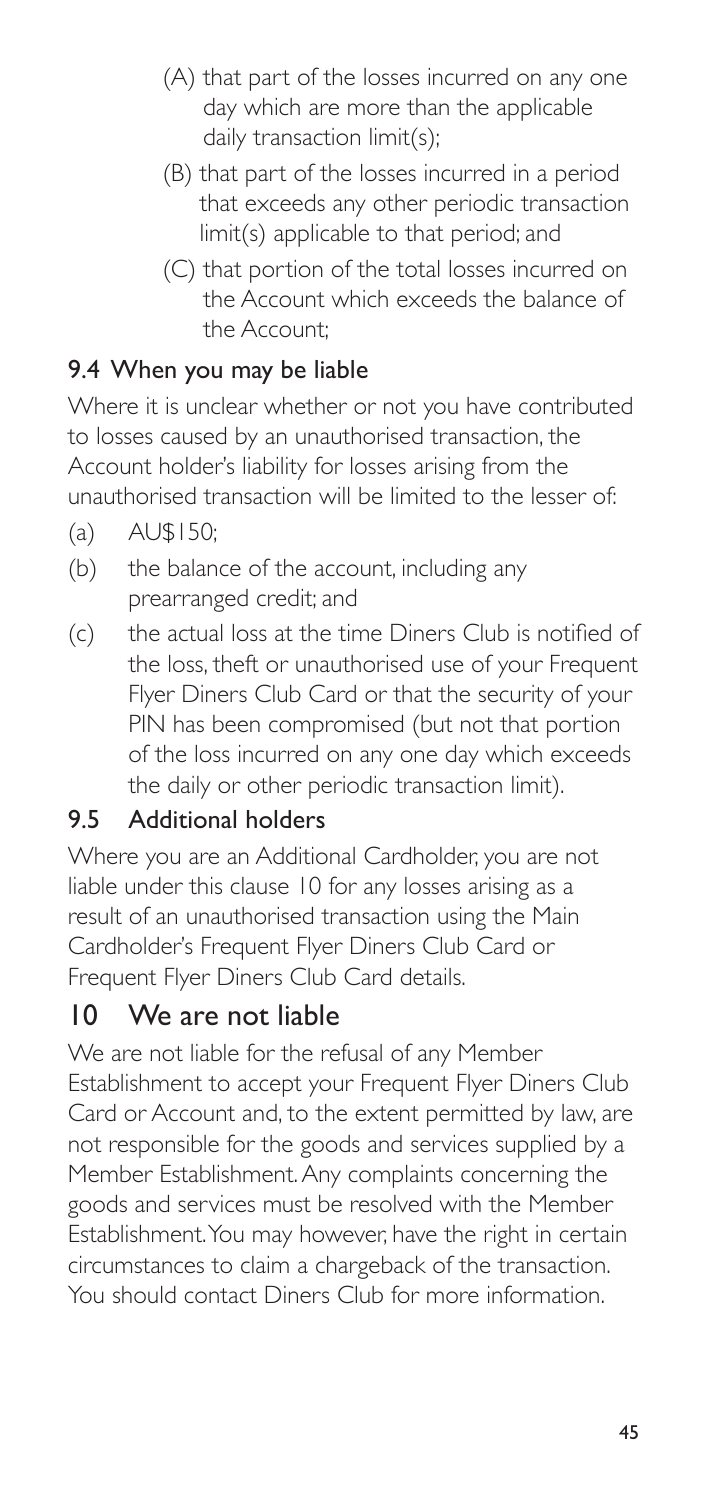### 11 Failure of Diners Club's system or equipment

- (a) Subject to clause 11(b), Diners Club is responsible to you for any loss caused by a failure of an EFT institution's equipment to complete a transaction accepted by that equipment in accordance with your instructions.
- (b) If you were aware, or should have been aware, that the EFT institution's equipment was unavailable for use or malfunctioning, then Diners Club's responsibility may be limited to correcting errors in the account and refunding any charges or fees imposed on you as a result.

### 12 Complaint investigation and resolution procedures

To the extent that a dispute or complaint relates to an EFT transaction, this clause 12 applies, and clause 10(b) of your Frequent Flyer Diners Club Card Terms and Conditions does not apply.

- (a) You should contact Diners Club immediately if you think that there may be an error on the Account (including an account statement) or if you have experienced any other problem concerning use of your Frequent Flyer Diners Club Card or the Account. It is essential that you give Diners Club all the information that you have to help Diners Club resolve your concern. You agree that, when you contact Diners Club, you will provide it with all relevant information that it requires.
- (b) Diners Club may require you to confirm in writing the information you have provided.
- (c) Diners Club will promptly look into the matter and decide what course of action should be followed, if your complaint is not immediately settled to the satisfaction of both you and Diners Club, Diners Club will tell you of the steps you must take so that an investigation may proceed unless Diners Club determines within 7 business days of receipt of the complaint that you are either not liable for the amount disputed or that you are liable under clause 10.3(a). Diners Club will advise you in writing of its procedures for the investigation and resolution of the complaint.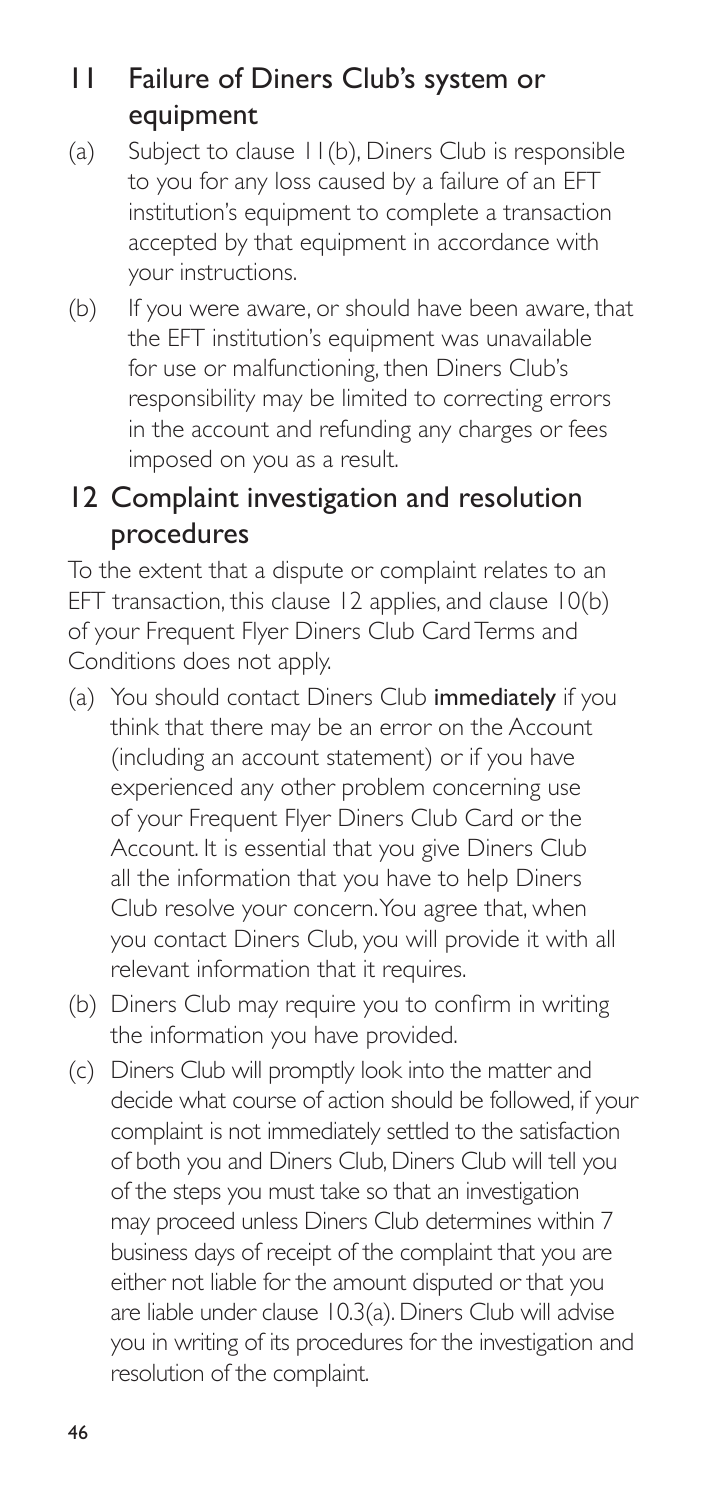- (d) Within 21 days of receiving relevant details of your complaint Diners Club will either:
	- (1) complete its investigation and tell you in writing of the outcome; or
	- (2) tell you in writing that we need more time to complete its investigation. Unless there are exceptional circumstances, Diners Club should complete its investigation within 45 days of you giving Diners Club the relevant details of the complaint.
- (e) If there are exceptional circumstances where Diners Club does not complete the investigation within 45 days, Diners Club will:
	- (1) inform you of the reasons for the delay;
	- (2) give you monthly updates on the progress of your complaint; and
	- (3) specify when a decision can reasonably be expected, unless Diners Club is waiting for a response from you and you have been advised that such a response is required.
- (f) Diners Club may seek to resolve your complaint by exercising its rights under the rules of the card scheme. If Diners Club does this, the time limits described above will change. Diners Club will tell you, in writing, of the revised time limits and when a decision can reasonably be expected and will suspend your obligation to pay any amount which is the subject of the complaint (and any credit and other charges that relate to that amount) until the complaint is resolved. In this case, unless there are exceptional circumstances, Diners Club should complete its investigation within 60 days of you giving it the relevant details of the complaint. If Diners Club is unable to do so, Diners Club will inform you of the reasons for the delay, give you updates every two months on the progress of your complaint and tell you when a decision can reasonably be expected, unless Diners Club is waiting for a response from you and Diners Club has advised you that such a response is required.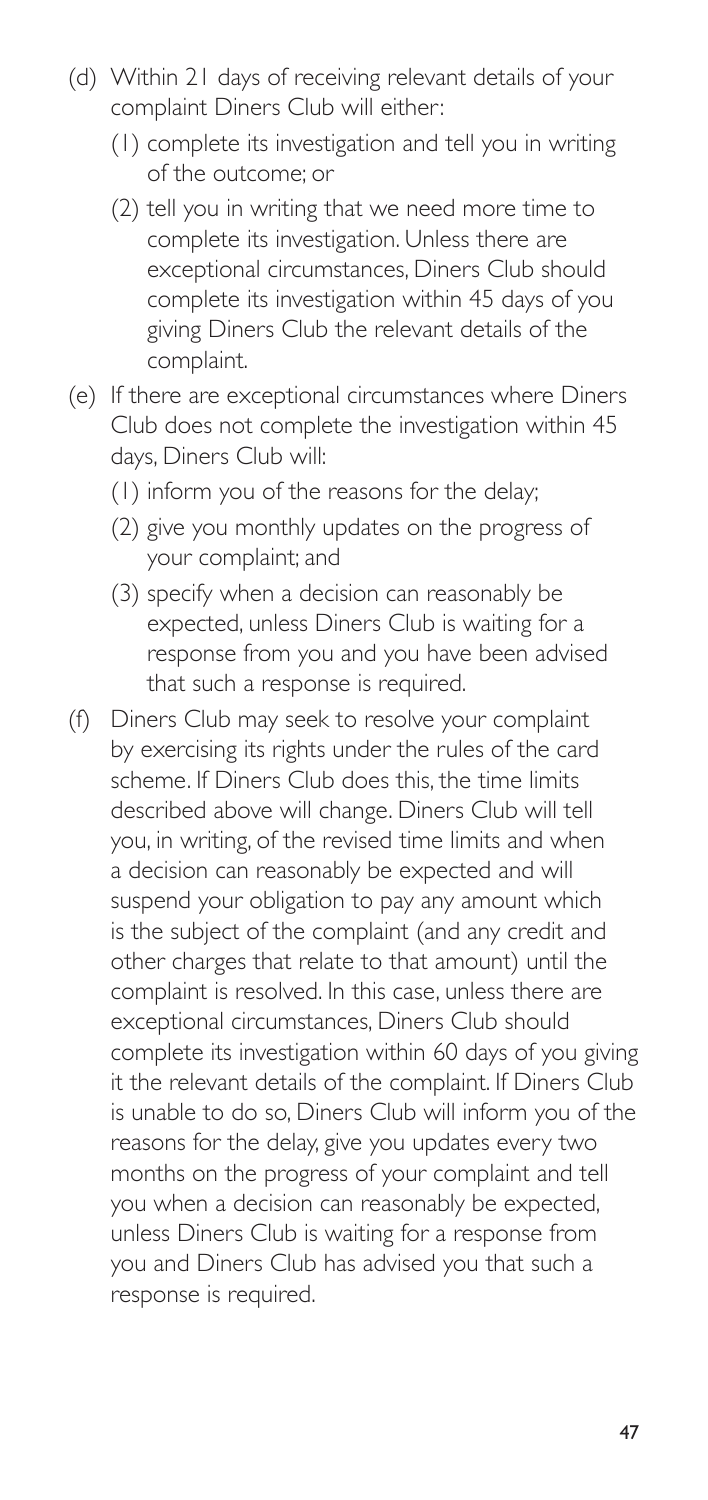- (g) Once Diners Club has completed its investigation of the complaint, Diners Club will promptly tell you in writing of the outcome of the investigation and give you reasons for that outcome and, if relevant, what other action you can take.
- (h) Where, as a result of its investigation, Diners Club discovers that the account has been incorrectly credited or debited, Diners Club will, where appropriate, promptly adjust the account (including appropriate adjustments for interest and charges or both) and tell you in writing of the amount with which the account has been debited or credited as a result.
- (i) Where Diners Club concludes from its investigations that the account has not been incorrectly debited or credited or, in the case of unauthorised transactions, that you have contributed to at least part of the loss brought about by the unauthorised use, Diners Club will generally give you copies of the documents or other evidence on which Diners Club based its findings generally. Diners Club will also investigate its system to establish whether there was any system malfunction at the time of the transaction and advise you in writing of the outcome of the enquiry.
- (j) Where Diners Club or its agents or employees do not observe the appropriate allocation of liability or complaint investigation and resolution procedures that are set out in these Conditions of Use and this contributed to a decision Diners Club made against you or results in a delay in the resolution of your complaint, Diners Club may determine that it is liable for full or part of the amount of the transaction that is the subject of your complaint.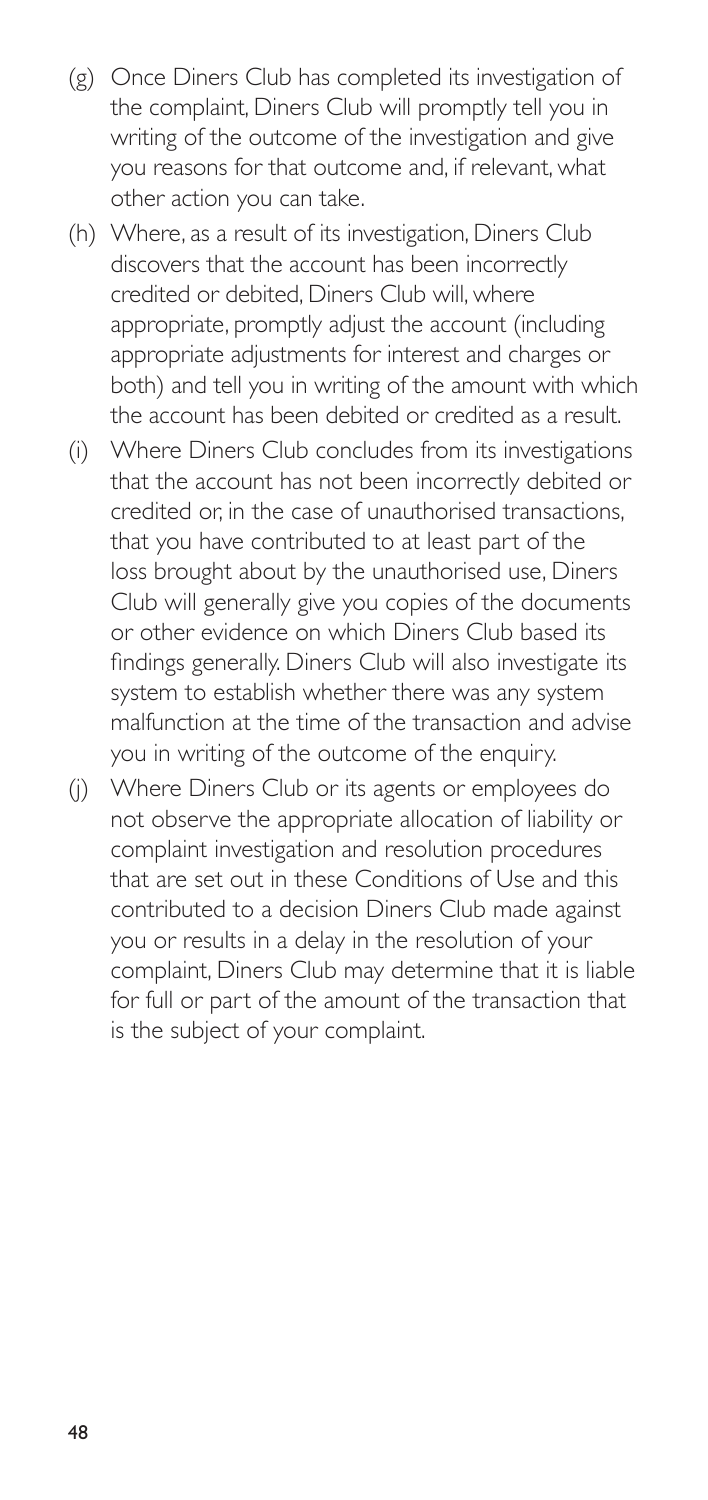This page is left intentionally blank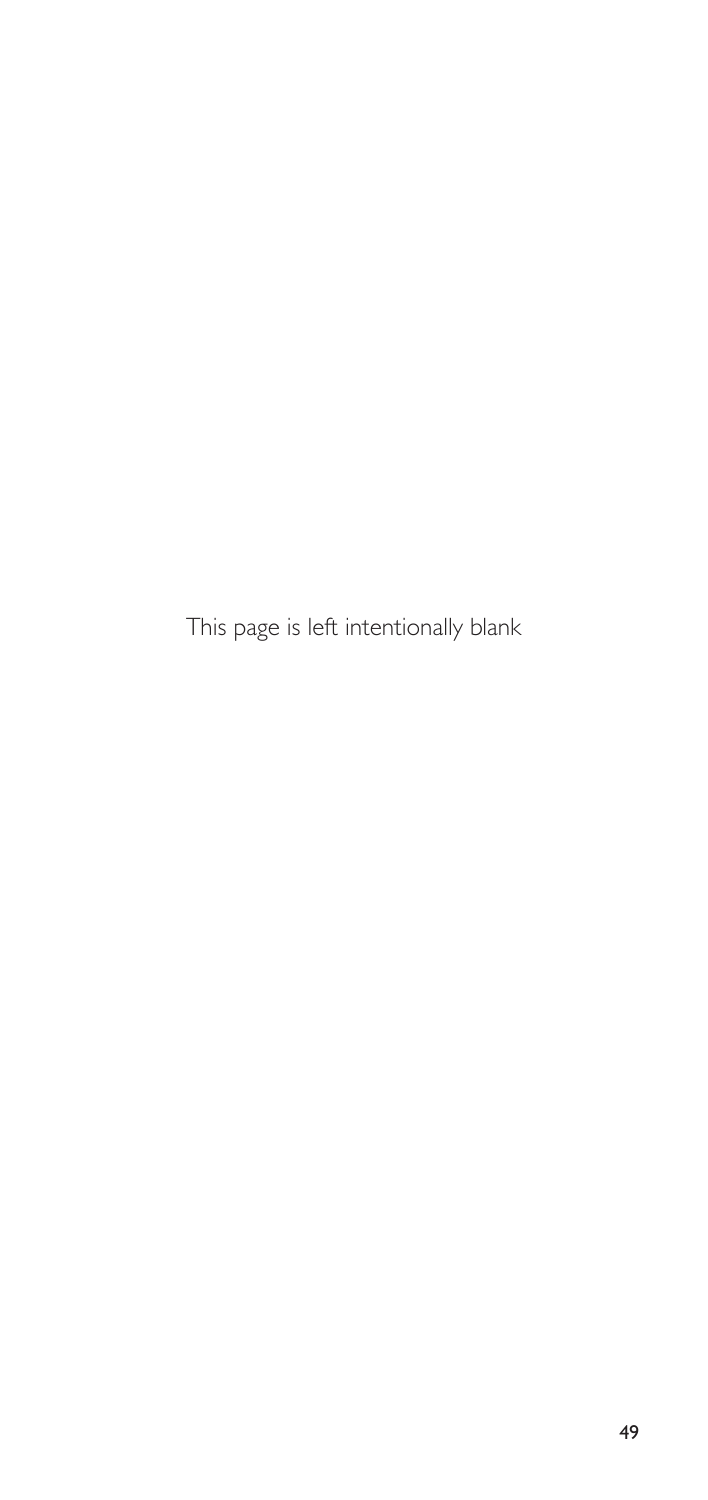This page is left intentionally blank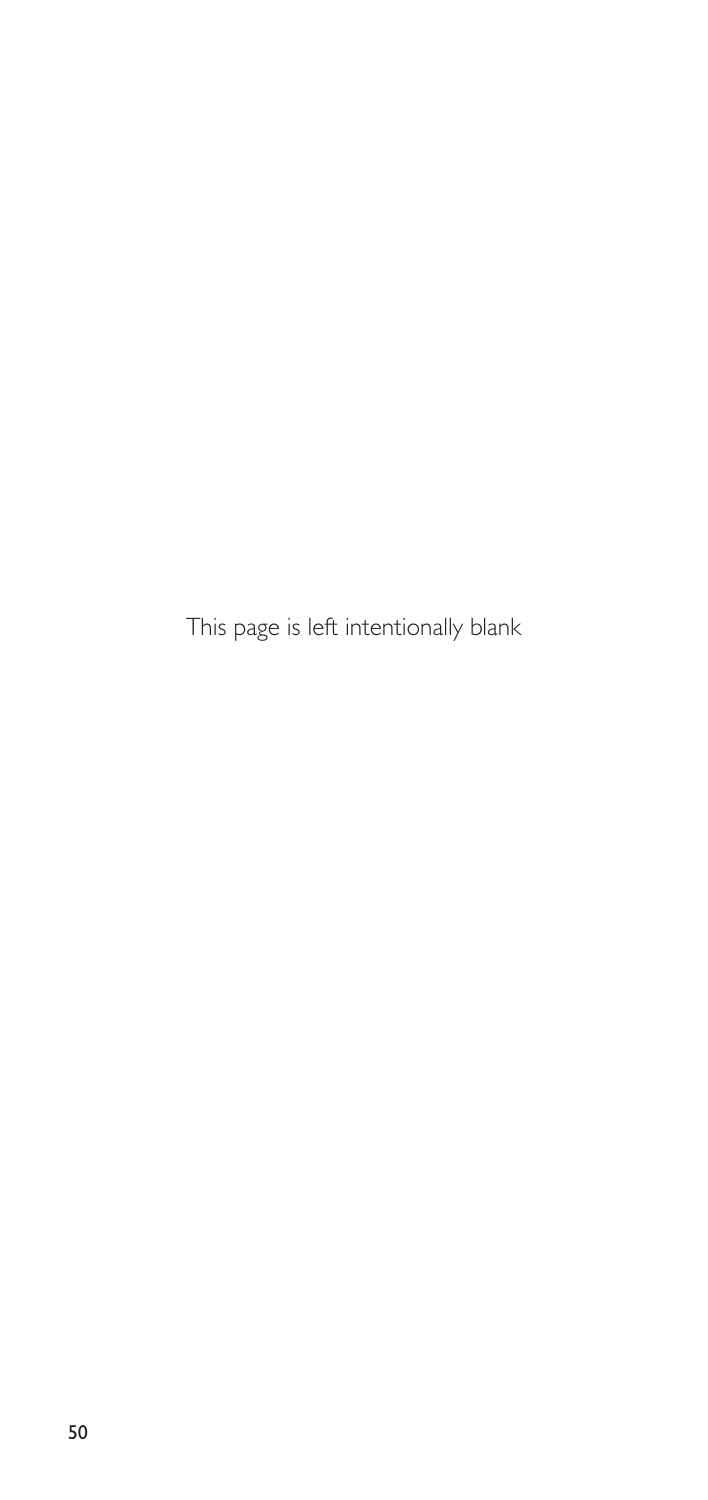This page is left intentionally blank